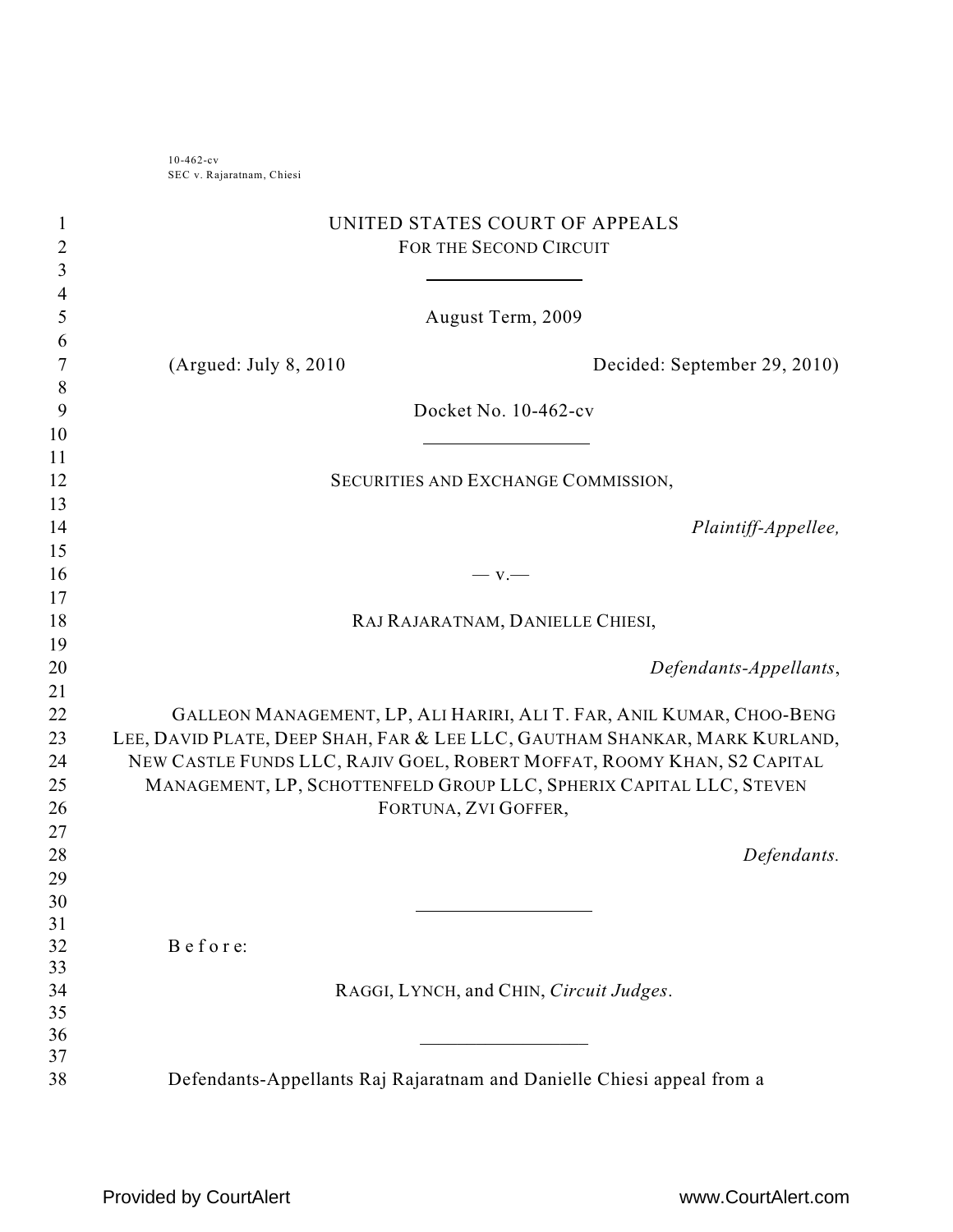| $\mathbf{1}$     | discovery order of the district court (Jed S. Rakoff, Judge) compelling them to disclose to                             |
|------------------|-------------------------------------------------------------------------------------------------------------------------|
| $\overline{2}$   | Plaintiff-Appellee Securities and Exchange Commission wiretapped conversations                                          |
| $\mathfrak{Z}$   | provided to them by federal prosecutors in a related criminal case for use in this civil                                |
| $\overline{4}$   | enforcement action against Appellants. We hold that, while Title III of the Omnibus                                     |
| 5                | Crime Control and Safe Streets Act of 1968, 18 U.S.C. §§ 2510-2522, does not absolutely                                 |
| 6                | prohibit the disclosure of wiretap conversations by defendants in a civil enforcement                                   |
| $\tau$           | proceeding to a civil enforcement authority where the defendants have received the                                      |
| $8\,$            | wiretaps lawfully pursuant to Title III, a district court addressing a discovery demand for                             |
| $\boldsymbol{9}$ | such materials must balance the right of access to these materials against the privacy                                  |
| 10               | interests at stake. In the instant case, we conclude that although we have no jurisdiction                              |
| 11               | over an interlocutory appeal from this order, a writ of mandamus is warranted, because                                  |
| 12               | the district court clearly exceeded its discretion in ordering disclosure of thousands of                               |
| 13               | conversations involving hundreds of parties, prior to any ruling on the legality of the                                 |
| 14               | wiretaps and without limiting the disclosure to relevant conversations.                                                 |
| 15               | VACATED AND REMANDED.                                                                                                   |
| 16<br>17         |                                                                                                                         |
| 18               | KEVIN P. MCGRATH, Senior Trial Counsel, Securities and Exchange                                                         |
| 19               | Commission, New York, New York (Valerie A. Szczepanik, Senior                                                           |
| 20               | Trial Counsel, Securities and Exchange Commission, New York,                                                            |
| 21<br>22         | New York; David M. Becker, General Counsel, Mark D. Cahn,<br>Deputy General Counsel, Jacob H. Stillman, Solicitor, Mark |
| 23               | Pennington, Assistant General Counsel, David Lisitza, Senior                                                            |
| 24               | Counsel, Securities and Exchange Commission, Washington, DC, on                                                         |
|                  |                                                                                                                         |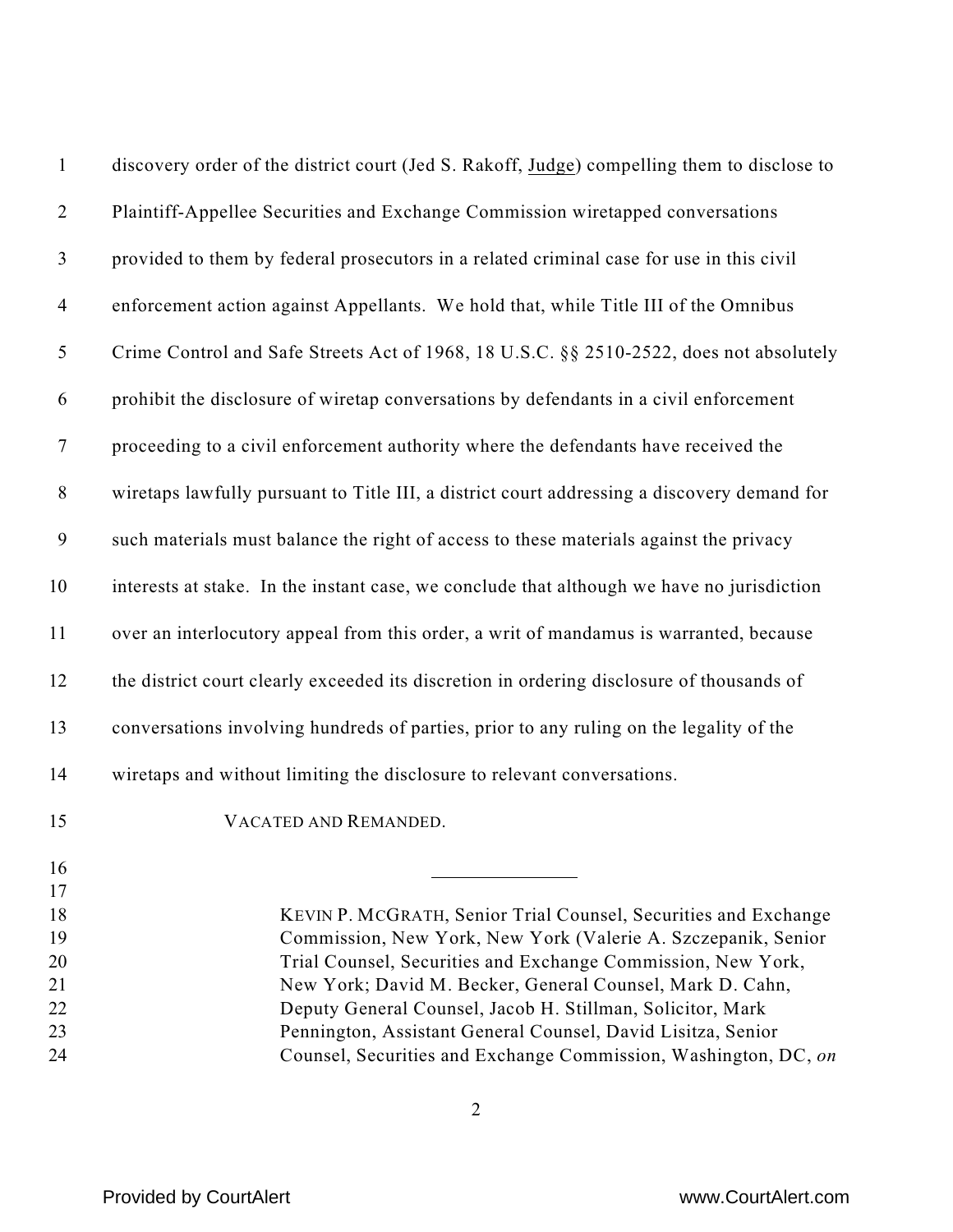| 1              | the brief), for Plaintiff-Appellee.                                                 |
|----------------|-------------------------------------------------------------------------------------|
| 2<br>3         | PATRICIA A. MILLETT, Akin Gump Strauss Hauer & Feld LLP,                            |
| $\overline{4}$ | Washington, DC (Robert H. Hotz, Jr., Samidh Guha, Akin Gump                         |
| 5              | Strauss Hauer & Feld LLP, New York, New York; John M. Dowd,                         |
| 6              | Terence J. Lynam, William E. White, Kevin R. Amer, Issaac J.                        |
| 7              | Lidsky, Anne J. Lee, Akin Gump Strauss Hauer & Feld LLP,                            |
| 8              | Washington, DC, Alan R. Kaufman, James M. Keneally, Thomas B.                       |
| 9              | Kinzler, Kelley Drye & Warren LLP, New York, New York, on the                       |
| 10             | brief), for Defendants-Appellants.                                                  |
| 11             |                                                                                     |
| 12             | REED M. BRODSKY, (Andrew L. Fish, on the brief), Assistant United                   |
| 13             | States Attorneys for Preet Bharara, United States Attorney for the                  |
| 14             | Southern District of New York, New York, New York, for Amicus                       |
| 15             | Curiae United States of America in support of Plaintiff-Appellee.                   |
| 16             |                                                                                     |
| 17             | Craig Green, Associate Professor, Temple Law School, Philadelphia,                  |
| 18             | Pennsylvania, Douglas R. Jensen, Park & Jensen LLP, New York,                       |
| 19             | New York, for Amici Curiae John Does Number One, Two and                            |
| 20             | Three.                                                                              |
| 21             |                                                                                     |
| 22             | Marc Rotenberg, (John Verdi, Jared Kaprove, on the brief),                          |
| 23             | Electronic Privacy Information Center, Washington, DC, for Amicus                   |
| 24             | Curiae Electronic Privacy Information Center (EPIC) in support of                   |
| 25             | Defendants-Appellants.                                                              |
| 26             |                                                                                     |
| 27             |                                                                                     |
| 28             | GERARD E. LYNCH, Circuit Judge:                                                     |
| 29             | Defendants-Appellants Raj Rajaratnam and Danielle Chiesi (hereinafter,              |
| 30             | "Appellants") appeal from a district court (Jed S. Rakoff, Judge) discovery order   |
| 31             | compelling Appellants to disclose thousands of wiretapped conversations, originally |
| 32             | provided to Appellants by the United States Attorney's Office ("USAO") in parallel  |
| 33             | criminal proceedings, to Plaintiff-Appellee Securities and Exchange Commission      |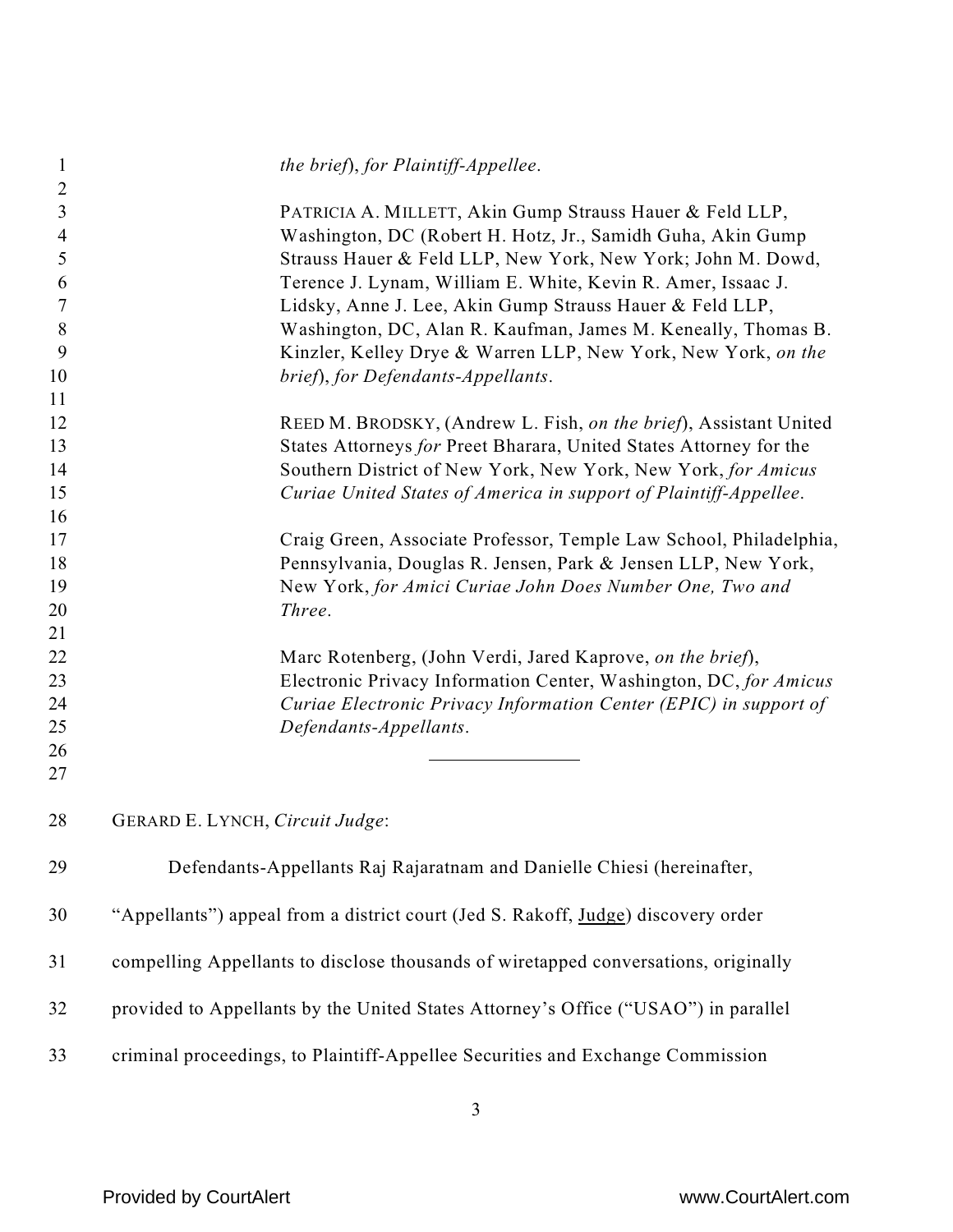| $\mathbf{1}$     | ("SEC") for use in this civil enforcement action against Appellants. We conclude that        |
|------------------|----------------------------------------------------------------------------------------------|
| $\overline{2}$   | Title III of the Omnibus Crime Control and Safe Streets Act of 1968 ("Title III"), 18        |
| $\mathfrak{Z}$   | U.S.C. §§ 2510-2522, does not absolutely prohibit the disclosure of wiretapped               |
| $\overline{4}$   | conversations from defendants in a civil enforcement proceeding to a civil enforcement       |
| $\mathfrak{S}$   | agency where the defendants have received those conversations lawfully pursuant to Title     |
| 6                | III. However, in deciding whether and how much to disclose, a district court must            |
| $\boldsymbol{7}$ | balance the agency's right of access to these materials in civil discovery against the       |
| $8\,$            | privacy interests at stake. In the instant case, we conclude that although there is no       |
| $\mathbf{9}$     | interlocutory jurisdiction over an appeal from this order, a writ of mandamus is             |
| 10               | warranted, because the district court clearly exceeded its discretion in ordering disclosure |
| 11               | of thousands of conversations involving hundreds of parties, prior to any ruling on the      |
| 12               | legality of the wiretaps and without limiting the disclosure to relevant conversations.      |
| 13               | <b>BACKGROUND</b>                                                                            |
| 14               | On October 16, 2009, the United States Attorney's Office for the Southern District           |
| 15               | of New York unsealed criminal complaints charging several defendants, including              |
| 16               | Appellants Raj Rajaratnam and Danielle Chiesi, with securities fraud and conspiracy.         |
| 17               | The same day, the SEC filed a civil complaint against Appellants and others, charging        |
| 18               | them with insider trading and conspiracy based on the same conduct at issue in the           |
| 19               | criminal case. Two months later, Appellants were indicted for insider trading and            |
| 20               | conspiracy.                                                                                  |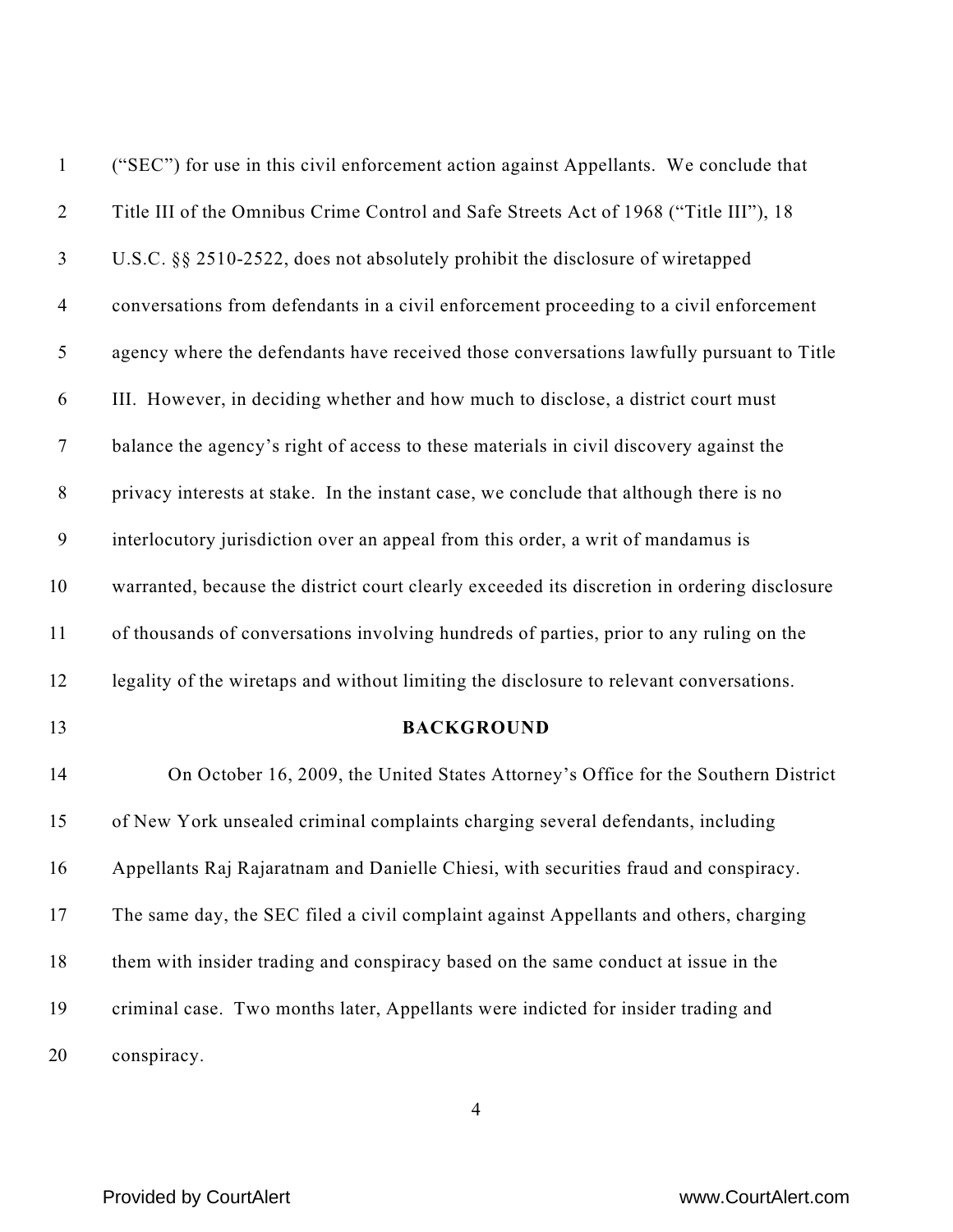| $\mathbf{1}$     | The Appellants' criminal case was assigned to Judge Richard Holwell. See United             |
|------------------|---------------------------------------------------------------------------------------------|
| $\overline{2}$   | States v. Rajaratnam, No. 09 Cr. 1184 (RJH). Meanwhile, a separate indictment charging      |
| $\mathfrak{Z}$   | similar crimes against other defendants, arising from the same investigation, was assigned  |
| $\overline{4}$   | to Judge Richard Sullivan. See United States v. Goffer, No. 10 Cr. 56 (RJS). The instant    |
| $\mathfrak{S}$   | civil SEC action was assigned to yet a third judge, Judge Jed Rakoff.                       |
| 6                | While the Appellants' civil and criminal cases are proceeding before different              |
| $\overline{7}$   | judges, both cases revolve around the same allegations: that Appellants engaged in          |
| $\,8\,$          | widespread and repeated insider trading at several hedge funds, including Galleon           |
| $\boldsymbol{9}$ | Management, LP, a firm founded by Appellant Rajaratnam, where he remains the                |
| 10               | managing general partner, and New Castle Funds LLC, where Appellant Chiesi was a            |
| 11               | hedge fund manager and investment consultant. According to the SEC, the scheme,             |
| 12               | which allegedly generated over \$52 million in illegal profits, involved tips from insiders |
| 13               | concerning "market moving events such as quarterly earnings announcements, takeovers,       |
| 14               | and material contracts," that spurred the defendants to trade shares of numerous public     |
| 15               | companies illegally.                                                                        |
| 16               | The criminal investigation into these allegations included court-ordered                    |
| 17               | wiretapping of communications between the defendants and others. According to               |
| 18               | Appellants, the wiretapped conversations, which spanned sixteen months, included            |
| 19               | 18,150 communications involving 550 separate individuals, which were intercepted from       |
| 20               | ten separate telephones – including Appellants' home, office and mobile phones. As part     |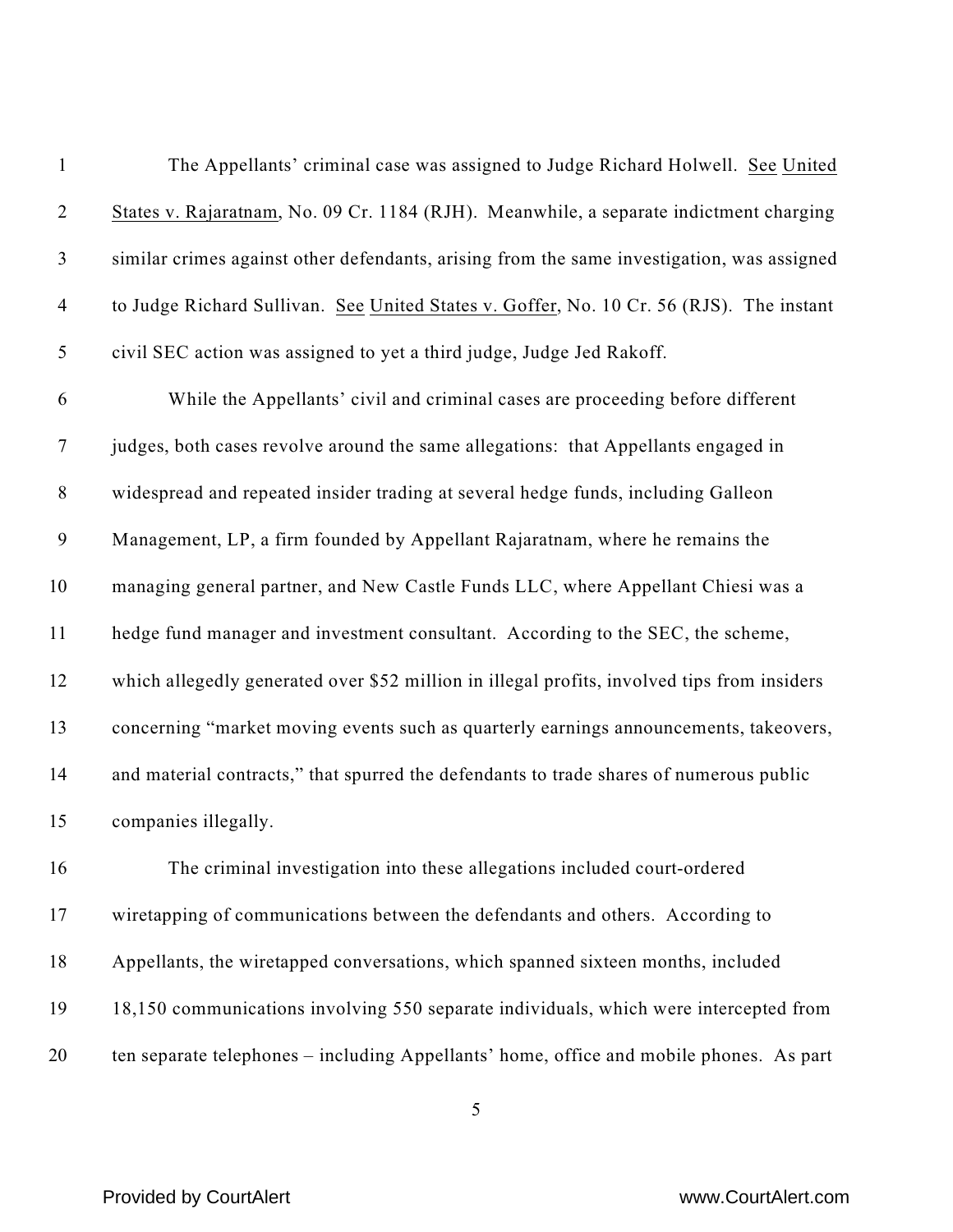| $\mathbf{1}$     | of criminal discovery, the USAO provided to Appellants copies of these wiretapped                   |
|------------------|-----------------------------------------------------------------------------------------------------|
| $\overline{2}$   | communications, the orders authorizing the wiretaps, and the government's applications              |
| $\mathfrak{Z}$   | for those orders. The USAO did not, however, share those materials with the SEC. <sup>1</sup>       |
| $\overline{4}$   | The SEC instead sought access to the wiretap recordings by demanding them from                      |
| $\sqrt{5}$       | Appellants in discovery in the civil case before Judge Rakoff. Appellants opposed the               |
| 6                | demand on the grounds that the materials were not relevant and that disclosure was                  |
| $\boldsymbol{7}$ | prohibited by Title III, the statute that authorizes such wiretaps. The SEC then moved to           |
| $\,8\,$          | compel disclosure.                                                                                  |
| 9                | The district court heard oral argument on the motion, and, pursuant to a written                    |
| 10               | opinion, ordered Appellants to produce the wiretapped conversations to the SEC and to               |
| 11               | any other party to the civil action that demanded them. <sup>2</sup> The court noted that while the |
| 12               | USAO had not shared the wiretap materials with the SEC, the Appellants possessed these              |
| 13               | materials, they apparently asserted the right to share them with other defendants pursuant          |
| 14               | to a joint defense agreement, and no protective order had been issued in the criminal case          |
| 15               | barring Appellants from using the wiretap materials in the civil case, or from disclosing           |
| 16               | them to the SEC. It found that "the notion that only one party to a litigation should have          |

 $^{1}$  Apparently, the USAO inadvertently provided the SEC with a small group of wiretap recordings that were later retracted. Although initially contending in the district court that it had legal authority to share the materials with the SEC in its discretion, the USAO now takes the position that it lacks such authority.

<sup>&</sup>lt;sup>2</sup> While the SEC initially sought both the wiretapped conversations and "related" materials," the court only ordered the disclosure of the conversations.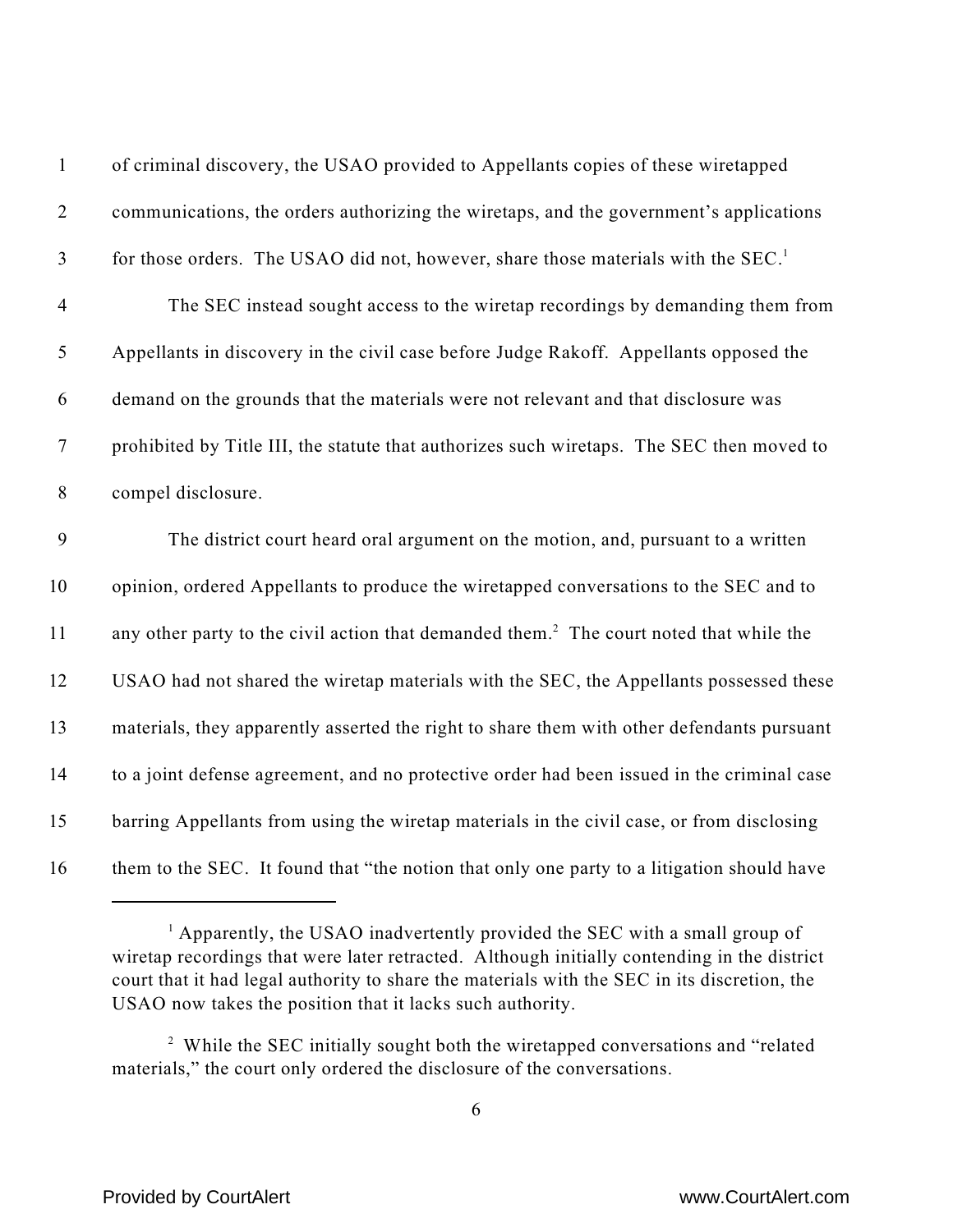| $\mathbf{1}$     | access to some of the most important non-privileged evidence bearing directly on the case    |
|------------------|----------------------------------------------------------------------------------------------|
| $\mathbf{2}$     | runs counter to basic principles of civil discovery in an adversary system and therefore     |
| $\mathfrak{Z}$   | should not readily be inferred, at least not when the party otherwise left in ignorance is a |
| $\overline{4}$   | government agency charged with civilly enforcing the very same provisions that are the       |
| $\mathfrak{S}$   | subject of the parallel criminal cases arising from the same transactions." <sup>3</sup>     |
| 6                | The court acknowledged Appellants' argument that the privacy and other concerns              |
| $\boldsymbol{7}$ | that led Congress to pass Title III weighed in favor of reading the statute as implicitly    |
| $8\,$            | prohibiting any disclosure of recordings not expressly authorized, but considered that       |
| $\boldsymbol{9}$ | argument foreclosed by our statement in In re Newsday, Inc., 895 F.2d 74 (2d Cir. 1990),     |
| 10               | that while "Title III generates no right of access, [] it is a non-sequitur to conclude the  |
| 11               | obverse: that Congress intended $\S 2517$ to forbid public access by any other means on      |
| 12               | any other occasion." Id. at 77. The court then noted that Title III made clear that "[a]ny   |
| 13               | person" could disclose wiretap contents during testimony, and therefore it would be          |
| 14               | "absurd for the civil attorneys preparing the witness not to have access to the wiretap      |
| 15               | recordings beforehand."                                                                      |
|                  |                                                                                              |

 To accommodate the relevant privacy interests and because Appellants indicated 17 that they would move to suppress the wiretap recordings on the ground that they were

<sup>&</sup>lt;sup>3</sup> Implicitly balancing the relevant interests, the court noted that if a purely private plaintiff or third party sought access to such wiretap materials a court might find the presumption in favor of protecting privacy to outweigh a similar discovery request.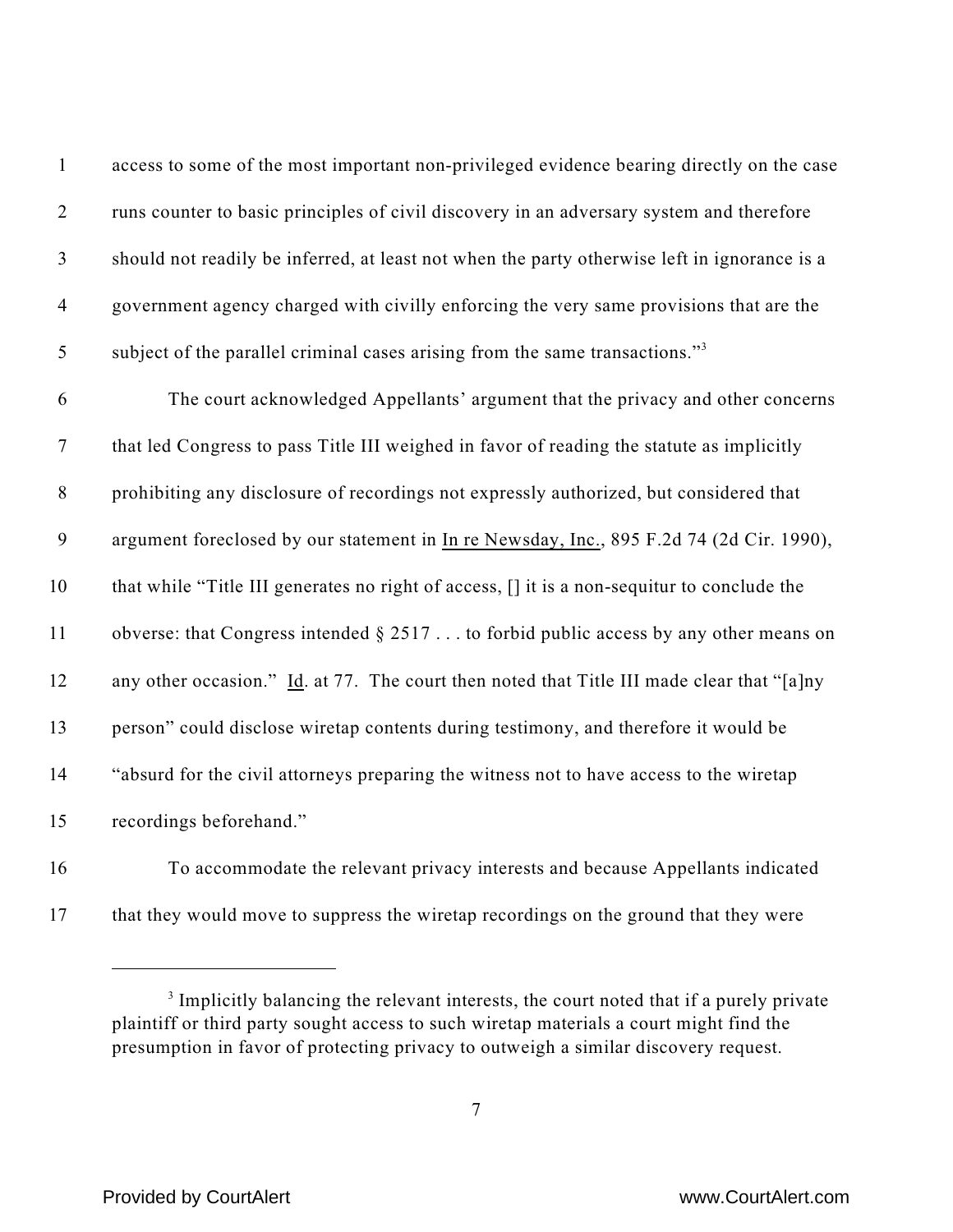| $\mathbf{1}$     | unlawfully obtained, the court entered a protective order prohibiting disclosure of the    |
|------------------|--------------------------------------------------------------------------------------------|
| $\overline{2}$   | wiretap recordings to any non-party until, at a minimum, a court of competent jurisdiction |
| $\mathfrak{Z}$   | had ruled on the suppression motion. Appellants appealed the order and we granted a        |
| $\overline{4}$   | stay pending appeal. <sup>4</sup>                                                          |
| 5                | At the time of the district court's order, it had scheduled the civil trial to begin on    |
| 6                | August 2, 2010. However, when Judge Holwell, who is presiding over Appellants'             |
| $\tau$           | parallel criminal proceeding, set the criminal trial for October 25, 2010, the USAO        |
| $\,8\,$          | intervened and moved to adjourn the civil trial until after the completion of the criminal |
| $\boldsymbol{9}$ | trial. While no party opposed this adjournment, the district court reserved judgment       |
| 10               | "because of the strong public interest in having cases of this kind move forward           |
| 11               | promptly."                                                                                 |
| 12               | Following our grant of a stay of the discovery order, however, the court found that        |
| 13               | this stay, along with an indication from the bench during the oral argument on the stay    |
| 14               | motion that the appeal could be affected by a resolution of the suppression motion in the  |
| 15               | criminal case then scheduled to be heard on June 17, 2010, "tipped the balance toward      |
| 16               | adjournment." Because resolution of the wiretap issue could not reasonably be expected     |
| 17               | prior to July 2010 and because counsel for the Appellants would by then be preoccupied     |

<sup>&</sup>lt;sup>4</sup> Appellants had moved in the district court for a stay pending appeal and a certification permitting immediate appeal pursuant to 28 U.S.C. § 1292(b), but the court denied both, noting that it regarded the motion for a stay as "highly prejudicial" to the SEC, and the motion for certification as "frivolous."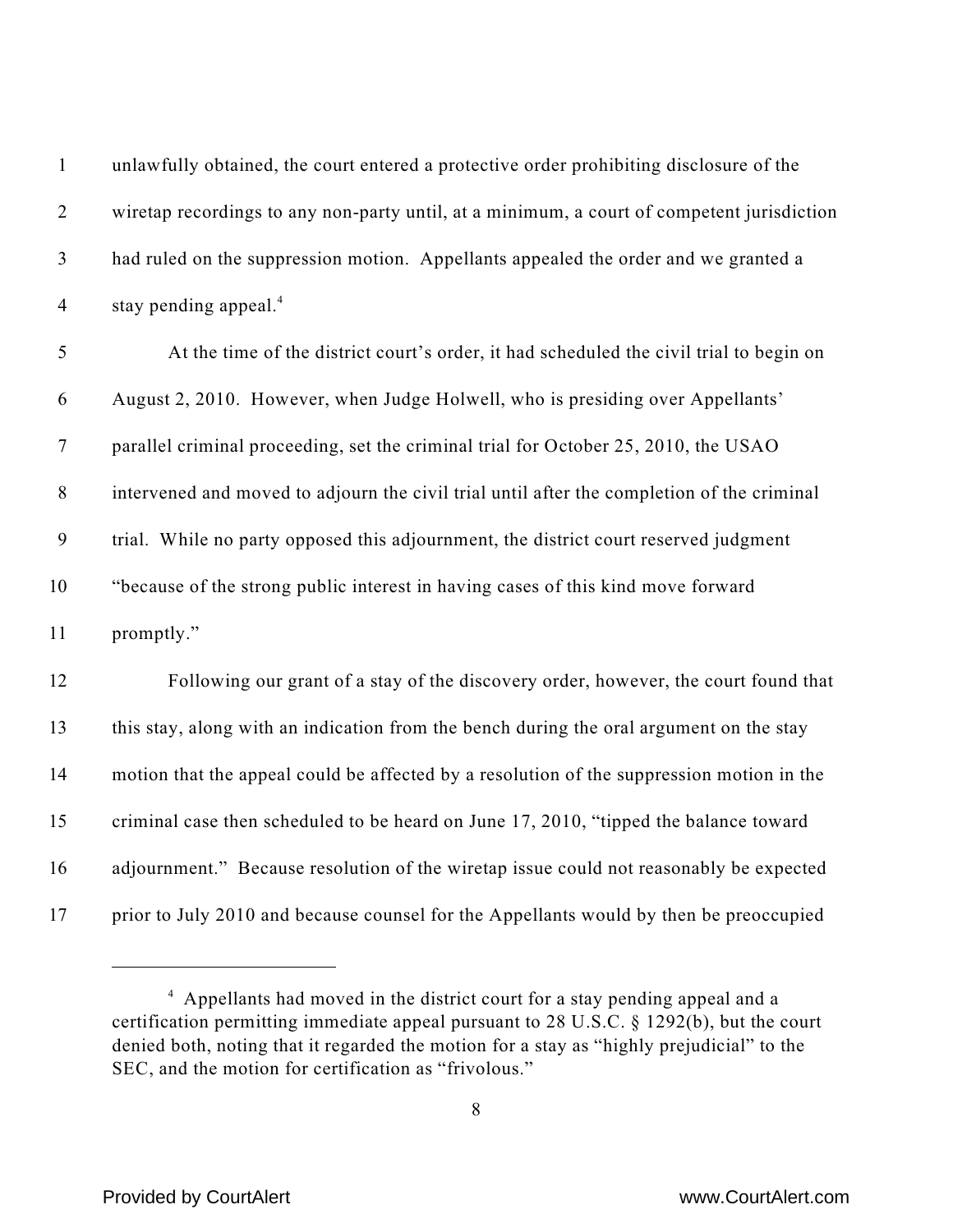| $\mathbf{1}$     | preparing for the October criminal trial, the court found that the August trial date was no          |
|------------------|------------------------------------------------------------------------------------------------------|
| $\mathbf{2}$     | longer practical and therefore, "with reluctance," adjourned the civil trial until February          |
| $\mathfrak{Z}$   | 14, 2011. <sup>5</sup> At present, the suppression motion has yet to be decided, and the civil trial |
| $\overline{4}$   | remains scheduled for February 2011.                                                                 |
| $\mathfrak{S}$   | <b>DISCUSSION</b>                                                                                    |
| 6                | In deciding this appeal, we first address whether we have jurisdiction to review the                 |
| $\boldsymbol{7}$ | district court's interlocutory order, and conclude that we lack jurisdiction to hear an              |
| $8\,$            | appeal of the district court's discovery order. We then consider whether a writ of                   |
| 9                | mandamus is warranted, and conclude that it is, because the district court clearly                   |
| 10               | exceeded its discretion by ordering disclosure of the wiretaps without awaiting a ruling on          |
| 11               | the legality of the wiretaps or limiting the disclosure order to relevant conversations.             |
| 12               | I. Do We Have Appellate Jurisdiction to Review the District Court's Order?                           |
| 13               | Section 1291 of the Judicial Code provides federal courts of appeals with                            |
| 14               | jurisdiction to review "final decisions of the district courts." 28 U.S.C. § 1291; accord            |
| 15               | Mohawk Indus., Inc. v. Carpenter, 130 S.Ct. 599, 603 (2009). A "final decision is                    |
| 16               | typically one by which a district court disassociates itself from a case." Mohawk, 130               |

 $\frac{1}{5}$  Since the district court's adjournment, the hearing on the suppression motion before Judge Holwell was postponed, and an evidentiary hearing pursuant to Franks v. Delaware, 438 U.S. 154 (1978) has been scheduled for October 4, 2010. A suppression motion addressed to the same wiretap orders is expected to be filed in the related criminal case before Judge Sullivan, with briefing to conclude on December 10, 2010 and a status hearing scheduled for December 29, 2010.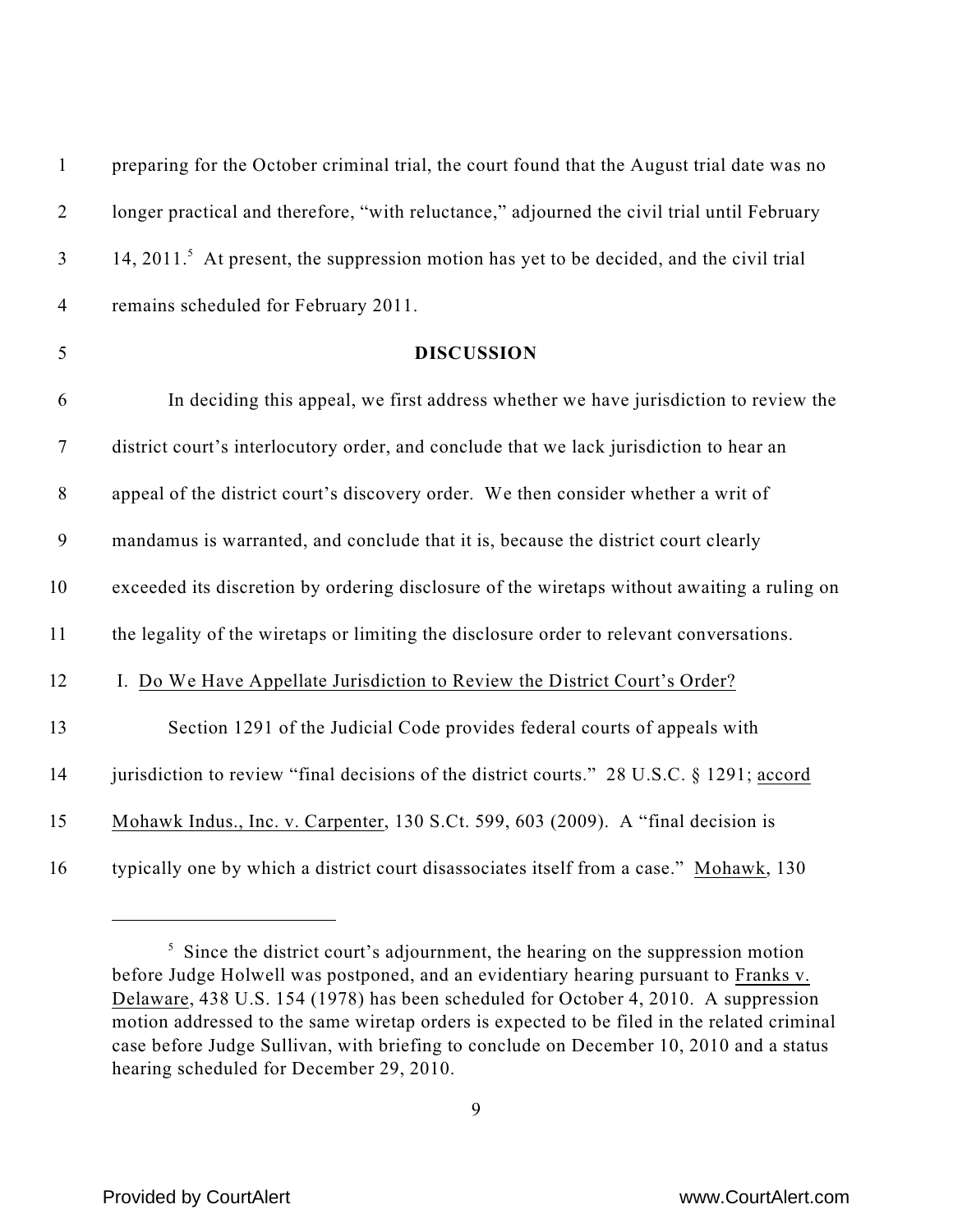| $\mathbf{1}$   | S.Ct. at 604-05 (brackets and internal quotation marks omitted). However, "a small set of       |
|----------------|-------------------------------------------------------------------------------------------------|
| $\overline{2}$ | prejudgment orders that are 'collateral to' the merits of an action and 'too important' to be   |
| $\mathfrak{Z}$ | denied immediate review," id. at 603, quoting Cohen v. Beneficial Indus. Loan Corp., 337        |
| $\overline{4}$ | U.S. 541, 546 (1949), are also considered "final decisions" for purposes of the statute. Id.    |
| 5              | This small set of interlocutory orders that are deemed "final" "includes only decisions         |
| 6              | $[(1)]$ that are conclusive, $[(2)]$ that resolve important questions separate from the merits, |
| $\tau$         | and $[(3)]$ that are effectively unreviewable on appeal from the final judgment in the          |
| $8\,$          | underlying action." Id. at 605 (internal quotations marks omitted).                             |
| 9              | In determining whether an interlocutory order fits within this exception, we do not             |
| 10             | engage in an "individualized jurisdictional inquiry" into the specific order appealed from.     |
| 11             | Id. (internal quotation marks omitted). Instead, our focus is on "the entire category to        |
| 12             | which a claim belongs." Id. (internal quotation marks omitted). So long as the category         |
| 13             | of claim can be vindicated by other means, "the chance that the litigation at hand might be     |
| 14             | speeded, or a particular injustice averted, does not provide a basis for jurisdiction under §   |
| 15             | 1291." Id. (internal quotation marks and brackets omitted). The Supreme Court has               |
| 16             | emphasized that the collateral order exception to the final judgment rule must "never be        |
| 17             | allowed to swallow the general rule that a party is entitled to a single appeal," and that      |
| 18             | "[p]ermitting piecemeal, prejudgment appeals undermines efficient judicial                      |
| 19             | administration and encroaches upon the prerogatives of district court judges, who play a        |
| 20             | special role in managing ongoing litigation." Id. (internal quotation marks omitted); see       |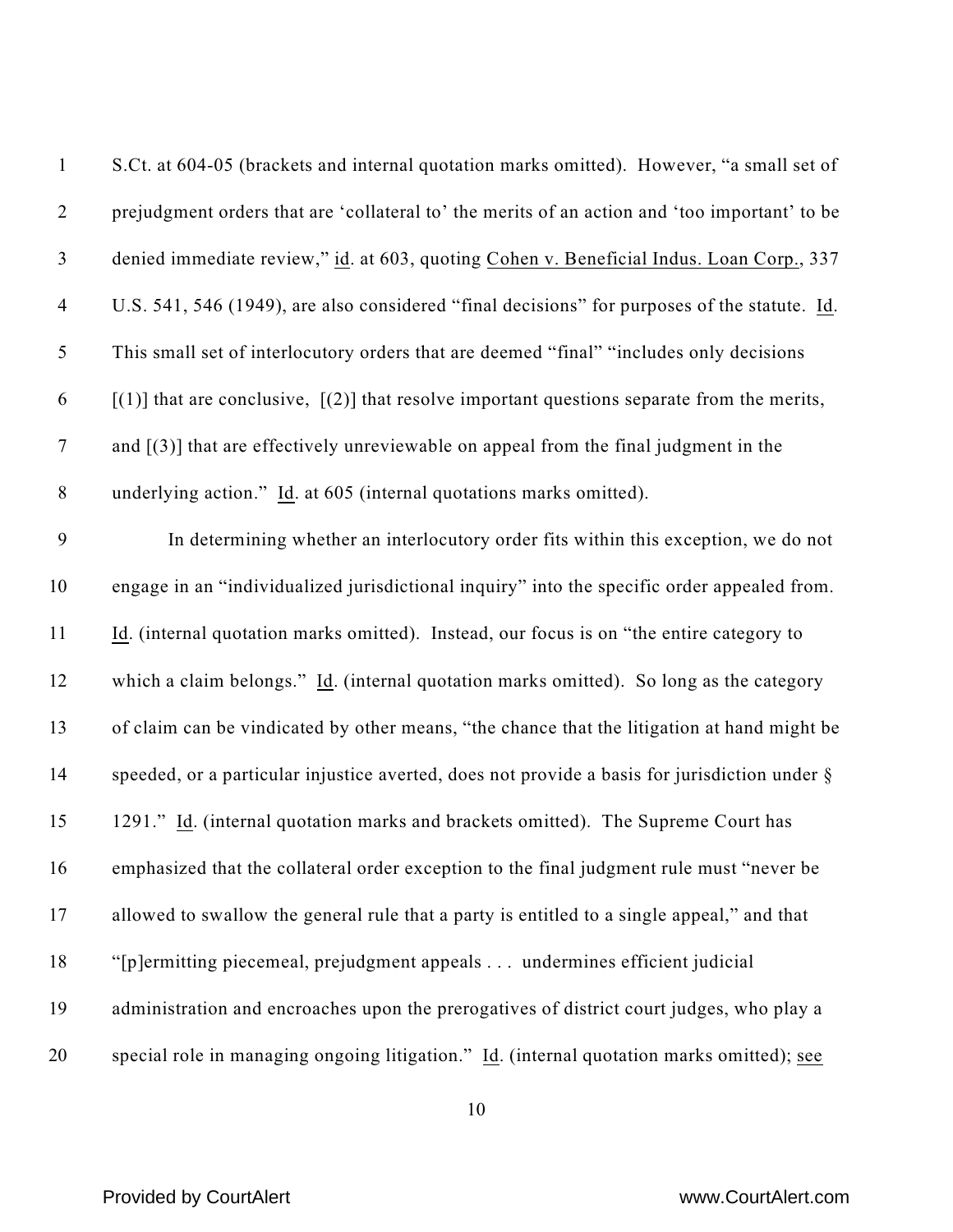| also id. at 609 ("[W] e reiterate that the class of collaterally appealable orders must remain |
|------------------------------------------------------------------------------------------------|
| 'narrow and selective in its membership."").                                                   |

 The parties disagree about how to define the category of orders to which the challenged order belongs. The SEC would define the category as "civil discovery orders requiring disclosure of wiretap materials," while Appellants would define it as "wiretap disclosures to third parties." We conclude that the category should be described more broadly as discovery orders allegedly adverse to a claim of privilege or privacy, and that, as we recognized in our recent decision in In re City of New York, 607 F.3d 923 (2d Cir. 2010), we lack jurisdiction to review such orders.

 In City of New York, we addressed whether or not a writ of mandamus was appropriate to review a discovery order requiring the City of New York to produce "sensitive intelligence reports" prepared by undercover police officers to class action plaintiffs. Id. at 928. The City argued that the documents were protected from disclosure by the "law enforcement privilege." Id. In explaining why a petition for mandamus was the only "adequate means" for the City to seek review of the order, we found that it was "clear that the City cannot challenge the District Court's order by means of an interlocutory appeal." Id. at 933. We noted that "the Supreme Court has recently clarified [that] the collateral order doctrine does not extend to disclosure orders adverse to a claim of privilege." Id., citing Mohawk, 130 S.Ct. at 609 (internal quotation marks omitted). The Supreme Court has made clear that when a court rejects a claim of

## Provided by CourtAlert www.CourtAlert.com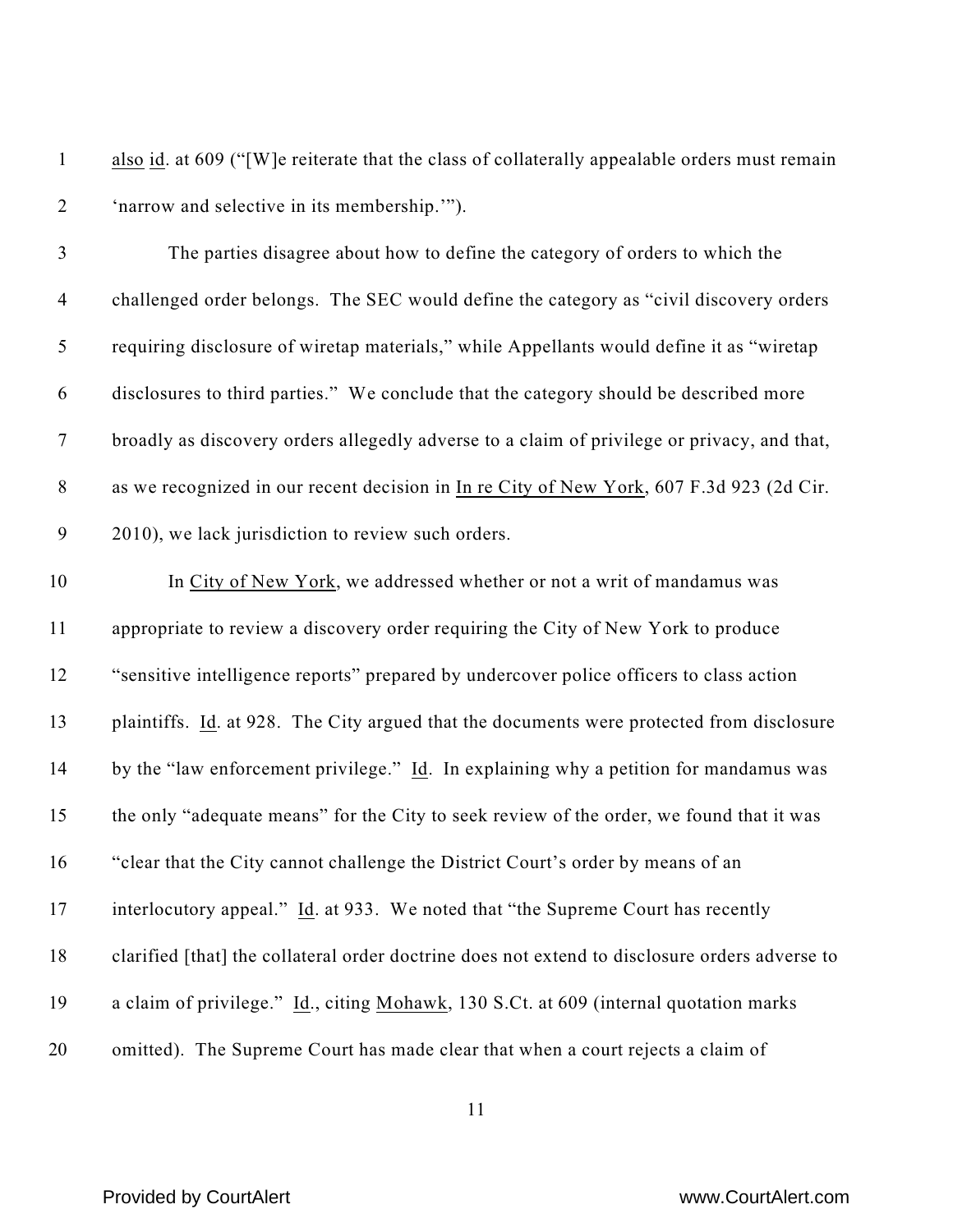privilege, the losing party must "pursue other 'avenues of review apart from collateral order appeal,' including, 'in extraordinary circumstances,' a 'petition to the court of appeals for a writ of mandamus.'" Id., quoting Mohawk, 130 S.Ct. at 607 (brackets omitted).

 While it is true that both Mohawk and City of New York dealt with claims of common-law evidentiary privilege, and the instant case involves statutorily recognized privacy rights that carry "constitutional overtones," we do not think that difference is sufficient to take the instant case outside of our holding in City of New York. Indeed, while Appellants do not phrase their argument as involving a "privilege," in effect, they seek a finding that Title III makes wiretap materials "privileged" vis-à-vis a civil enforcement agency's discovery request. Moreover, while the claimed "privilege" at issue in the instant case derives from statute, City of New York also dealt with a privilege that was at least partially embodied in statutes. See id. at 941 (noting that the law enforcement privilege "developed at common law from executive privilege," but that it had "been largely incorporated into both New York state and federal statutory law." (footnotes omitted)). In any event, even if City of New York had dealt with a purely common-law privilege, we do not see why the fact that the instant case involves a claimed statutory privacy right would take it outside our holding in City of New York that disclosure orders adverse to a claim of privilege are categorically not immediately reviewable.

### Provided by CourtAlert www.CourtAlert.com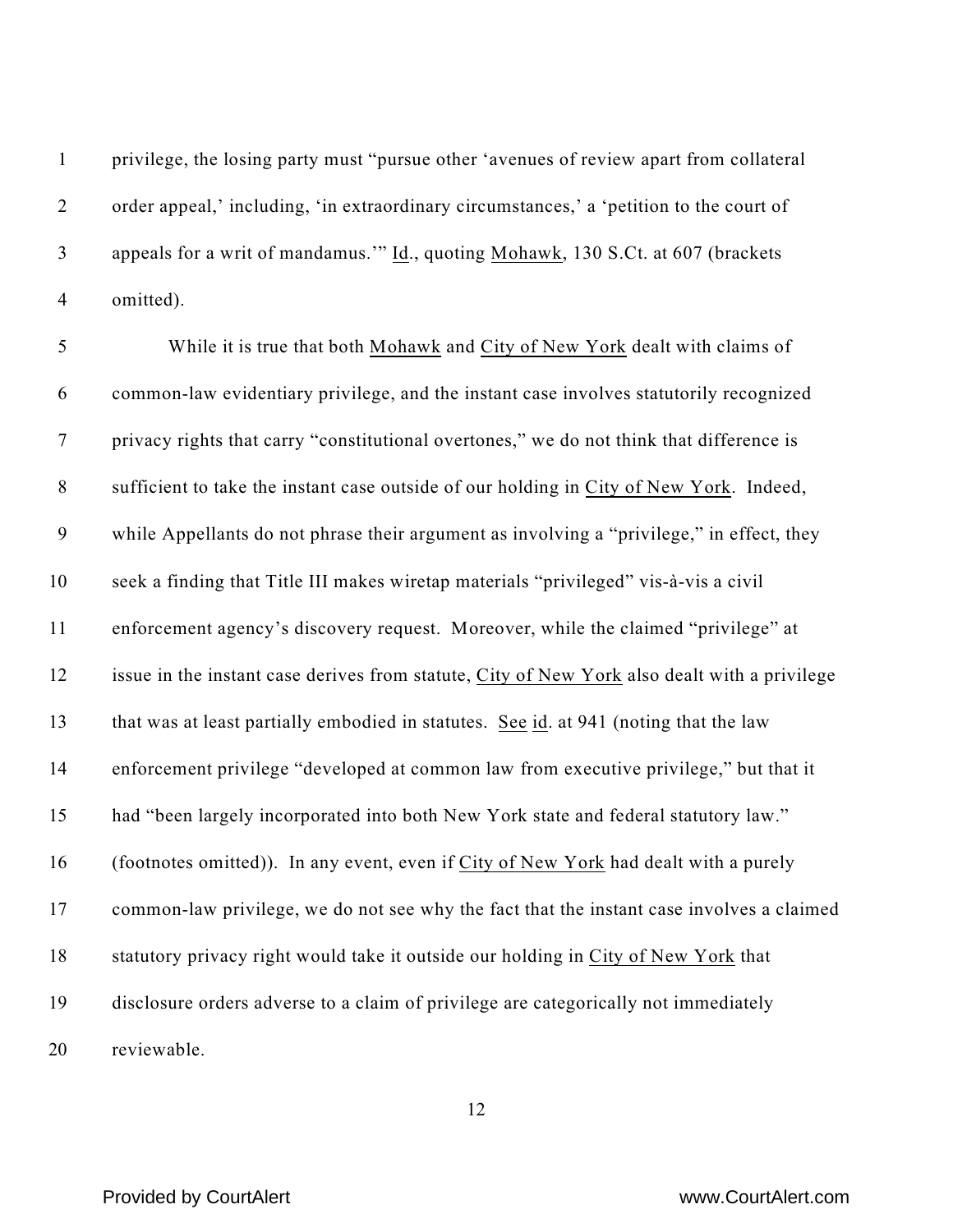| $\mathbf{2}$<br>$\mathfrak{Z}$ | in the instant case, that the rejection of a claim of privilege by a discovery order impinges<br>significant interests, there is no interlocutory jurisdiction to review the order. <sup>6</sup><br>II. Is a Writ of Mandamus Appropriate?<br>Even though we lack interlocutory jurisdiction to review the district court's order, |
|--------------------------------|------------------------------------------------------------------------------------------------------------------------------------------------------------------------------------------------------------------------------------------------------------------------------------------------------------------------------------|
|                                |                                                                                                                                                                                                                                                                                                                                    |
|                                |                                                                                                                                                                                                                                                                                                                                    |
| $\overline{4}$                 |                                                                                                                                                                                                                                                                                                                                    |
| $\mathfrak{S}$                 |                                                                                                                                                                                                                                                                                                                                    |
| 6                              | a writ of mandamus may still be appropriate. However, we invoke this "extraordinary                                                                                                                                                                                                                                                |
| $\tau$                         | remedy" only in "exceptional circumstances amounting to a judicial usurpation of power,                                                                                                                                                                                                                                            |
| $8\,$                          | or a clear abuse of discretion." Cheney v. U.S. Dist. Court for Dist. of Columbia, 542                                                                                                                                                                                                                                             |
| $\boldsymbol{9}$               | U.S. 367, 380 (2004) (citations and internal quotation marks omitted). A writ of                                                                                                                                                                                                                                                   |
| 10                             | mandamus is a "drastic and extraordinary remedy reserved for really extraordinary                                                                                                                                                                                                                                                  |
| 11                             | causes." Id. (internal quotation marks omitted); see also City of New York, 607 F.3d at                                                                                                                                                                                                                                            |
| 12                             | 943. To issue the writ, three conditions must be satisfied:                                                                                                                                                                                                                                                                        |
| 13                             | (1) "the party seeking issuance of the writ must have no other                                                                                                                                                                                                                                                                     |
| 14                             | adequate means to attain the relief it desires"; (2) "the issuing                                                                                                                                                                                                                                                                  |
| 15                             | court, in the exercise of its discretion, must be satisfied that                                                                                                                                                                                                                                                                   |
| 16                             | the writ is appropriate under the circumstances"; and (3) the                                                                                                                                                                                                                                                                      |
| 17                             | petitioner must demonstrate that the "right of issuance of the                                                                                                                                                                                                                                                                     |
| 18                             | writ is clear and indisputable."                                                                                                                                                                                                                                                                                                   |

 Appellants rely heavily on United States v. Gerena, 869 F.2d 82 (2d Cir. 1989), where we found that we had collateral order jurisdiction to review an order permitting Title III recordings to be used in public memoranda. Id. at 83-84. The challenged order requires disclosure subject to a protective order that does *not* permit public disclosure of the wiretap information at issue without further order of the court. In any event, to the extent Gerena supports the proposition that collateral order jurisdiction is available in a case involving a discovery order adverse to a privilege, its precedential effect is undermined by the Supreme Court's holding in Mohawk.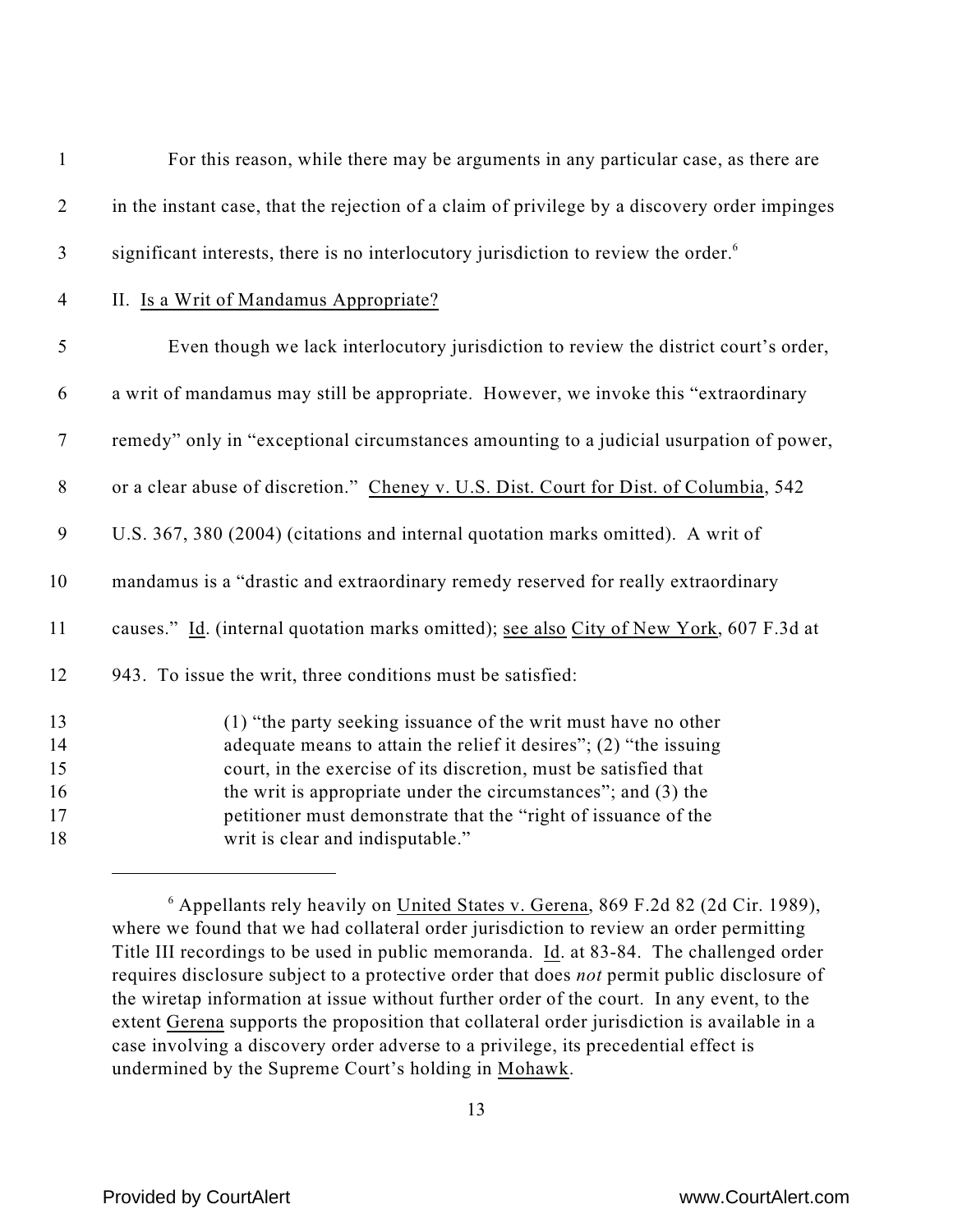City of New York, 607 F.3d at 932-33, quoting Cheney, 542 U.S. at 380-81 (brackets omitted).

| $\overline{4}$   | The writ is appropriate here because no adequate alternative remedies are                       |
|------------------|-------------------------------------------------------------------------------------------------|
| 5                | available, the issue involved is novel and significant and its resolution will aid the          |
| 6                | administration of justice, and Appellants have shown a "clear and indisputable right" to        |
| $\boldsymbol{7}$ | the writ, because the district court's order undeniably failed to weigh properly the privacy    |
| $8\,$            | interests at stake against the SEC's right to disclosure. Specifically, the district court      |
| 9                | failed to ascertain the legality of the wiretaps at issue, a critical factor in determining how |
| 10               | to weigh the competing interests. Further, it ordered a wholesale disclosure of the             |
| 11               | wiretaps without regard to the relevancy of particular recordings, another factor that          |
| 12               | necessarily informs an assessment of weight.                                                    |
| 13               | A. Whether Alternative Remedies are Adequate                                                    |
| 14               | Despite the SEC's argument to the contrary, the privacy interests harmed by the                 |
| 15               | disclosure order here could not be adequately remedied on final appeal.                         |
| 16               | In Bartnicki v. Vopper, 532 U.S. 514 (2001), the Supreme Court noted that                       |
| 17               | the disclosure of the contents of a private conversation can be                                 |
| 18               | an even greater intrusion on privacy than the interception                                      |
| 19               | itself. As a result, there is a valid independent justification for                             |
| 20               | prohibiting such disclosures by persons who lawfully                                            |
| 21               | obtained access to the contents of an illegally intercepted                                     |
| 22               | message, even if that prohibition does not play a significant                                   |
| 23               | role in preventing such interceptions from occurring in the                                     |
| 24               | first place.                                                                                    |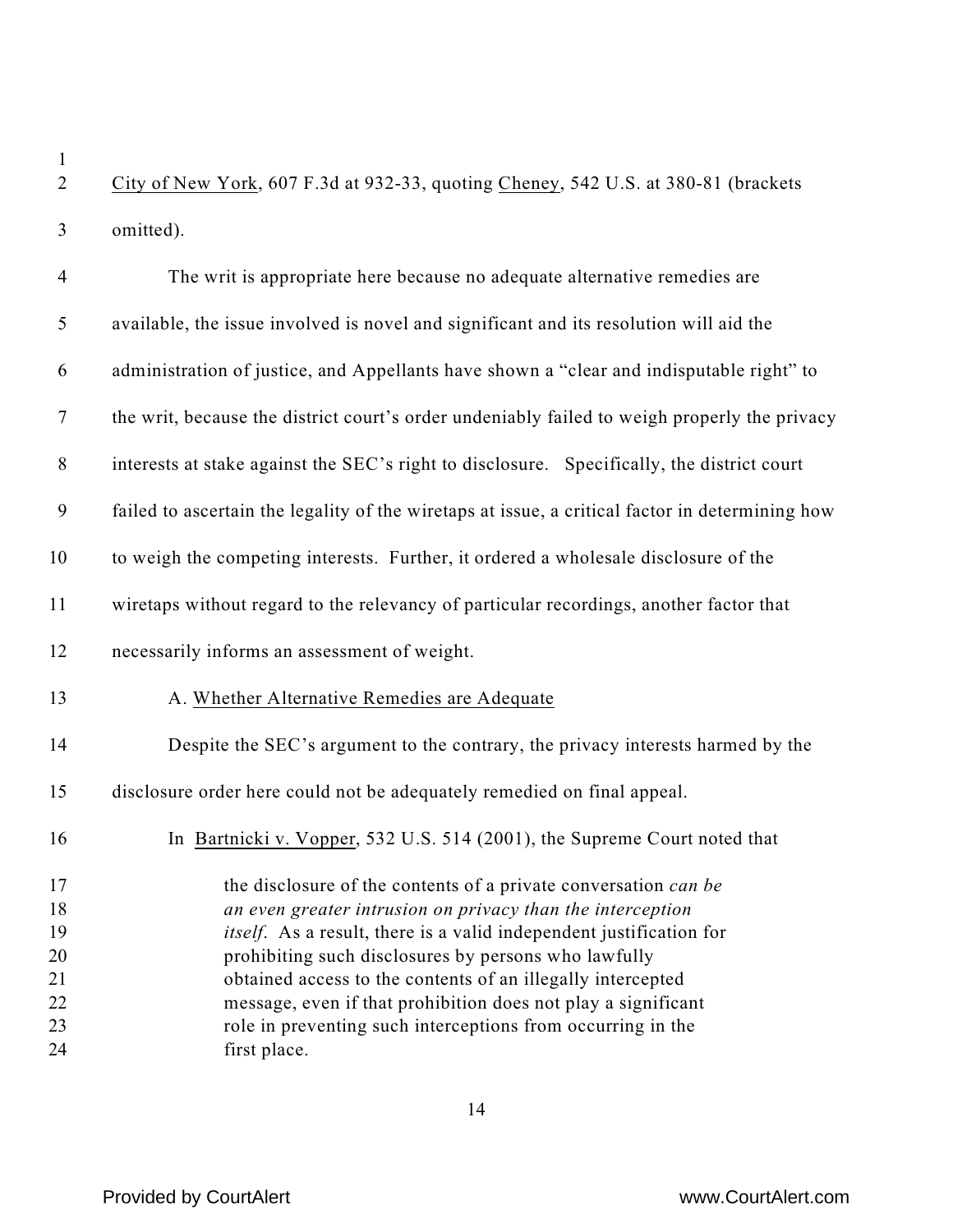| $\sqrt{2}$     | Id. at 533 (emphasis added). Similarly, in Gelbard v. United States, 408 U.S. 41 (1972),       |
|----------------|------------------------------------------------------------------------------------------------|
| $\mathfrak{Z}$ | the Court noted that "[c]ontrary to the Government's assertion that the invasion of            |
| $\overline{4}$ | privacy is over and done with, to compel the testimony of [] witnesses compounds the           |
| $\mathfrak{S}$ | statutorily proscribed invasion of their privacy by adding to the injury of the interception   |
| 6              | the insult of compelled disclosure." Id. at 51-52. In short, there is a distinct privacy right |
| $\tau$         | against the <i>disclosure</i> of wiretapped private communications that is separate and apart  |
| $8\,$          | from the privacy right against the <i>interception</i> of such communications. Because         |
| $\mathbf{9}$   | suppressing illegally intercepted evidence, or finding the discovery order erroneous on        |
| 10             | appeal of a final judgment, would not remedy the harm done to the right against                |
| 11             | disclosure, we find that, at least in the context of the instant case, the right to prevent    |
| 12             | unauthorized disclosure of intercepted communications could not be adequately                  |
| 13             | vindicated on final appeal. As in City of New York, any "sensitive information contained       |
| 14             | in the [recordings] will, upon final judgment, already have been exposed." 607 F.3d at         |
| 15             | 934 (finding appeal from final judgment inadequate to review disclosure of police              |
| 16             | reports) (internal quotation marks omitted). The tapes will have been listened to, and the     |
| 17             | privacy rights of the parties to the conversations will forever have been harmed by the        |
| 18             | very act of exposure.                                                                          |
| 19             | In the instant case, the harm to this interest is compounded by the fact that the              |

ordered disclosure affects the rights of numerous innocent parties, who will have even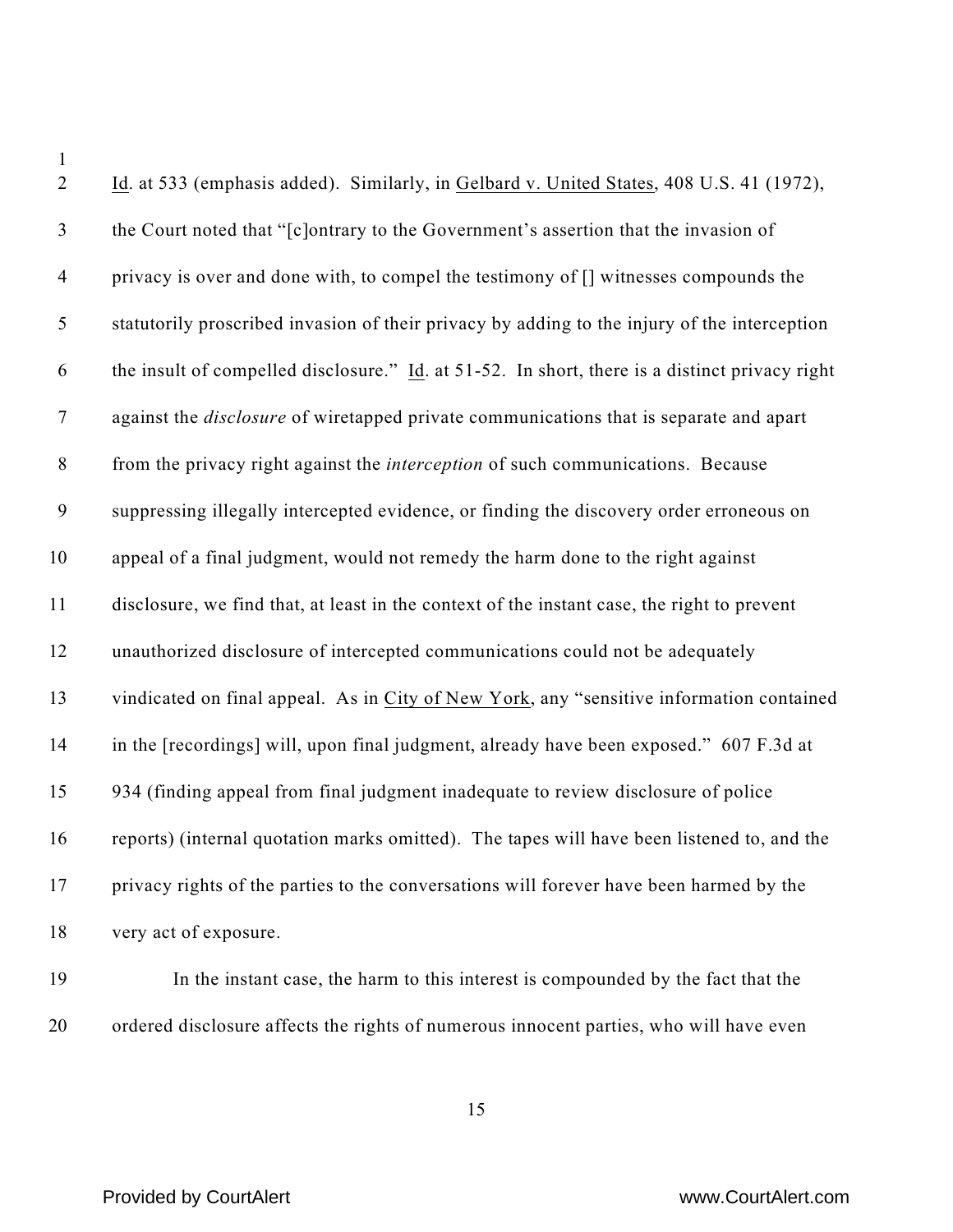their irrelevant conversations disclosed to the SEC and other parties, whose constitutional 2 and statutory rights may already have been violated should the wiretaps prove to have been illegal, and who will have no means of vindicating *their* privacy rights in any final appeal.

5 The SEC's heavy reliance on United States v. Miller, 14 F.3d 761 (2d Cir. 1994), for the proposition that an order disclosing wiretap evidence can be adequately remedied on direct appeal is misplaced. In Miller, we did find that final review was adequate to vindicate the privacy rights at issue in certain defendants' appeal of the denial of motions to prohibit the entry of wiretapped conversations into evidence. In Miller, however, the tapes at issue had already been played at the defendants' public trials after a judicial determination that the interceptions had been lawful. Id. at 764. In addition, of the two defendants involved in Miller, one had already been found guilty and sentenced, and the other had been convicted and awaited sentencing. Id. at 762-63. There was no reason to hear an appeal before sentencing instead of after it. More fundamentally, however, the defendant's right against disclosure was not at issue; illegally obtained or not, the conversations had already been disclosed to the public. See id. at 764 (finding defendants' appeal moot because "the tapes . . . have already been played at . . . trial"). Indeed, we noted in Miller that because the conversations had been played at trial, "the 'cat [was] out of the bag' so to speak, and there [was] no way the trial court or this Court [could] put it back in." Id. Unlike Miller, where the only relevant privacy right at issue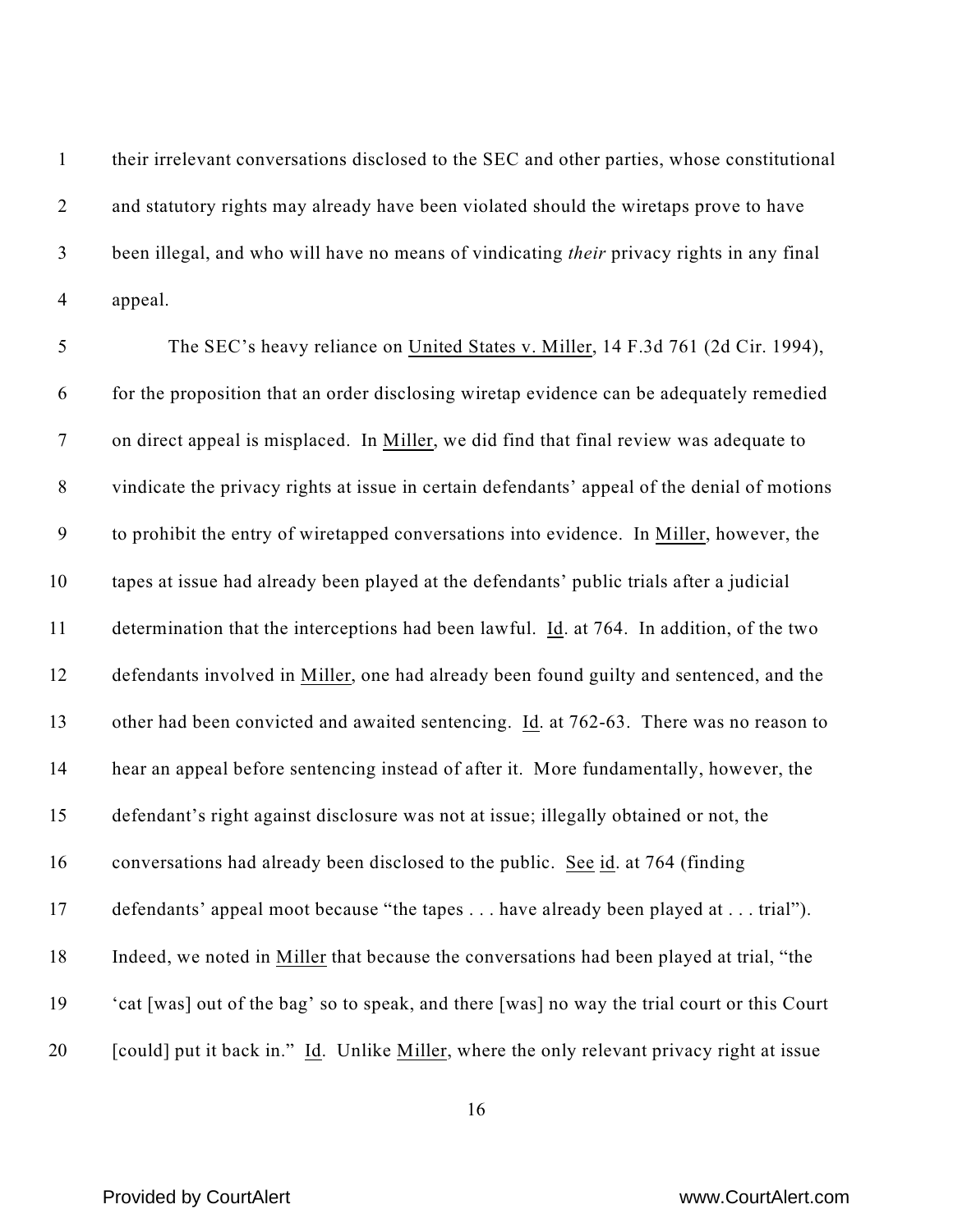| $\mathbf{1}$   | was the right against unlawful interception, in the instant case the cat is not yet out of the |
|----------------|------------------------------------------------------------------------------------------------|
| $\overline{2}$ | bag, and we must consider both the Appellants' (and others') rights against unlawful           |
| $\mathfrak{Z}$ | interception and their rights against the initial disclosure. Once the "cat is out of the      |
| $\overline{4}$ | bag," the right against disclosure cannot later be vindicated.                                 |
| 5              | This finding, of course, does not mean that a writ of mandamus will always be                  |
| 6              | appropriate to remedy an erroneous disclosure order. The other elements of the test for        |
| $\tau$         | the appropriateness of the writ must still be met. However, given the particular               |
| $8\,$          | circumstances of this case, where the privacy rights of hundreds of parties are at issue, the  |
| 9              | legality of the interceptions has not yet been decided, and the disclosure order               |
| 10             | encompasses both relevant and irrelevant conversations, we find final review would be an       |
| 11             | inadequate alternative remedy. <sup>7</sup>                                                    |
| 12             | B. Whether the Writ is Appropriate in the Circumstances of This Case                           |
| 13             | While we have "expressed reluctance to issue writs of mandamus to overturn                     |
| 14             | discovery rulings," see, e.g., City of New York, 607 F.3d at 939 (internal quotation marks     |
| 15             | omitted), "when a discovery question is of extraordinary significance or there is extreme      |
| 16             | need for reversal of the district court's mandate before the case goes to judgment, the writ   |
| 17             | of mandamus provides an escape hatch from the finality rule." In re Von Bulow, 828             |
| 18             | F.2d 94, 97 (2d Cir. 1987) (internal quotation marks and brackets omitted). A writ of          |

<sup>&</sup>lt;sup>7</sup> The SEC has also failed to point to any other alternative remedy that might be adequate. Appellants attempted to have the district court certify the question for appeal pursuant to 28 U.S.C. § 1292(b), but the district court denied that motion.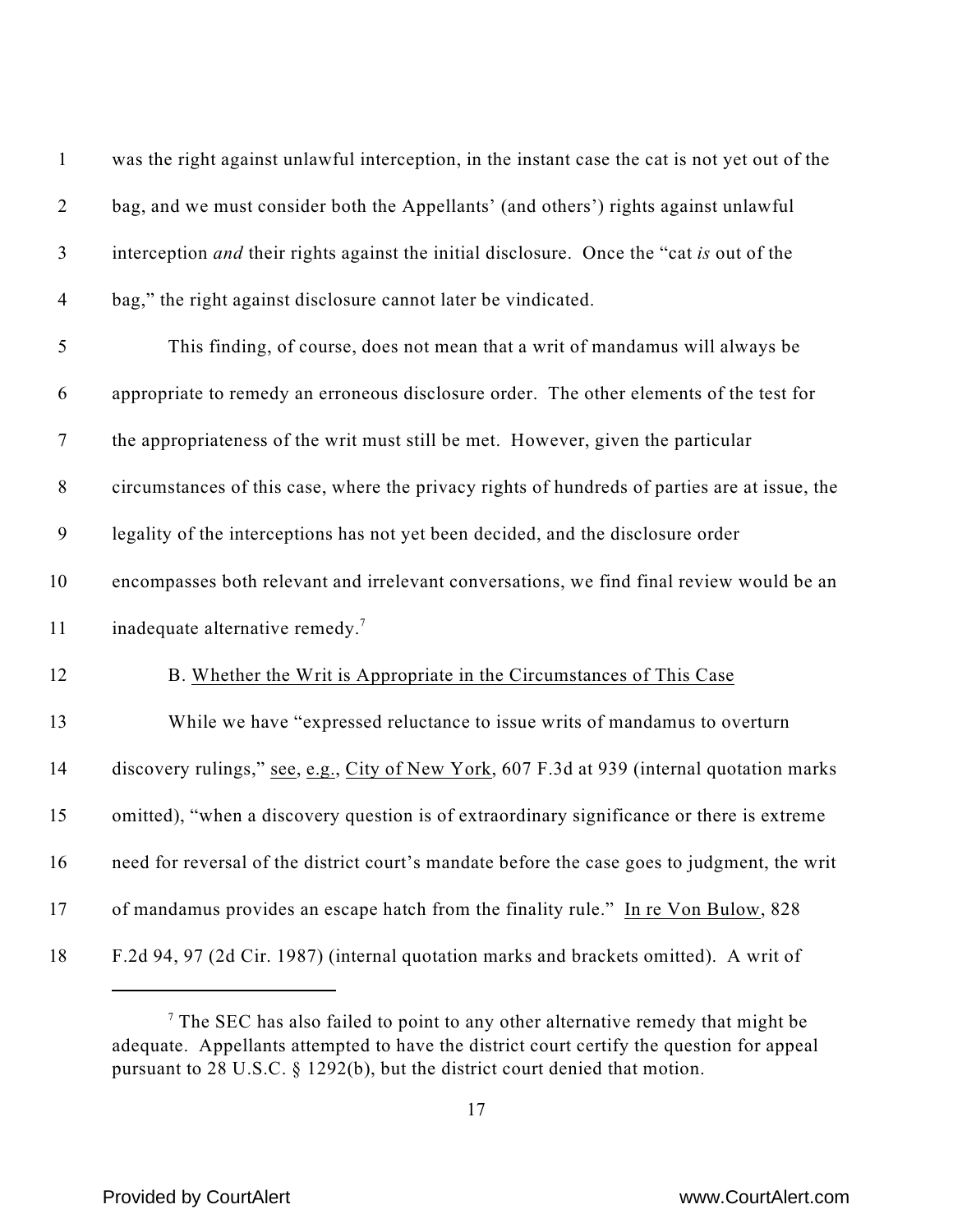| $\mathbf{1}$   | mandamus is "appropriate" to review a pretrial discovery order if the petitioner             |
|----------------|----------------------------------------------------------------------------------------------|
| $\overline{2}$ | demonstrates "'the presence of a novel and significant question of law and the               |
| $\mathfrak{Z}$ | presence of a legal issue whose resolution will aid in the administration of justice." City  |
| $\overline{4}$ | of New York, 607 F.3d at 939, quoting United States v. Coppa, 267 F.3d 132, 137-38 (2d       |
| 5              | Cir. 2001); see also In re Sims, 534 F.3d 117, 128-29 (2d Cir. 2008). We conclude that       |
| 6              | the writ is appropriate in the circumstances of this case, because the petition raises a     |
| $\tau$         | "novel and significant question of law"- specifically, when a civil discovery order          |
| $8\,$          | requiring defendants to disclose wiretap materials to a civil enforcement agency would be    |
| 9              | appropriate – and resolving that issue "will aid in the administration of justice." See City |
| 10             | of New York, 607 F.3d at 939-43; see also Coppa, 267 F.3d at 137-38.                         |
| 11             | While we have addressed the propriety of disclosures of wiretap evidence in civil            |
| 12             | proceedings before, our prior cases have never involved the circumstances here: where        |
| 13             | there are parallel civil and criminal trials, where the government has disclosed materials   |
| 14             | to a criminal defendant, where the legality of the wiretaps has yet to be adjudicated, and   |
| 15             | where a civil enforcement agency suing the defendant in parallel proceedings seeks           |
| 16             | access to these materials from the defendant. The issues in this appeal are therefore        |
| 17             | clearly novel. In addition, given the importance of both the privacy rights at stake and the |
| 18             | public interest in civil enforcement of the law, these issues are also significant. Cf. City |
| 19             | of New York, 607 F.3d at 941-42.                                                             |
|                |                                                                                              |

Resolving the issues in this appeal would also "aid in the administration of justice"

## Provided by CourtAlert **With CourtAlert** www.CourtAlert.com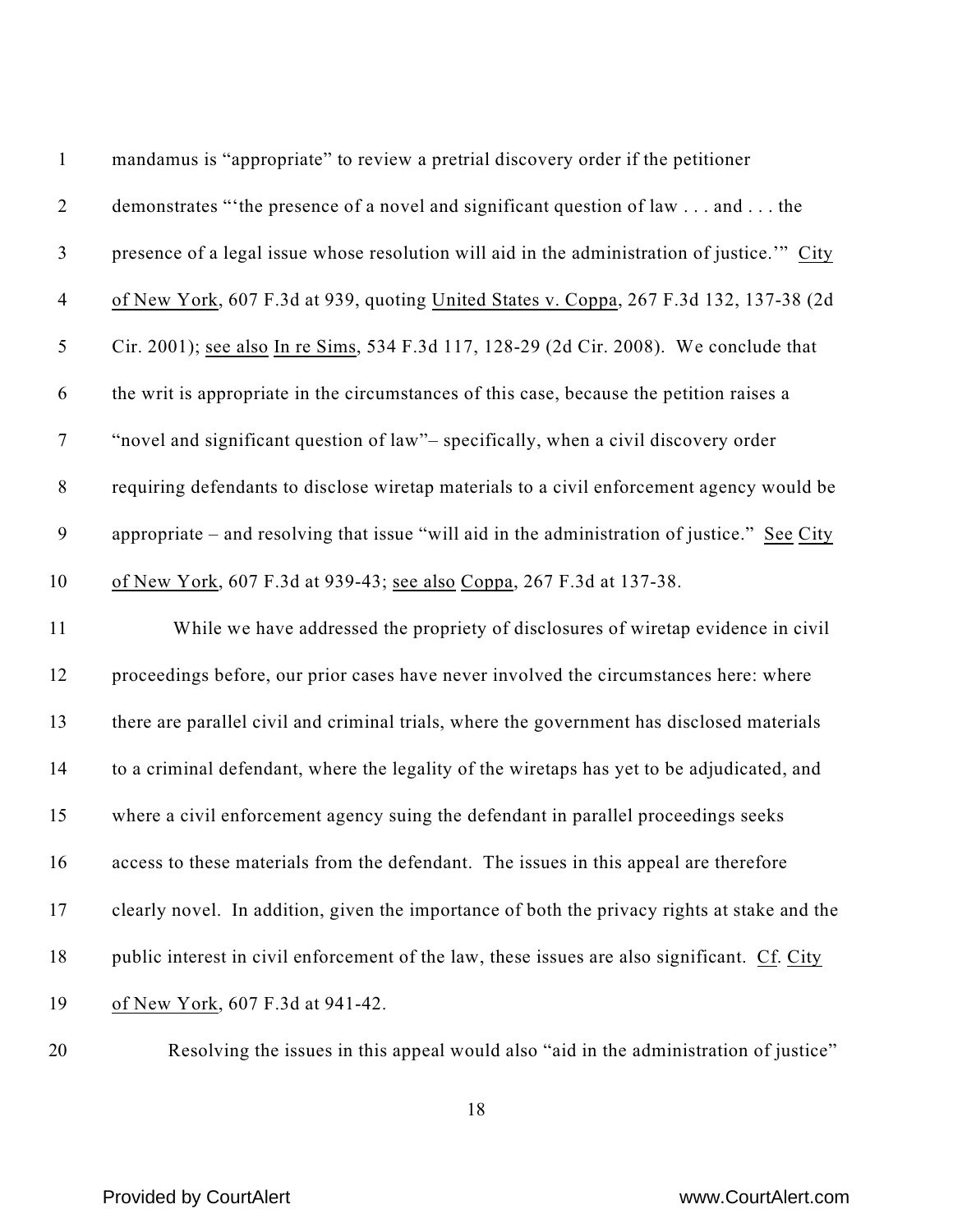| $\mathbf{1}$     | by helping district courts avoid erroneous discovery orders in the future. As we stated in   |
|------------------|----------------------------------------------------------------------------------------------|
| $\overline{2}$   | City of New York, "we have previously recognized that the resolution of a novel and          |
| $\mathfrak{Z}$   | significant privilege question in a mandamus proceeding will 'aid the administration of      |
| $\overline{4}$   | justice.' Addressing the merits of this petition may 'forestall future error in trial        |
| 5                | courts' by correcting a privilege determination with a potentially broad applicability and   |
| 6                | influence." Id. at 942, quoting von Bulow, 828 F.2d at 99.                                   |
| $\boldsymbol{7}$ | C. Whether There is a "Clear and Indisputable Right" to the Writ                             |
| $8\,$            | A district court abuses its discretion "if it based its ruling on an erroneous view of       |
| $\boldsymbol{9}$ | the law or on a clearly erroneous assessment of the evidence," or if it has "rendered a      |
| 10               | decision that 'cannot be located within the range of permissible decisions." Sims, 534       |
| 11               | F.3d at 132 (citations omitted). We will issue the writ only if a district court committed a |
| 12               | "clear and indisputable" abuse of its discretion in one of these ways. See City of New       |
| 13               | York, 607 F.3d at 929. As we explain below, it is "clear and indisputable" that, given the   |
| 14               | privacy interests at stake, the district court's decision ordering disclosure of the wiretap |
| 15               | conversations prior to any ruling on the legality of the interceptions and without limiting  |
| 16               | the disclosure to relevant conversations "cannot be located within the range of              |
| 17               | permissible decisions." A writ of mandamus is therefore appropriate.                         |
| 18               | Below, we first examine whether Appellants are correct that Title III prohibits all          |
| 19               | pre-trial discovery disclosure orders in civil proceedings. Because, as we have previously   |
| 20               | ruled, Title III does not prohibit all that it does not permit, and because there is an      |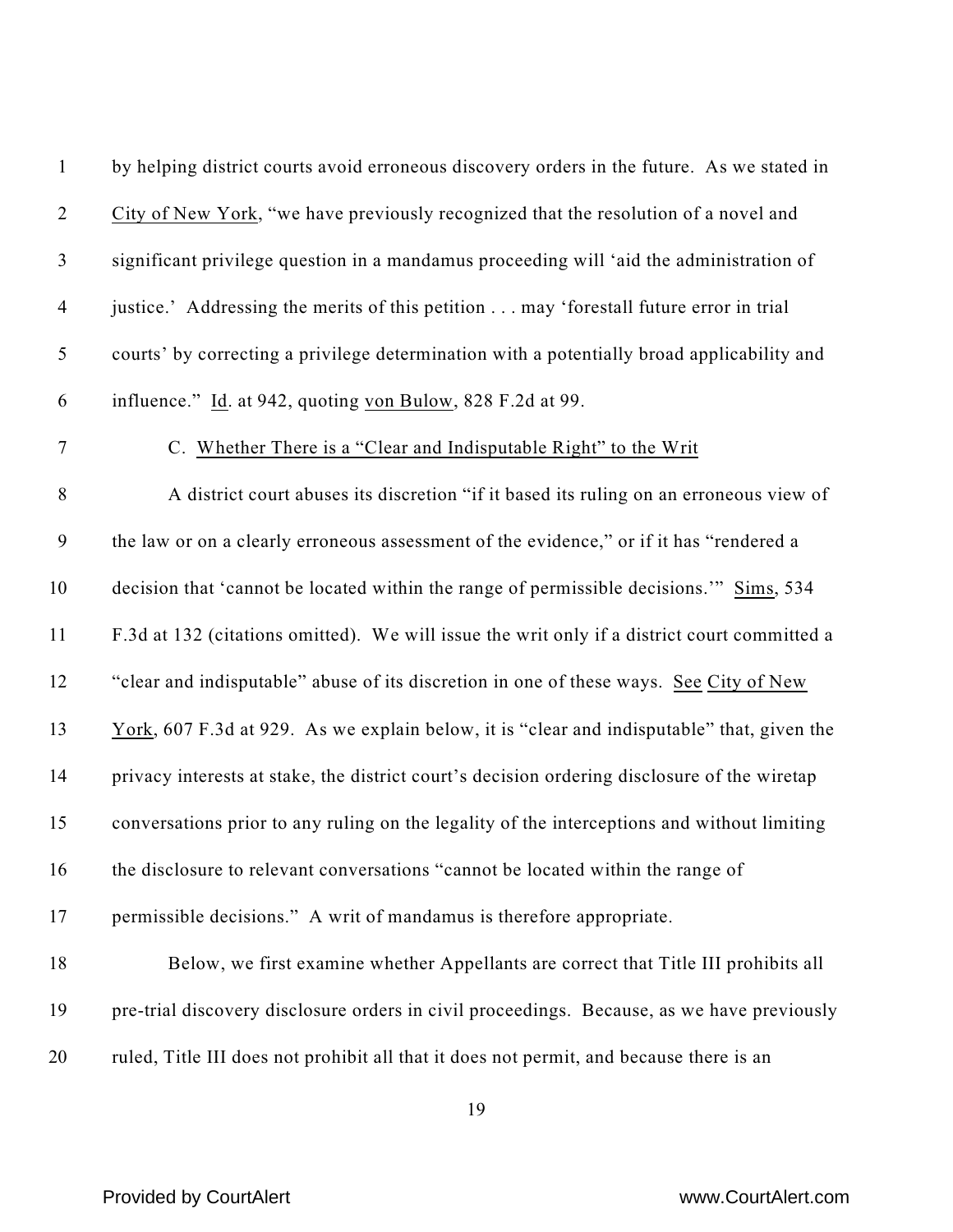| $\mathbf{1}$   | independent civil discovery right of access to such materials in the hands of a private           |
|----------------|---------------------------------------------------------------------------------------------------|
| $\overline{2}$ | litigant, we reject that argument. It does not follow, however, that such materials should        |
| 3              | always be disclosed. We find that, when addressing whether or not to order disclosure of          |
| $\overline{4}$ | wiretap materials in civil discovery, a district court must balance the privacy interests at      |
| 5              | stake against the right of access at issue in the case. We conclude that, in the instant case,    |
| 6              | the district court clearly exceeded its discretion in conducting that balancing, because the      |
| $\tau$         | privacy interests at stake in the instant case, at least at this stage of the litigation, clearly |
| $8\,$          | outweigh the right of access. <sup>8</sup>                                                        |
| 9              | III. Does Title III Prohibit All Civil Pre-Trial Discovery Disclosure Orders?                     |
| 10             | Appellants primarily argue that the text of Title III, which authorizes certain                   |
| 11             | methods of disclosing wiretap materials, implicitly forbids civil discovery orders                |
| 12             | requiring disclosure of wiretap materials from criminal defendants. We disagree.                  |
| 13             | A. Textual Arguments                                                                              |
| 14             | Largely in response to two Supreme Court decisions, one holding that a broadly                    |
| 15             | written statute authorizing police to conduct wiretaps violated the Fourth Amendment, see         |

<sup>&</sup>lt;sup>8</sup> As we have noted before, <u>see City of New York</u>, 607 F.3d at 943 n.21, the phrase "abuse of discretion," long a term of art, is somewhat unfortunate. As noted above, the phrase has a specific legal meaning that entirely lacks the connotation of deliberate or malignant violation often conveyed by the term "abuse" in ordinary English. Throughout this opinion, when referring to the district court, we prefer to use the term "exceed," which in our view more accurately conveys the notion of a decision that "cannot be located within the range of permissible decisions." Sims, 534 F.3d at 132.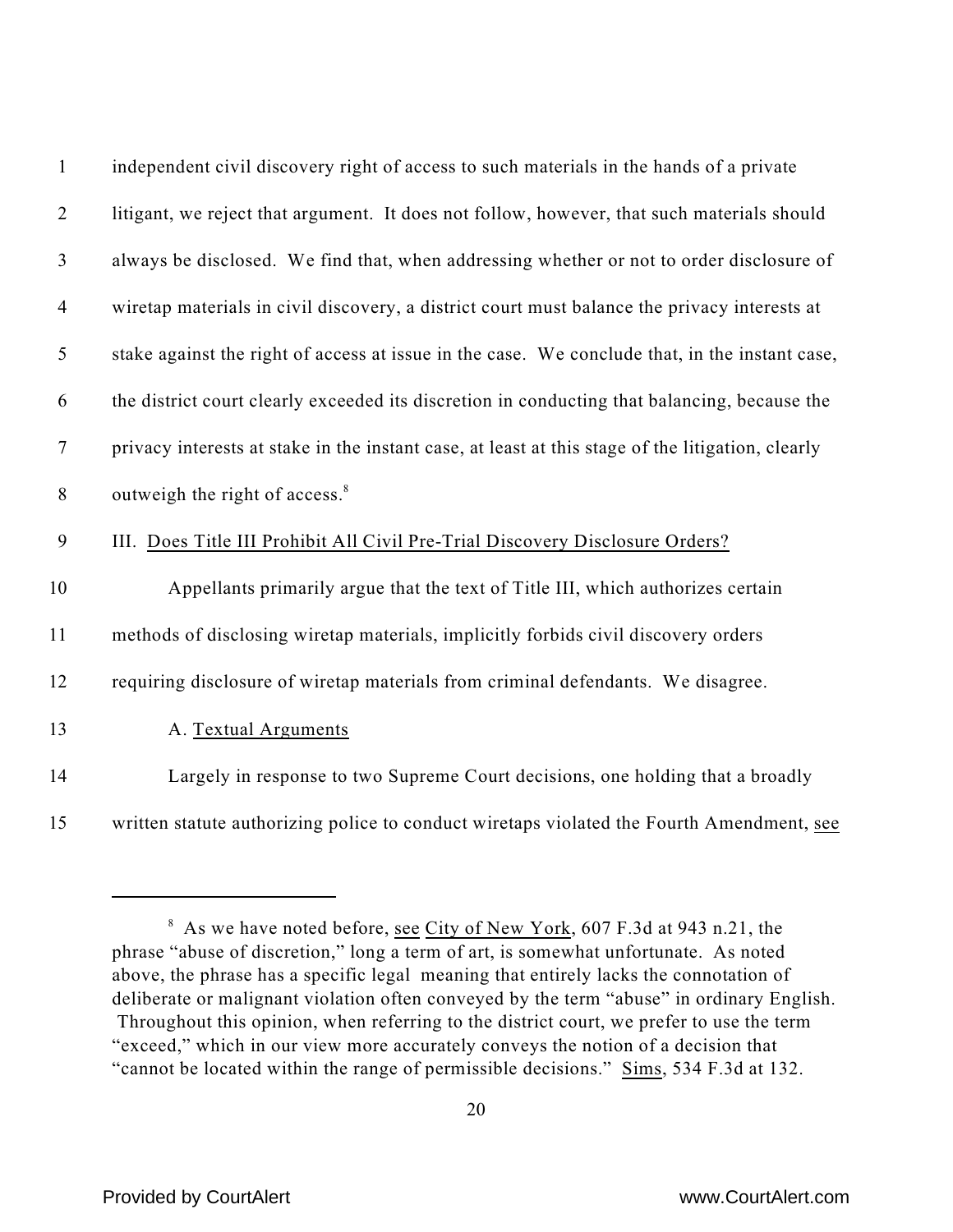| $\mathbf{1}$   | Berger v. New York, 388 U.S. 41 (1967), and the other that attaching a recording device             |
|----------------|-----------------------------------------------------------------------------------------------------|
| $\sqrt{2}$     | outside a telephone constitutes a search within the meaning of that Amendment, see Katz             |
| $\mathfrak{Z}$ | v. United States, 389 U.S. 347 (1967), "Congress undertook to draft comprehensive                   |
| $\overline{4}$ | legislation both authorizing the use of evidence obtained by electronic surveillance on             |
| $\mathfrak{S}$ | specified conditions, and prohibiting its use otherwise." Bartnicki, 532 U.S. at 523,               |
| 6              | quoting Gelbard, 408 U.S. at 78 (Rehnquist, J., dissenting). The result of Congress's               |
| $\tau$         | efforts was Title III, which established a "comprehensive scheme for the regulation of              |
| $8\,$          | wiretapping and electronic surveillance." Gelbard, 408 U.S. at 46.                                  |
| 9              | "Title III authorizes the interception of private wire and oral communications, but                 |
| 10             | only when law enforcement officials are investigating specified serious crimes and                  |
| 11             | receive prior judicial approval." $\underline{Id}$ ., citing 18 U.S.C. § 2516, 2518(1)-(8). All     |
| 12             | interceptions of wire and oral communications not authorized in Title III are "flatly               |
| 13             | prohibited," and Title III generally "bars the use as evidence before official bodies of the        |
| 14             | contents and fruits of illegal interceptions, and provides procedures for moving to                 |
| 15             | suppress such evidence in various proceedings." Id., citing 18 U.S.C. § 2515, 2518(9)-              |
| 16             | $(10).$ <sup>9</sup> However, Title III permits the use and disclosure of lawfully-obtained wiretap |

<sup>&</sup>lt;sup>9</sup> Several of our sister circuits have held that unlawful wiretap evidence may be used for impeachment. See, e.g., United States v. Baftiri, 263 F.3d 856, 856 (8th Cir. 2001); Culbertson v. Culbertson, 143 F.3d 825, 828 (4th Cir. 1998); United States v. Echavarria-Olarte, 904 F.2d 1391, 1397 (9th Cir. 1990); United States v. Vest, 813 F.2d 477, 484 (1st Cir. 1987); United States v. Caron, 474 F.2d 506, 508 (5th Cir. 1973). We need not decide here whether we agree.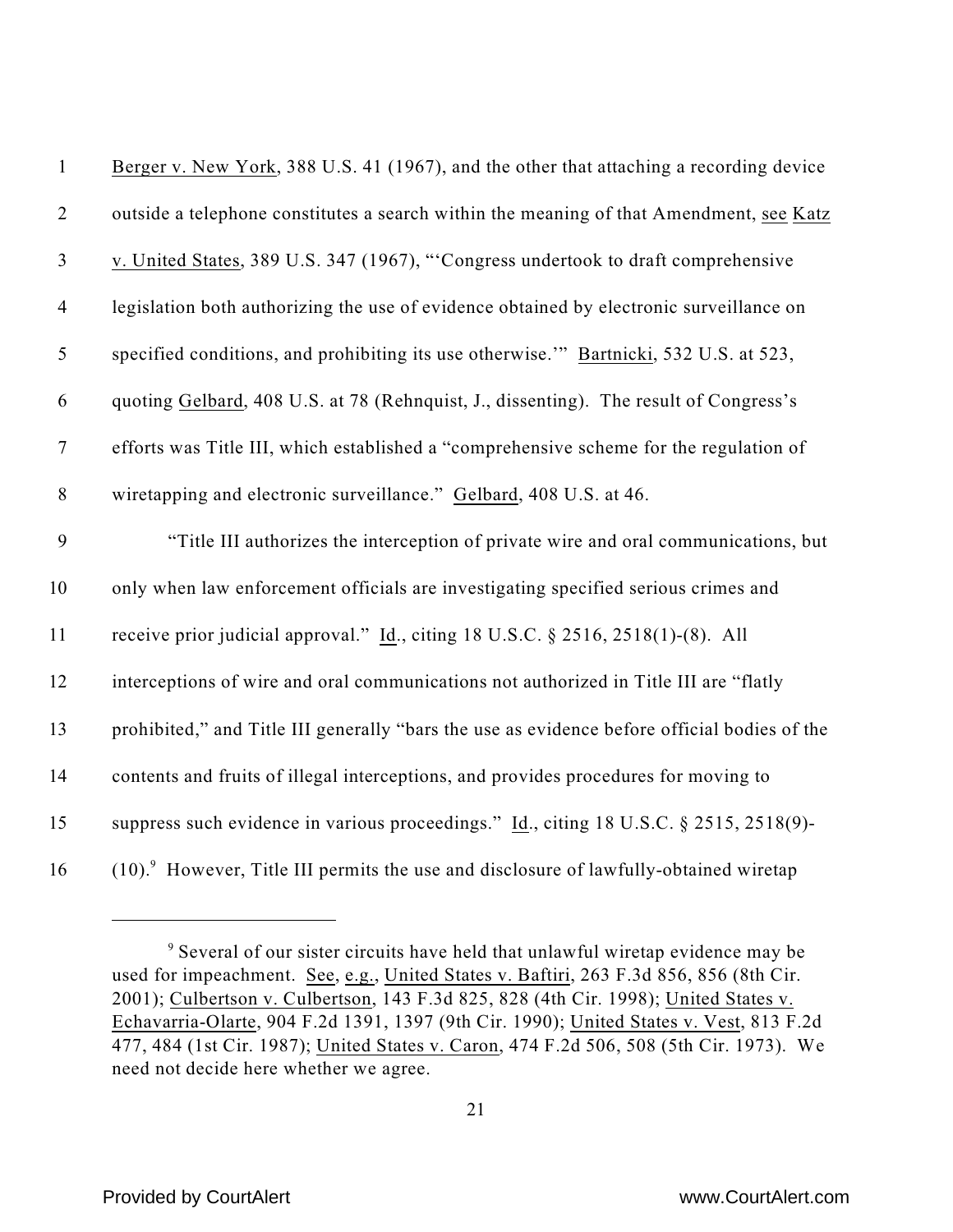1 materials in certain circumstances. Id.; see, e.g., 18 U.S.C. § 2517. Appellants argue that Title III's text prohibits the disclosure at issue. However, Appellants point to no provision that prohibits the disclosure of wiretap materials to a civil enforcement agency by a civil defendant in the course of ordinary civil discovery in an enforcement proceeding, following the government's disclosure of the materials to the civil defendant in the defendant's parallel criminal proceedings. Instead, Appellants point to numerous provisions in Title III barring and permitting types of disclosures and interceptions not at issue in the instant case. Despite Appellants' arguments to the contrary, we reiterate today that Title III does not prohibit whatever disclosures of lawfully seized communications it does not expressly permit. See Newsday, 895 F.2d at 77. Appellants first note that Title III only authorizes the government to wiretap

 communications when investigating certain crimes, which do not include insider trading or securities fraud. See 18 U.S.C. § 2516. However, even if wiretaps could not be authorized for the purpose of investigating these crimes, nothing in Title III bars the use of the fruits of authorized wiretaps obtained in the pursuit of investigations of suspected crimes that *are* listed in Title III in securities fraud or insider trading proceedings. Cf. 18 U.S.C. § 2517(5) (permitting disclosure and use of wiretap communications relating to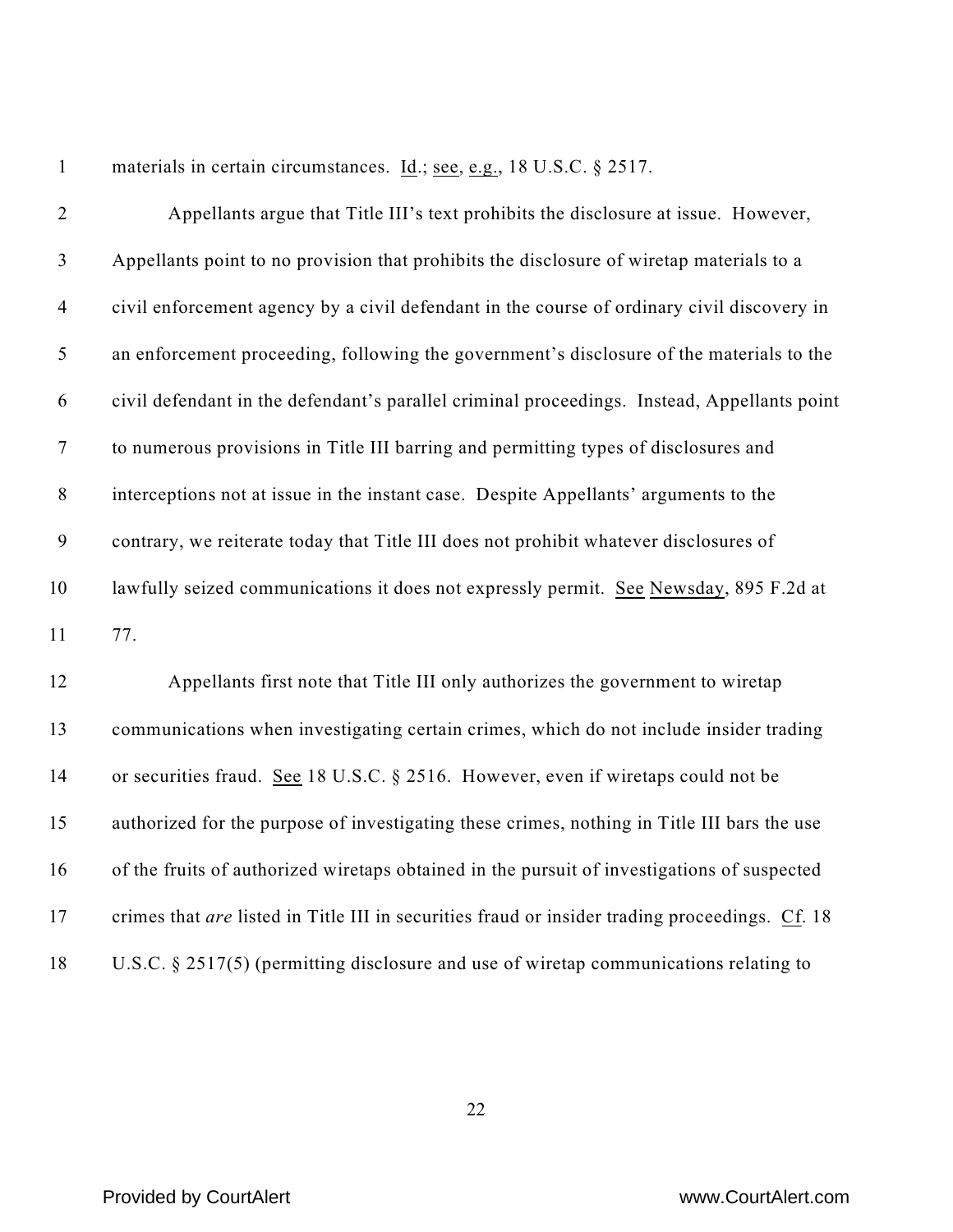1 offenses other than those specified in the order of authorization).<sup>10</sup>

| $\overline{2}$   | Next, Appellants focus on the language in 18 U.S.C. $\S 2518(8)(b)$ requiring a                  |
|------------------|--------------------------------------------------------------------------------------------------|
| $\mathfrak{Z}$   | showing of "good cause" before wiretap applications or orders can be disclosed, and              |
| $\overline{4}$   | argue that the SEC is not an "aggrieved person" such that it can show the requisite "good        |
| $\mathfrak{S}$   | cause." See In re New York Times Co., 577 F.3d 401, 406 (2d Cir. 2009) ("[O]ur Court             |
| 6                | concluded a quarter-century ago that 'good cause' could be found where the applicant             |
| $\boldsymbol{7}$ | seeking to unseal wiretap applications was an 'aggrieved person,' but not upon any lesser        |
| $8\,$            | showing."); 18 U.S.C. § 2510(11) (defining "aggrieved person" as "a person who was a             |
| 9                | party to any intercepted communication or a person against whom the interception                 |
| 10               | was directed"). However, section $2518(8)(b)$ applies only to the disclosure of wiretap          |
| 11               | applications and orders, not to the disclosure of the contents of wiretapped                     |
| 12               | communications, which is discussed briefly in a separate subsection of the same section          |
| 13               | that has no "good cause" requirement, compare 18 U.S.C. § 2518(8)(a) with 18 U.S.C. §            |
| 14               | $2518(8)(b)$ ; see also 18 U.S.C. § 2518(9), and, at length, in a separate section of Title III, |
| 15               | see 18 U.S.C. § 2517. Since Congress has specifically laid out different requirements for        |
| 16               | the disclosure of wiretap applications and orders than for the disclosure of wiretapped          |
| 17               | communications, we decline to read the requirements for the former to apply to the               |

 Insofar as Appellants point out that the SEC could not employ wiretaps in carrying out its civil enforcement authority, we note only that there is no allegation that the SEC *itself* conducted wiretaps during its investigation.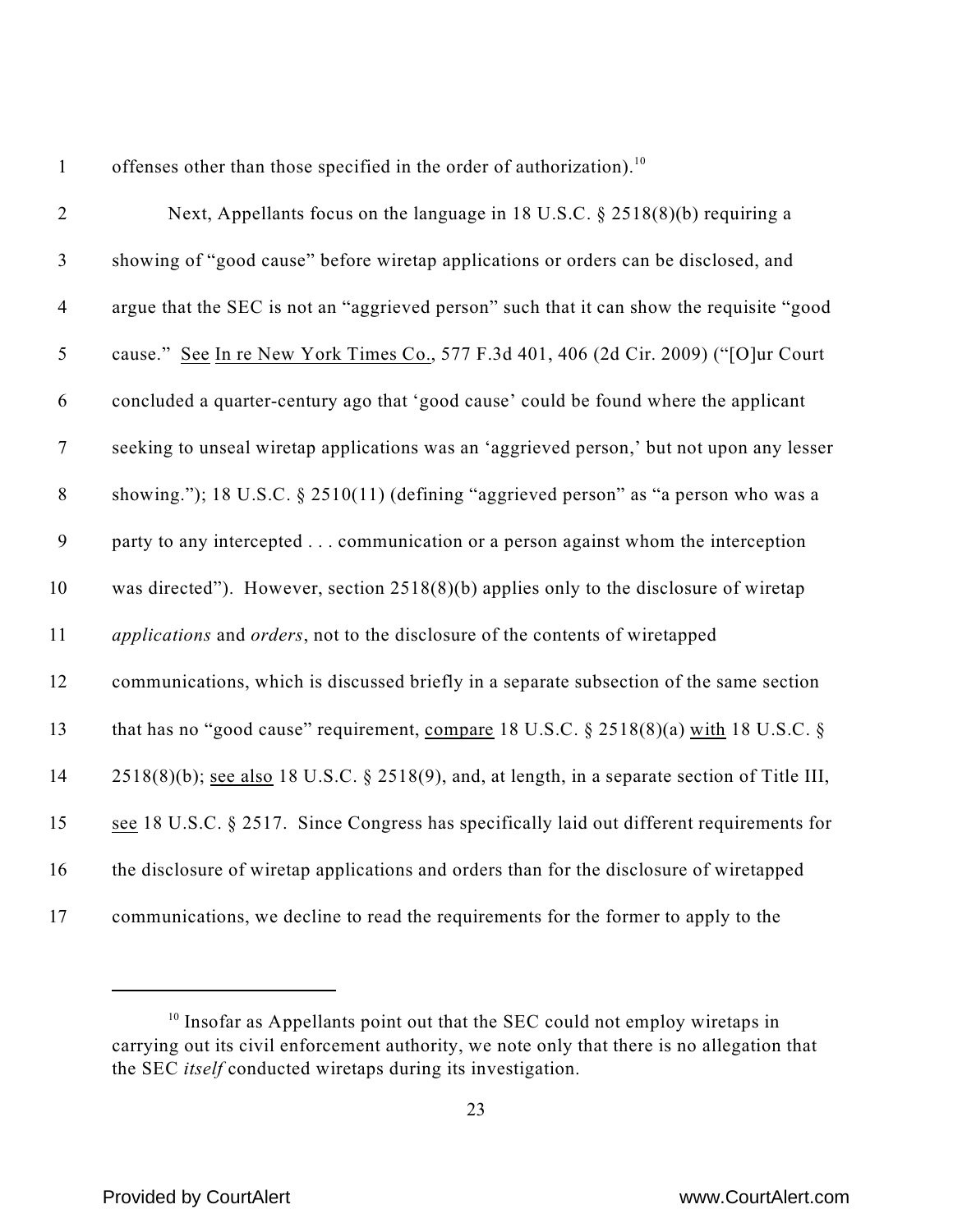1  $l$  latter.<sup>11</sup>

| $\overline{2}$   | Appellants next argue that even if the SEC had shown "good cause" (or was not            |
|------------------|------------------------------------------------------------------------------------------|
| $\mathfrak{Z}$   | required to do so), disclosure would still be prohibited, because the disclosure of      |
| $\overline{4}$   | intercepted communications is only permitted (1) when the government discloses the       |
| 5                | information for certain prescribed purposes, see 18 U.S.C. § 2517(1) & (2), or (2) when  |
| 6                | "[a]ny person" discloses the contents during testimony, see 18 U.S.C. § 2517(3). Section |
| $\boldsymbol{7}$ | 2517 states, in relevant part, that:                                                     |
| $8\phantom{1}$   | (1) Any investigative or law enforcement officer who, by any                             |
| 9                | means authorized by this chapter, has obtained knowledge of                              |
| 10               | the contents of any wire, oral, or electronic communication, or                          |
| 11               | evidence derived therefrom, may disclose such contents to                                |
| 12               | another investigative or law enforcement officer to the extent                           |
| 13               | that such disclosure is appropriate to the proper performance                            |
| 14               | of the official duties of the officer making or receiving the                            |
| 15               | disclosure.                                                                              |
| 16               |                                                                                          |
| 17               | (2) Any investigative or law enforcement officer who, by any                             |
| 18               | means authorized by this chapter, has obtained knowledge of                              |
| 19               | the contents of any wire, oral, or electronic communication or                           |
| 20               | evidence derived therefrom may use such contents to the                                  |
| 21               | extent such use is appropriate to the proper performance of his                          |
| 22               | official duties.                                                                         |
| 23               |                                                                                          |

 We note that how the "good cause" requirement would apply to the disclosure of applications and orders by a private litigant that has received them legitimately from the government, as opposed to by the government itself (which is the primary party against whose abuse of privacy Title III is addressed) has not been considered by our circuit in any case that has been brought to our attention. Whether the same "good cause" requirement would apply in both situations remains an open question that we do not address today.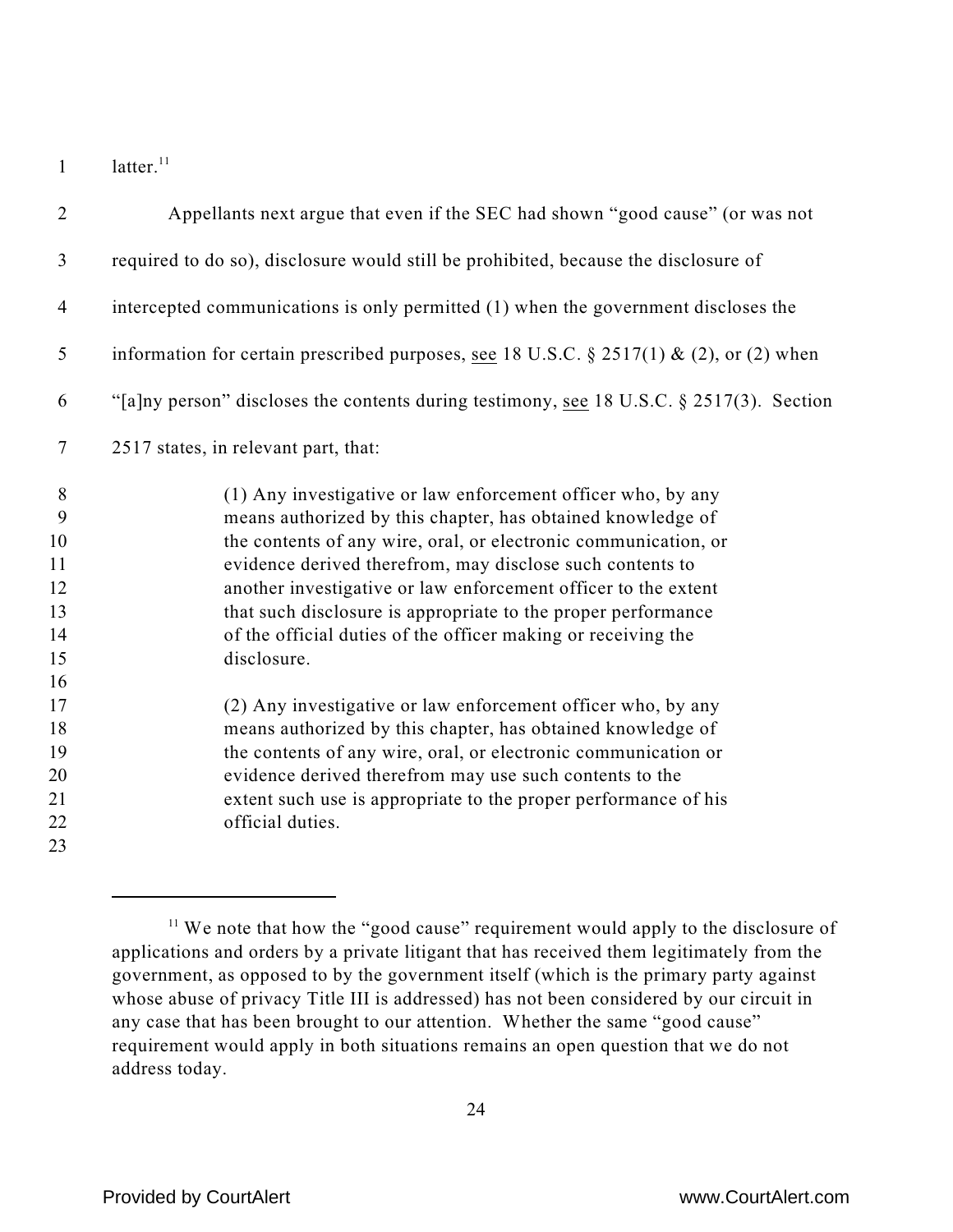| $\mathbf{1}$<br>$\overline{2}$<br>$\overline{3}$<br>$\overline{4}$<br>5<br>6<br>$\tau$<br>8 | (3) Any person who has received, by any means authorized by<br>this chapter, any information concerning a wire, oral, or<br>electronic communication, or evidence derived therefrom<br>intercepted in accordance with the provisions of this chapter<br>may disclose the contents of that communication or such<br>derivative evidence while giving testimony under oath or<br>affirmation in any proceeding held under the authority of the<br>United States or of any State or political subdivision thereof. |
|---------------------------------------------------------------------------------------------|-----------------------------------------------------------------------------------------------------------------------------------------------------------------------------------------------------------------------------------------------------------------------------------------------------------------------------------------------------------------------------------------------------------------------------------------------------------------------------------------------------------------|
| 9<br>10                                                                                     | 18 U.S.C. $\S$ 2517(1)-(3).                                                                                                                                                                                                                                                                                                                                                                                                                                                                                     |
| 11                                                                                          | Appellants argue that because $\S 2517(1)$ and (2) do not permit the USAO itself to                                                                                                                                                                                                                                                                                                                                                                                                                             |
| 12                                                                                          | provide the wiretapped conversations to the SEC, these provisions must implicitly bar the                                                                                                                                                                                                                                                                                                                                                                                                                       |
| 13                                                                                          | SEC from acquiring the conversations from the Appellants. The USAO supports the first                                                                                                                                                                                                                                                                                                                                                                                                                           |
| 14                                                                                          | part of this proposition in an <i>amicus curiae</i> brief filed in this appeal, agreeing that it could                                                                                                                                                                                                                                                                                                                                                                                                          |
| 15                                                                                          | not provide the wiretap conversations to the SEC "without any law enforcement purpose                                                                                                                                                                                                                                                                                                                                                                                                                           |
| 16                                                                                          | and solely to assist the SEC in a civil case." <sup>12</sup>                                                                                                                                                                                                                                                                                                                                                                                                                                                    |
| 17                                                                                          | Without ruling on whether the USAO's position is correct, we conclude that even                                                                                                                                                                                                                                                                                                                                                                                                                                 |
| 18                                                                                          | if Title III does not authorize the USAO to disclose the wiretap contents to the SEC, it                                                                                                                                                                                                                                                                                                                                                                                                                        |
| 19                                                                                          | would not follow that Title III prohibits the disclosure here, where the USAO has                                                                                                                                                                                                                                                                                                                                                                                                                               |
| 20                                                                                          | lawfully disclosed wiretapped communications to criminal defendants pursuant to §                                                                                                                                                                                                                                                                                                                                                                                                                               |
| 21                                                                                          | 2517(2). That is the only disclosure that has been made by law enforcement officers in                                                                                                                                                                                                                                                                                                                                                                                                                          |
| 22                                                                                          | this case, and it is plainly permitted by $\S 2517(2)$ . Nothing in $\S 2517(1)$ or (2) addresses                                                                                                                                                                                                                                                                                                                                                                                                               |

 In contrast, the USAO argued before the district court that it could disclose the wiretaps to the SEC pursuant to  $\S 2517(2)$ .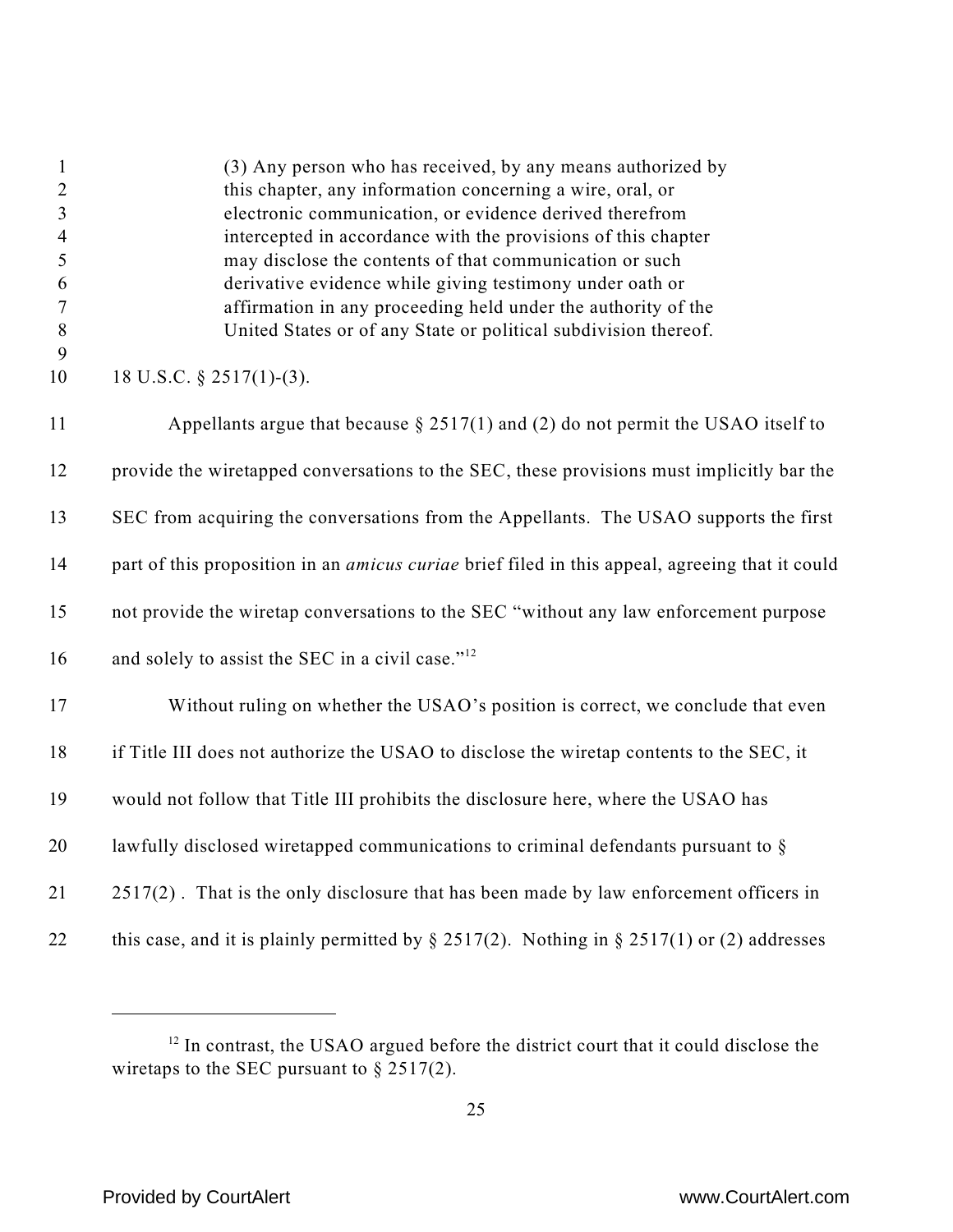the rights or duties of criminal defendants to whom intercepted communications are lawfully disclosed to engage in further disclosures.

 The purpose behind any prohibition on the USAO's sharing wiretap contents with a civil enforcement agency would appear to be to limit law enforcement uses of the materials to those prescribed in the statute. This purpose does not suggest that the SEC should not receive these materials from a civil defendant in the instant case. Such disclosure implicates completely different interests relating to the role of civil discovery in ensuring informational equality between parties. Title III's limited authorizations for law enforcement officers' disclosure of intercepted communications do not address the situation of disclosures by criminal defendants, who have been provided with wiretap fruits in criminal discovery, and who are simultaneously defendants in a civil enforcement proceeding. Giving such persons access to these wiretap communications while denying the civil enforcement agency plaintiff the ability to seek those materials in discovery would create an informational imbalance between civil litigants. Nothing in Title III addresses the rights of other parties to civil litigation to obtain wiretap materials legitimately in the possession of their adversaries through conventional civil discovery. While the USAO may not be authorized to provide these materials to the civil enforcement agency to help it investigate or prosecute a civil case, the civil discovery rules may well give the civil enforcement agency a right to these materials following their release to the defendants, to avoid an informational imbalance that would give the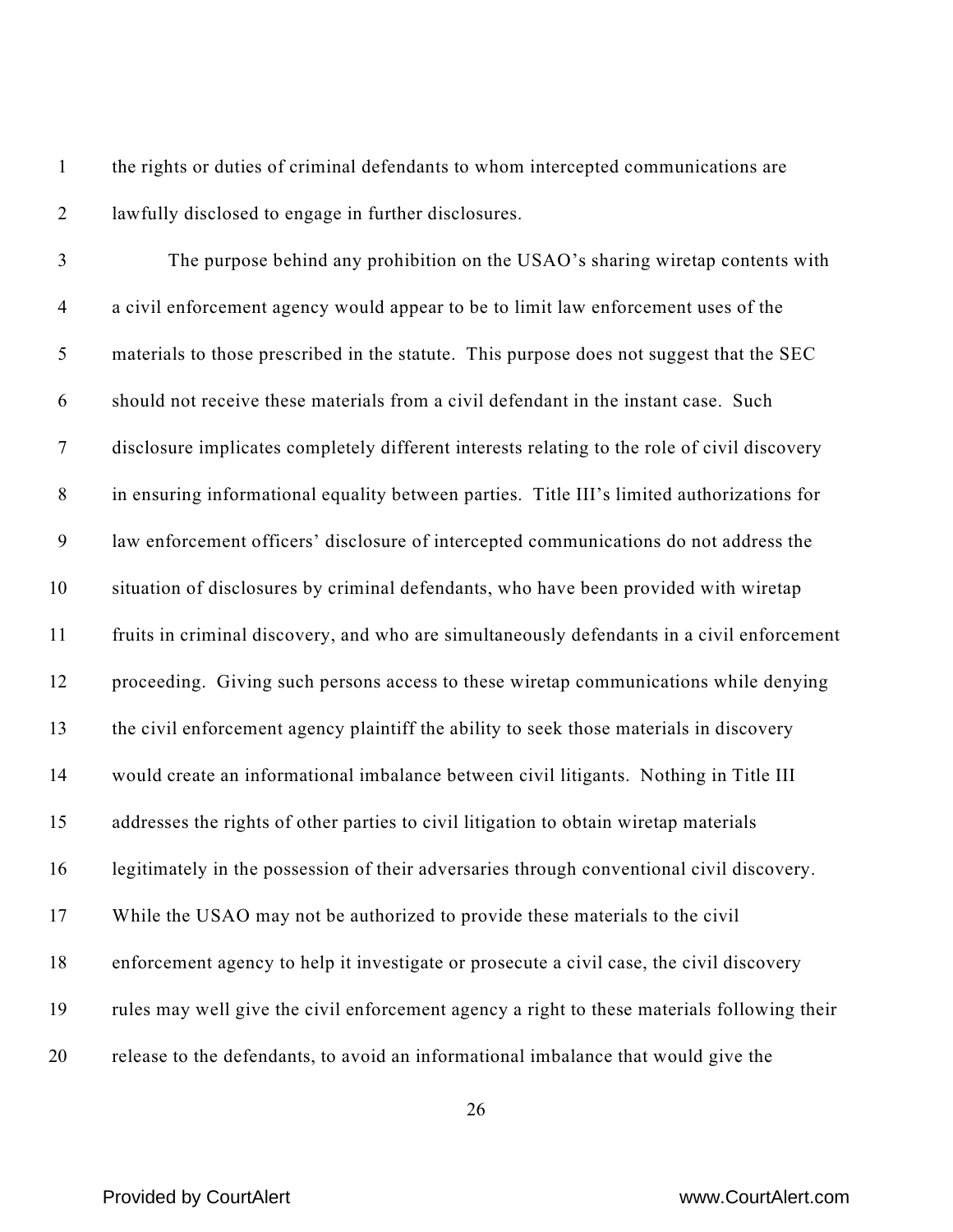defendants an unfair advantage in the civil proceeding.

| $\overline{2}$   | Nor are we persuaded that 18 U.S.C. § 2517(3), which permits "[a]ny person," to                       |
|------------------|-------------------------------------------------------------------------------------------------------|
| $\mathfrak{Z}$   | disclose wiretap contents "while giving testimony" prohibits the ordered disclosure in this           |
| $\overline{4}$   | case. Congress's categorical authorization of testimonial disclosures is not reasonably               |
| $\mathfrak{S}$   | construed as a bar to a district court's authorizing other disclosures as warranted in                |
| 6                | particular cases. <sup>13</sup> Indeed, a reading of the statute that confined disclosures by non-law |
| $\boldsymbol{7}$ | enforcement and non-investigative personnel literally to the act of testifying, and that              |
| $\,8\,$          | foreclosed disclosures necessarily adjunct to providing testimony, would cause                        |
| $\boldsymbol{9}$ | unfortunate and certainly unintended consequences. Surely, prior to testimonial                       |
| 10               | disclosure, a district court may order that wiretap materials be disclosed to the attorney            |
| 11               | who will examine or cross-examine the witness, thereby allowing counsel to prepare for                |
| 12               | trial. Indeed, Appellants do not argue that they are forbidden from sharing the wiretap               |
| 13               | materials in their possession with their criminal co-defendants, even though such a                   |
| 14               | disclosure is not expressly authorized in the statute. We thus reject Appellants' invitation          |
| 15               | to construe the identification of explicitly permitted disclosures in $\S 2517(1)$ , (2), and (3)     |
| 16               | as an implicit prohibition on district court disclosures in any other circumstances.                  |
| 17               | Finally. Appellants claim that Title III bars the disclosure at issue, because they                   |

Finally, Appellants claim that Title III bars the disclosure at issue, because they

<sup>&</sup>lt;sup>13</sup> However, unlike the disclosure ordered by the district court here, any testimonial disclosure under § 2517(3) will normally only occur *following* a court's determination of the lawfulness of the interception. See 18 U.S.C. § 2518(10); see also id. §§ 2517(5) & 2518(9).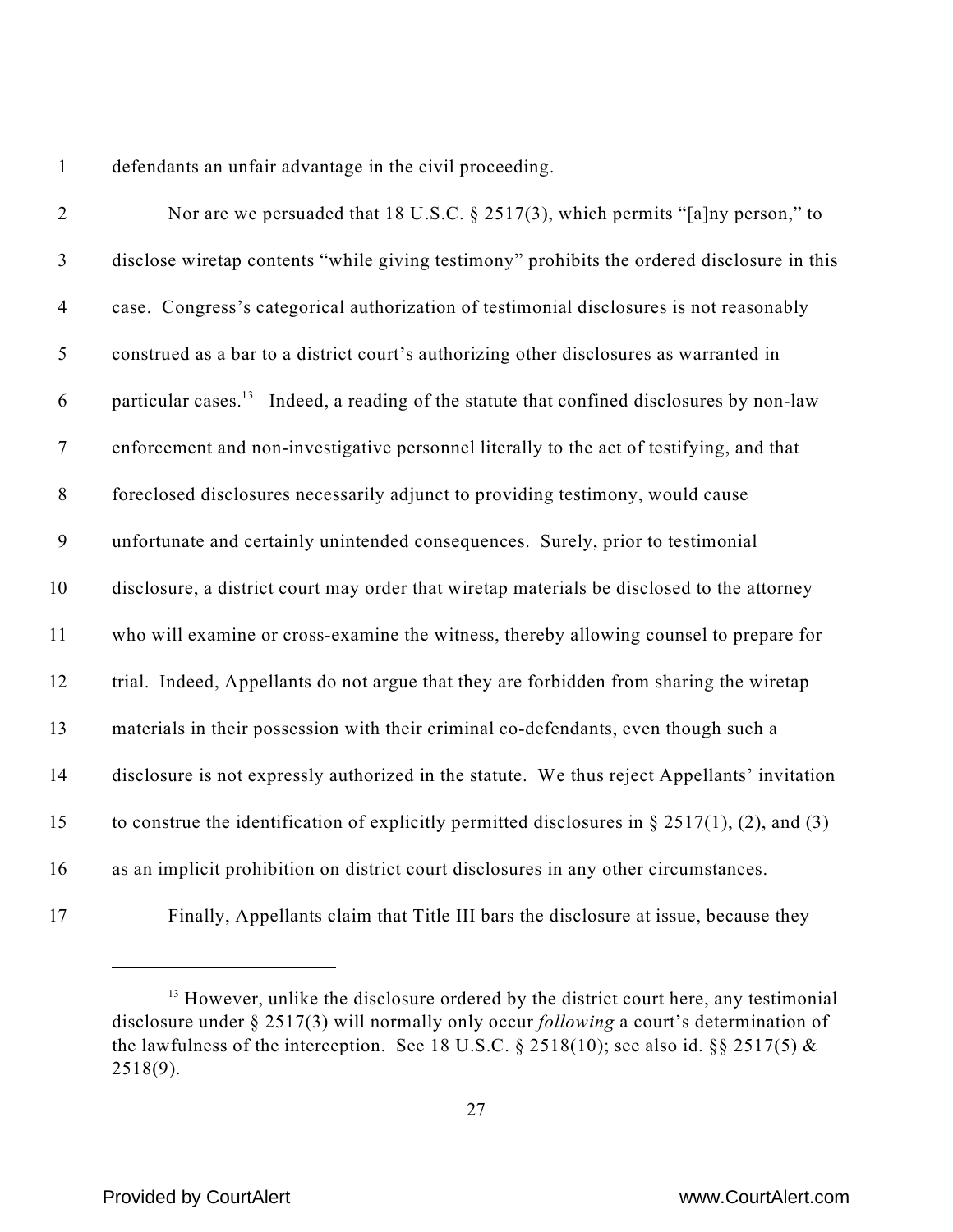| $\mathbf{1}$     | could be subject to criminal sanctions for complying with the order, since they would be      |
|------------------|-----------------------------------------------------------------------------------------------|
| $\overline{2}$   | "intentionally disclos[ing]" the wiretapped communications while "knowing or having           |
| $\mathfrak{Z}$   | reason to know that the information was obtained through the interception of a wire, oral,    |
| $\overline{4}$   | or electronic communication," 18 U.S.C. § 2511(1)(c), in violation of Title III. We           |
| 5                | disagree. Criminal sanctions would not be applicable to any disclosure by Appellants          |
| 6                | pursuant to the order, because "good faith reliance on a court order is a complete            |
| $\boldsymbol{7}$ | defense against any civil or criminal action" brought under Title III. 18 U.S.C. §            |
| $8\,$            | $2520(d)(1)$ . Section $2511(1)(c)$ provides a criminal sanction for disclosures that violate |
| 9                | the provisions of Title III, but it does little or nothing to help answer the question of     |
| 10               | whether a particular disclosure is allowed or not.                                            |
| 11               | In sum, Appellants have failed to point to any provision of Title III that explicitly         |
| 12               | or implicitly prohibits the disclosure at issue.                                              |
| 13               | B. Newsday                                                                                    |
| 14               | Although Appellants can point to no provision in Title III prohibiting the                    |
| 15               | disclosure at issue, they argue more broadly that Title III's failure expressly to permit the |
| 16               | disclosure at issue implicitly prohibits it. This argument is foreclosed by our decision in   |
| 17               | In re Newsday, Inc., 895 F.2d 74. <sup>14</sup>                                               |

<sup>&</sup>lt;sup>14</sup> In light of this settled authority in this Circuit, Appellants' arguments relying on out-of-circuit case law and Office of Legal Counsel opinions that allegedly found that Title III prohibits what it does not permit are inapposite. See, e.g., United States v. Dorfman, 690 F.2d 1230, 1232 (7th Cir. 1982) ("Title III implies that what is not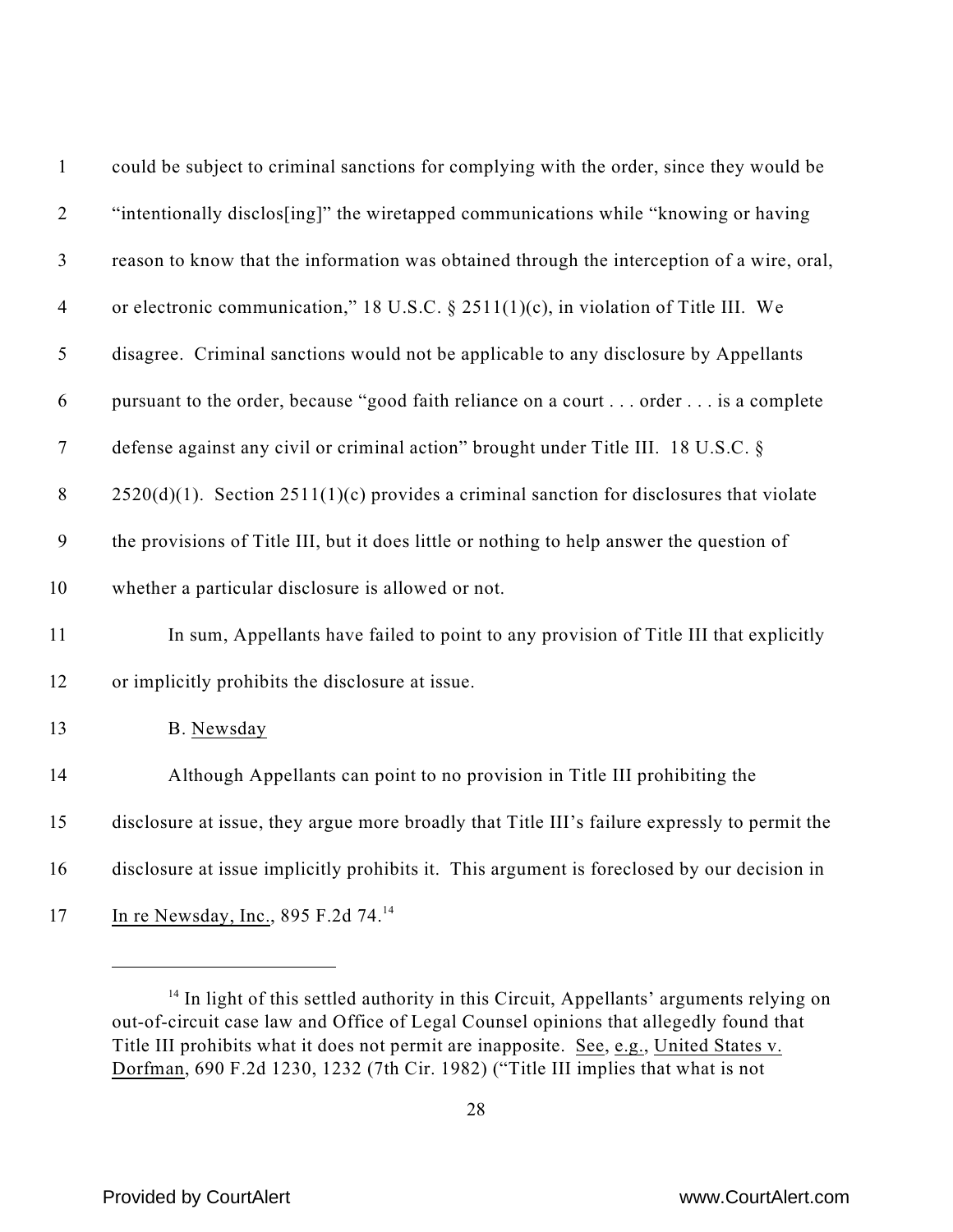| $\mathbf{1}$   | In Newsday, a newspaper sought access to a search warrant application containing             |
|----------------|----------------------------------------------------------------------------------------------|
| $\overline{2}$ | wiretap communications that had been sealed by the district court at the request of the      |
| $\mathfrak{Z}$ | government. Id. at 75. Following a guilty plea by the subject of the wiretap, the            |
| $\overline{4}$ | government withdrew its earlier objection to unsealing the application, and the district     |
| $\mathfrak s$  | court released a redacted copy of the warrant materials. Id. The subject of the wiretap      |
| 6              | appealed, making essentially the same argument that Appellants make in the instant case:     |
| $\tau$         | that Title III forbade such public disclosure of wiretap information, because the disclosure |
| $8\phantom{1}$ | provisions of Title III are the "exclusive means by which intercepted communications         |
| 9              | may be released to the public." Id. at 77.                                                   |
| 10             | We held that Title III did not specifically address the issue of a right of "public          |
| 11             | access to intercepted communications when those communications become part of a              |
| 12             | public document [such as the warrant affidavit at issue] after having been used by the       |
| 13             | government in the course of its law enforcement activities." Id. at 76. Rejecting the        |
| 14             | appellant's reliance on the Seventh Circuit's decision in United States v. Dorfman, 690      |
| 15             | F.2d 1230, 1232 (7th Cir. 1982) ("Title III implies that what is not permitted is            |
| 16             | forbidden"), we agreed that Title III "generates no right of [public] access," but found it  |
| 17             | "a non-sequitur to conclude the obverse: that Congress intended in $\S 2517$ , which relates |
| 18             | solely to use in law-enforcement activities and judicial proceedings, to forbid public       |

permitted is forbidden.").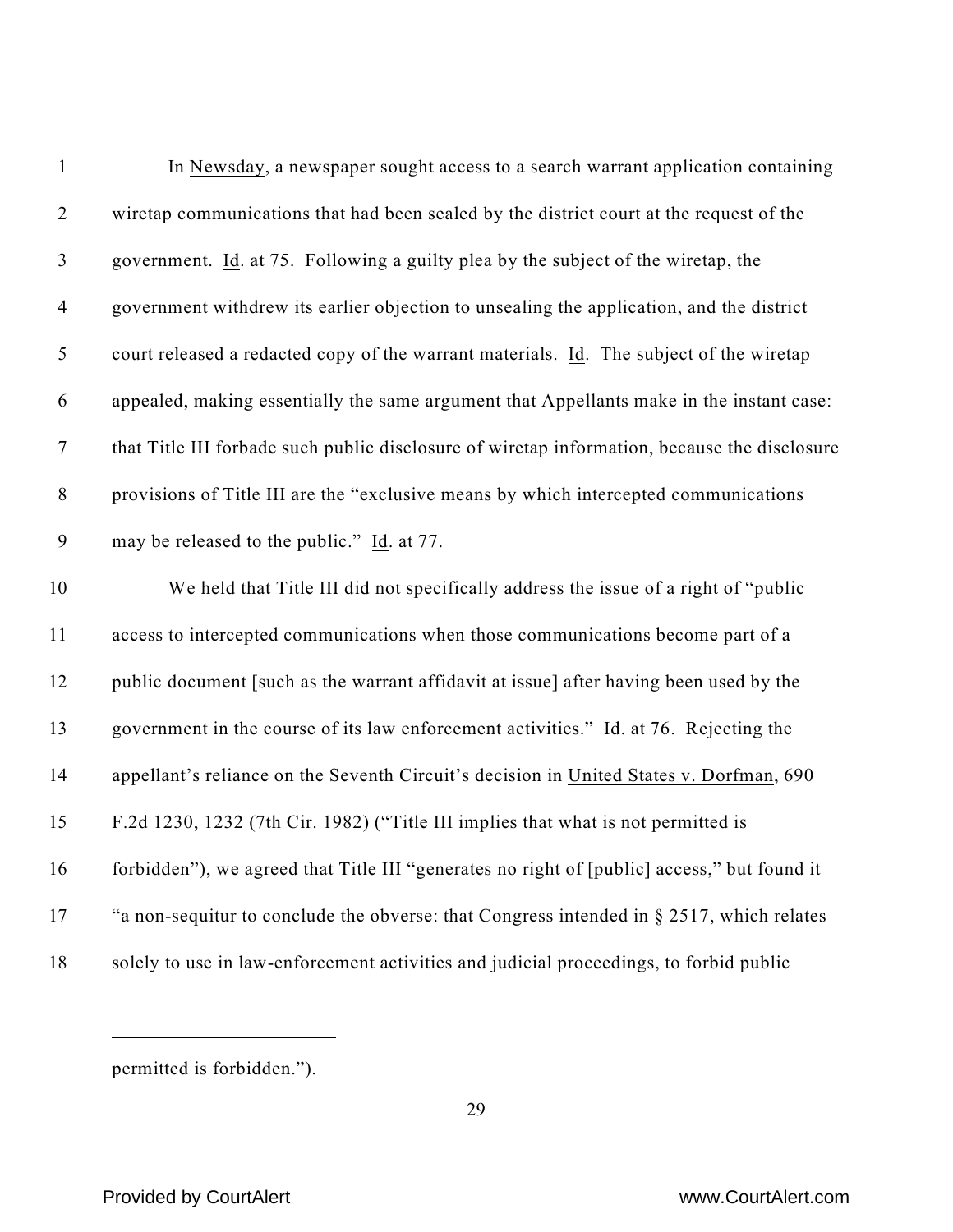| $\mathbf{1}$     | access by any other means on any other occasion." Newsday, 895 F.2d at 77. We noted                      |
|------------------|----------------------------------------------------------------------------------------------------------|
| $\overline{2}$   | that "nowhere does Title III state rules regarding disclosure of intercepted                             |
| $\mathfrak{Z}$   | communications to the public incident to, or after, their use under $\S 2517$ No doubt                   |
| $\overline{4}$   | the framers of Title III expected that the main channel of public disclosure of intercepted              |
| $\mathfrak{S}$   | communications would be testimonial, but they did not so confine it." Id. at 78.                         |
| 6                | In Newsday, we ruled that there was a common law right of access to the judicial                         |
| $\overline{7}$   | documents at issue, but that the right of access needed to be balanced against the privacy               |
| $\,8\,$          | rights at issue, <i>i.e.</i> , "the privacy rights of the person whose intimate relations may $\dots$ be |
| $\boldsymbol{9}$ | disclosed." Id. at 79. We then concluded that the district court had not abused its                      |
| 10               | discretion in ordering the release of a redacted affidavit. Id. at 80; see also id. at 75                |
| 11               | ("[W]e hold that the district court properly balanced the common law right of access to                  |
| 12               | judicial records with the defendant's privacy rights, and affirm its release of a redacted               |
| 13               | copy of the warrant application.").                                                                      |
| 14               | In short, in Newsday, we held that Title III does not prohibit all disclosures of                        |
| 15               | legally intercepted wire communications that it does not expressly permit, and that in                   |
| 16               | determining whether a right of access should lead to disclosure of Title III materials, the              |
| 17               | right of access should be weighed against the relevant privacy interests at stake. The                   |
| 18               | district court should have applied that analysis in the instant case.                                    |
| 19               | Appellants argue that Newsday is distinguishable, because it involved a disclosure                       |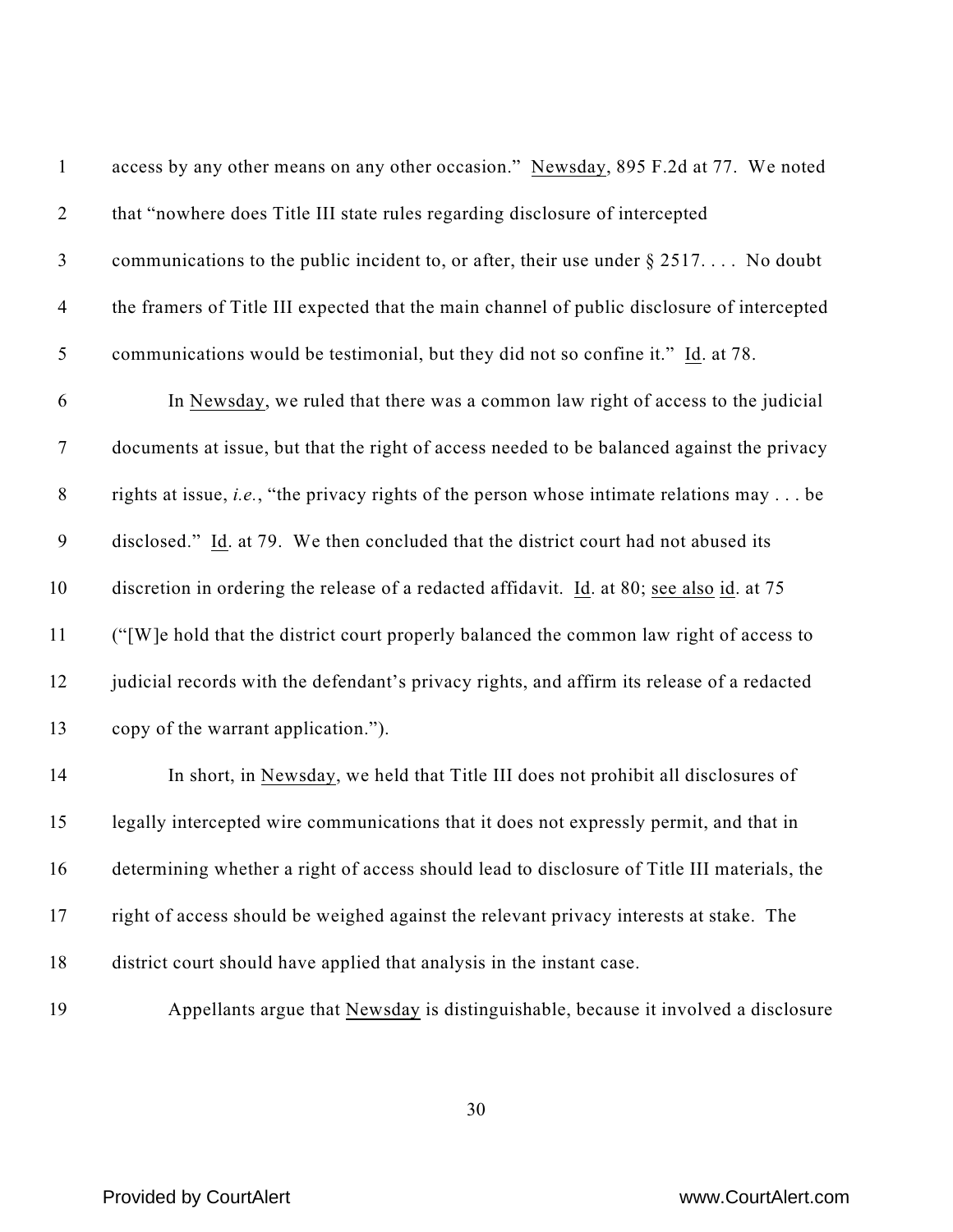| $\mathbf{1}$   | of wiretap materials that had already been filed as part of a "public document." <sup>15</sup>            |
|----------------|-----------------------------------------------------------------------------------------------------------|
| $\overline{2}$ | Although the specific context of Newsday was the right of public access to judicial                       |
| $\mathfrak{Z}$ | documents, the case necessarily reflects a broader principle, of which its narrow holding                 |
| $\overline{4}$ | is simply one example. Here, just as in Newsday, the SEC's discovery request asked for                    |
| 5              | disclosure of Title III materials "incident to, or after," their use under § 2517. Cf. id. at             |
| 6              | 78 ("[N] owhere does Title III state rules regarding disclosure of intercepted                            |
| $\tau$         | communications to the public <i>incident to, or after, their use under</i> $\frac{2517}{\cdot}$ (emphasis |
| 8              | added)). In Newsday, the government had already properly disclosed the material                           |
| 9              | pursuant to $\S 2517(2)$ in seeking a search warrant; here, the USAO disclosed the wiretap                |
| 10             | materials as part of the criminal discovery process, also pursuant to the "proper                         |
| 11             | performance of [its] official duties" under 18 U.S.C. § 2517(2). <sup>16</sup> Newsday sought             |
| 12             | wiretap materials that had already been disclosed pursuant to $\S 2517$ by invoking its                   |
| 13             | independent right of access to judicial documents; the SEC here similarly seeks such                      |

 $15$  In fact, while the search warrants and affidavits at issue in Newsday were public documents "required by Rule 41 of the Federal Rules of Criminal Procedure to be filed with the clerk of the issuing court," Newsday, 895 F.2d at 77, they had been sealed prior to the court order that was appealed and were therefore not yet public. When they could properly be disclosed, if at all, was still at issue in the case.

 $16$  Appellants' argument that the issue here is whether "a civil litigant can obtain wholesale access to thousands upon thousands of wiretap intercepts completely *outside* of section 2517 and *prior to* (not 'incident to, or after,') any authorized disclosure under section 2517," is therefore incorrect. Indeed, Appellants concede that disclosure to *them* was proper, noting that "Title III permitted the U.S. to provide the wiretap recordings to [Appellants] solely for their use in defending against the criminal case. 18 U.S.C.  $\delta$  $2517(2)$ ."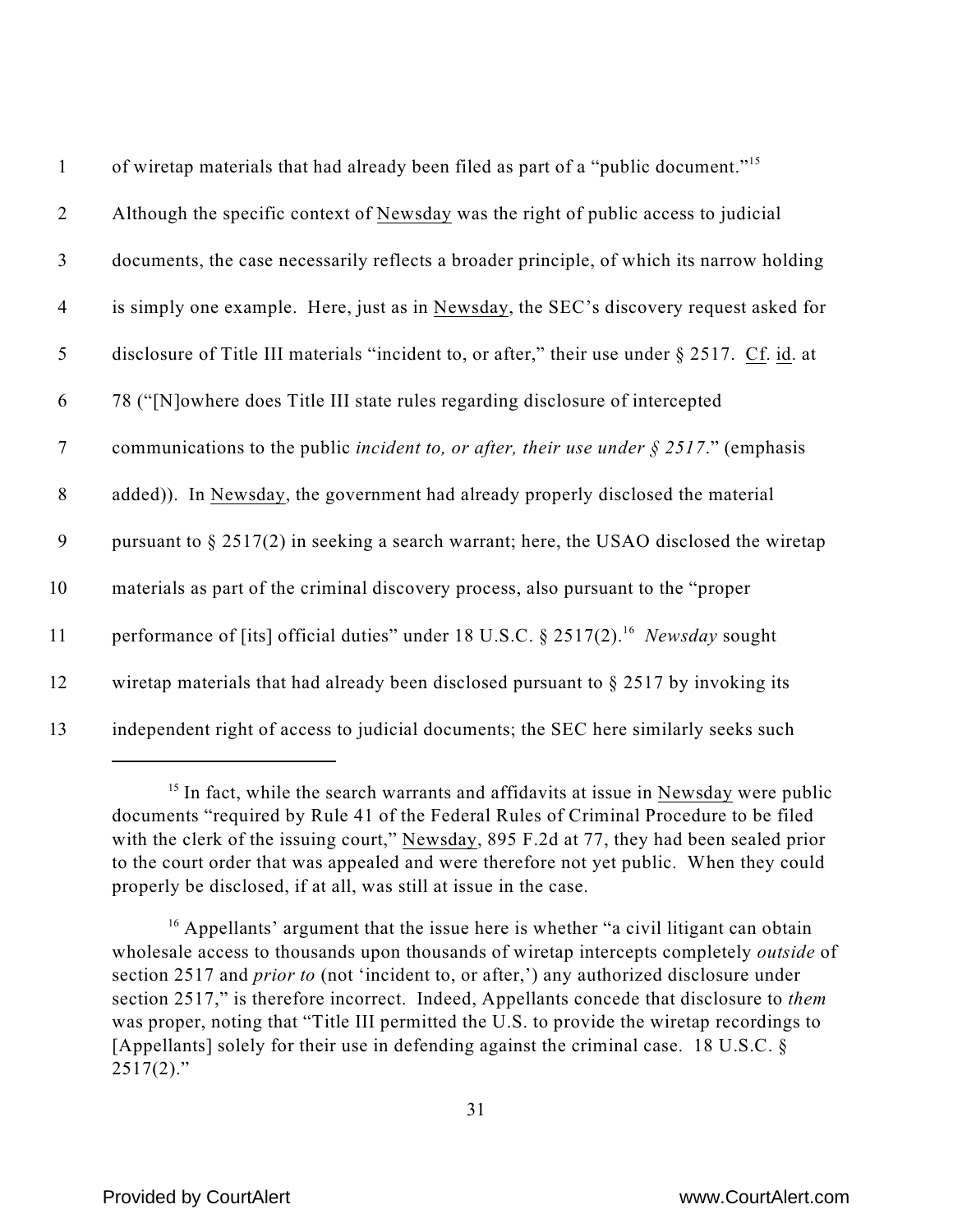|   | material, also already legitimately disclosed to Appellants pursuant to $\S 2517$ , by      |
|---|---------------------------------------------------------------------------------------------|
| 2 | invoking its independent right to discovery in civil litigation. Just as in Newsday, Title  |
| 3 | III does not expressly address the right claimed here. The issue, therefore, is whether     |
| 4 | there is an independent right of access to the materials that might permit further          |
| 5 | disclosure, and, if so, whether the district court properly balanced any such right against |
| 6 | the privacy interests at stake. <sup>17</sup>                                               |

7 We have repeatedly employed such balancing when dealing with Title III issues.<sup>18</sup>

<sup>18</sup> See, e.g., Gerena, 869 F.2d at 85 ("Our recognition of a qualified First Amendment right of access does not mean that Title III materials used by the government in connection with a criminal proceeding must automatically be disclosed. The district court must balance the public's right of access against the privacy and fair trial interests of defendants, witnesses and third parties."); Matter of New York Times Co., 828 F.2d 110, 116 (2d Cir. 1987) ("Certainly, the privacy interests of innocent third parties as well as those of defendants that may be harmed by disclosure of the Title III material should weigh heavily in a court's balancing equation in determining what portions of motion papers in question should remain sealed or should be redacted."); Matter of New York Times Co., 834 F.2d 1152, 1154 (2d Cir. 1987) ("Redaction is permissible . . . if the district judge finds that important Title III privacy interests cannot otherwise be protected and such privacy interests outweigh the public's interest in access."); see also id. ("Title III incorporates a very important right of privacy and . . . in applying the balancing

 $17$  Newsday is, of course, distinguishable in various ways. The disclosure at issue in Newsday was a disclosure in a newspaper to the full public, while the disclosure at issue in the instant case only involves disclosing the contents to SEC attorneys as well as any other parties. Therefore, in this regard, the intrusion on privacy interests contemplated here is less dramatic than the one at issue in Newsday. On the other hand, unlike the instant case, which involves the privacy interests of hundreds of individuals, the disclosure at issue in Newsday only involved the privacy interest of one party and, in fact, the court redacted any disclosure of third-party information. The privacy interests at stake in Newsday were thus both greater and lesser in various ways than the clashing interests here. These distinctions, however, affect the balancing of interests that the court must perform, not the analytic framework that requires such balancing.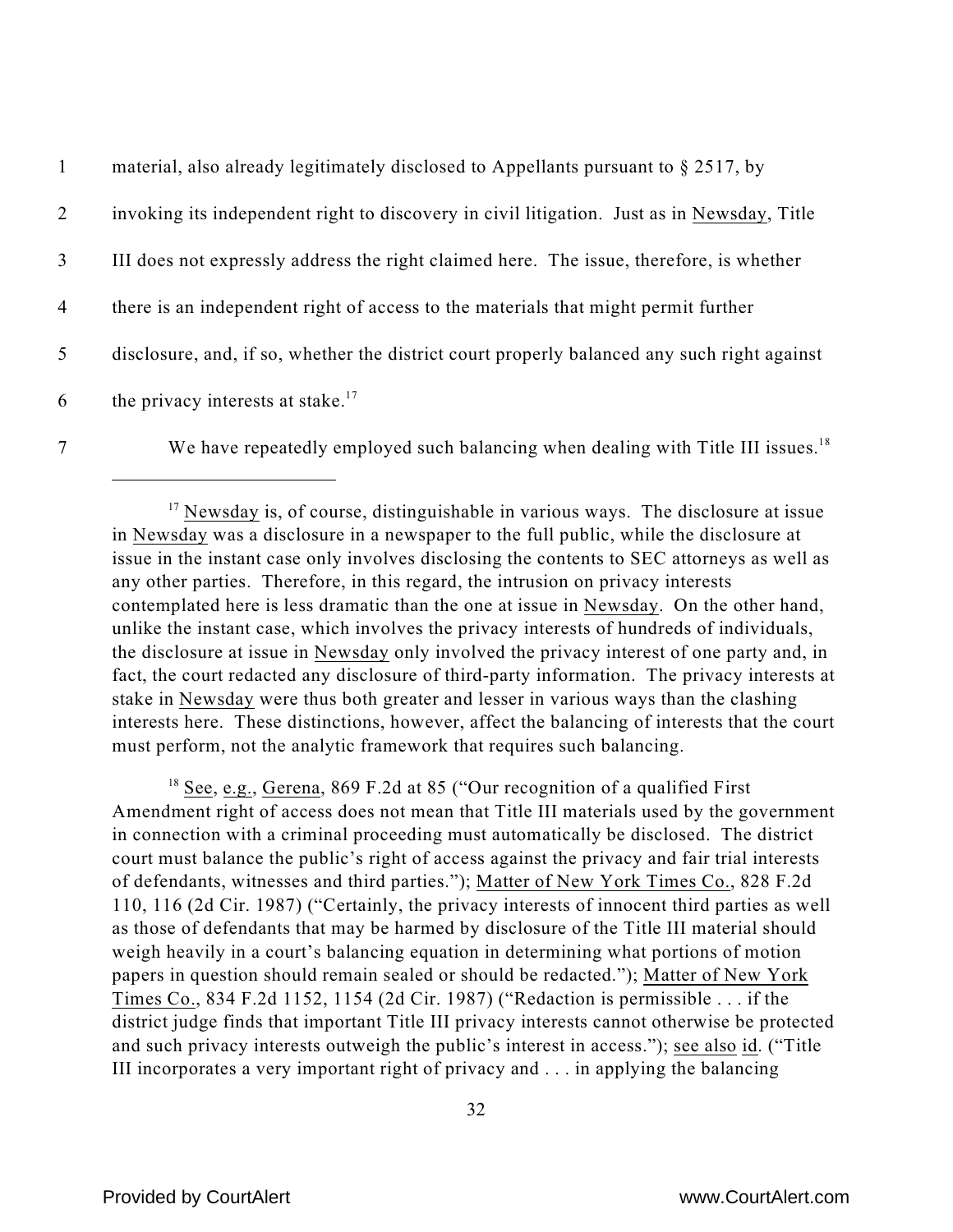| $\mathbf{1}$   | We have similarly employed a balancing in other relevant discovery contexts. <sup>19</sup> We are |
|----------------|---------------------------------------------------------------------------------------------------|
| 2              | therefore confident that district courts can engage in such balancing in the present context      |
| $\mathfrak{Z}$ | without undue difficulty.                                                                         |
| $\overline{4}$ | C. NBC and New York Times                                                                         |
| 5              | Appellants argue that other circuit precedent counsels against such an analysis.                  |
| 6              | First, Appellants cite our decision in National Broadcasting Co. v. U.S. Department of            |
| $\tau$         | Justice, 735 F.2d 51 (2d Cir. 1984) ("NBC") – our only precedent that deals directly with         |
| $8\phantom{.}$ | a civil discovery dispute, as opposed to a common-law or First Amendment right of                 |
| 9              | access, involving wiretap materials. In NBC, we noted that "Congress did not utilize a            |
| 10             | provision in the Organized Crime Control Act [amending § 2517] to make the fruits of              |
| 11             | wiretapping broadly available to all civil litigants who show a need for them." Id. at 54.        |
| 12             | While that statement is clearly correct so far as it goes, NBC does not stand for the             |

test . . . the right of privacy incorporated in Title III 'should weigh heavily in a court's balancing equation.'" (citation omitted)).

 $19$  See, e.g., City of New York, 607 F.3d at 948 (in determining whether law enforcement privilege should foreclose disclosure the "public interest in nondisclosure [must be balanced] against the need of a particular litigant for access to the privileged information" (internal quotation marks omitted)); SEC v. TheStreet.com, 273 F.3d 222, 231-32 (2d Cir. 2001) (discussing requirement that district courts weigh public right of access for "judicial documents" in civil cases against danger of impairing law enforcement or judicial efficiency and privacy interests of those resisting disclosure); United States v. Fields, 113 F.3d 313, 324 (2d Cir. 1997) ("[T]he district court must be satisfied, after balancing the competing interests of the government and the defense, that the defendant's need for disclosure outweighs the government's interest in shielding the informant's identity.").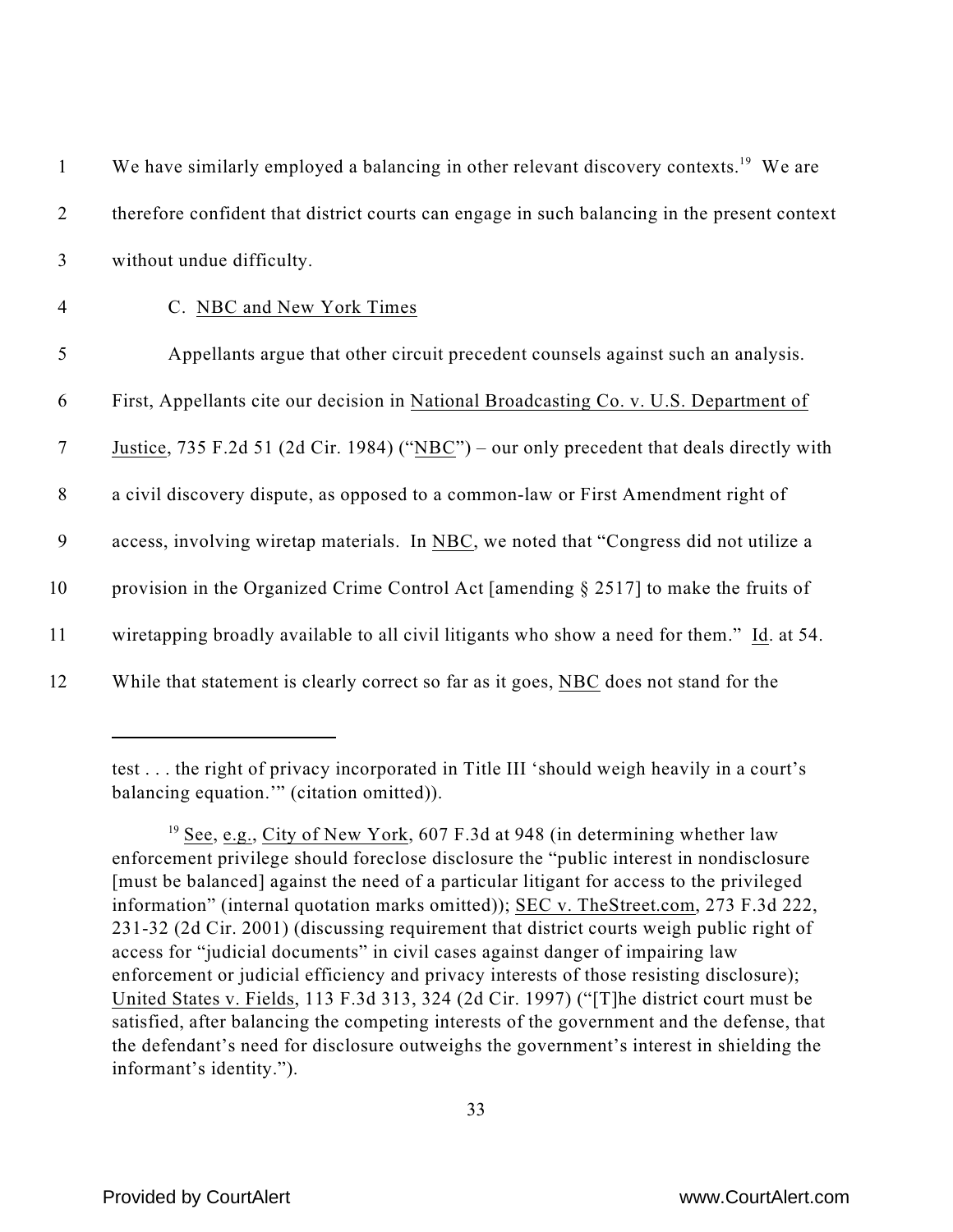proposition that the disclosure of Title III materials in civil discovery is necessarily foreclosed.

| $\mathfrak{Z}$ | NBC involved a libel suit brought by Wayne Newton, the entertainer, against                |
|----------------|--------------------------------------------------------------------------------------------|
| $\overline{4}$ | NBC, the broadcasting corporation, based on broadcasts concerning organized crime          |
| 5              | investigations involving Newton. Id. at 51-52. The government had conducted wiretaps       |
| 6              | in an investigation of organized crime members' attempts to extort money from Newton       |
| $\overline{7}$ | and others. Id. at 52. To defend against the libel action, NBC sought discovery from the   |
| $8\,$          | government of the wiretap applications, orders, and recordings. Id. The government         |
| 9              | opposed disclosure of these documents. Id. The district court found that, while the        |
| 10             | interceptions were legal, "it lacked the power to order the government to disclose the.    |
| 11             | contents [of the wiretaps] in a civil proceeding to which the government was not a party." |
| 12             | Id. at $53.^{20}$                                                                          |
| 13             | We affirmed the district court, noting that, while $\S 2517(3)$ had been amended in        |
| 14             | 1970 to permit disclosure of materials in civil as well as criminal proceedings, "turning  |
| 15             | Title III into a general civil discovery mechanism would simply ignore the privacy rights  |
| 16             | of those whose conversations are overheard." Id. at 54. We emphasized that the suit at     |
|                |                                                                                            |

issue, between NBC and Newton, was not a civil enforcement proceeding, which

Congress had in mind in passing the amendment, and found that Congress surely had not

 It also denied NBC's request for access to applications and orders because NBC had not shown "good cause." NBC, 735 F.2d at 53.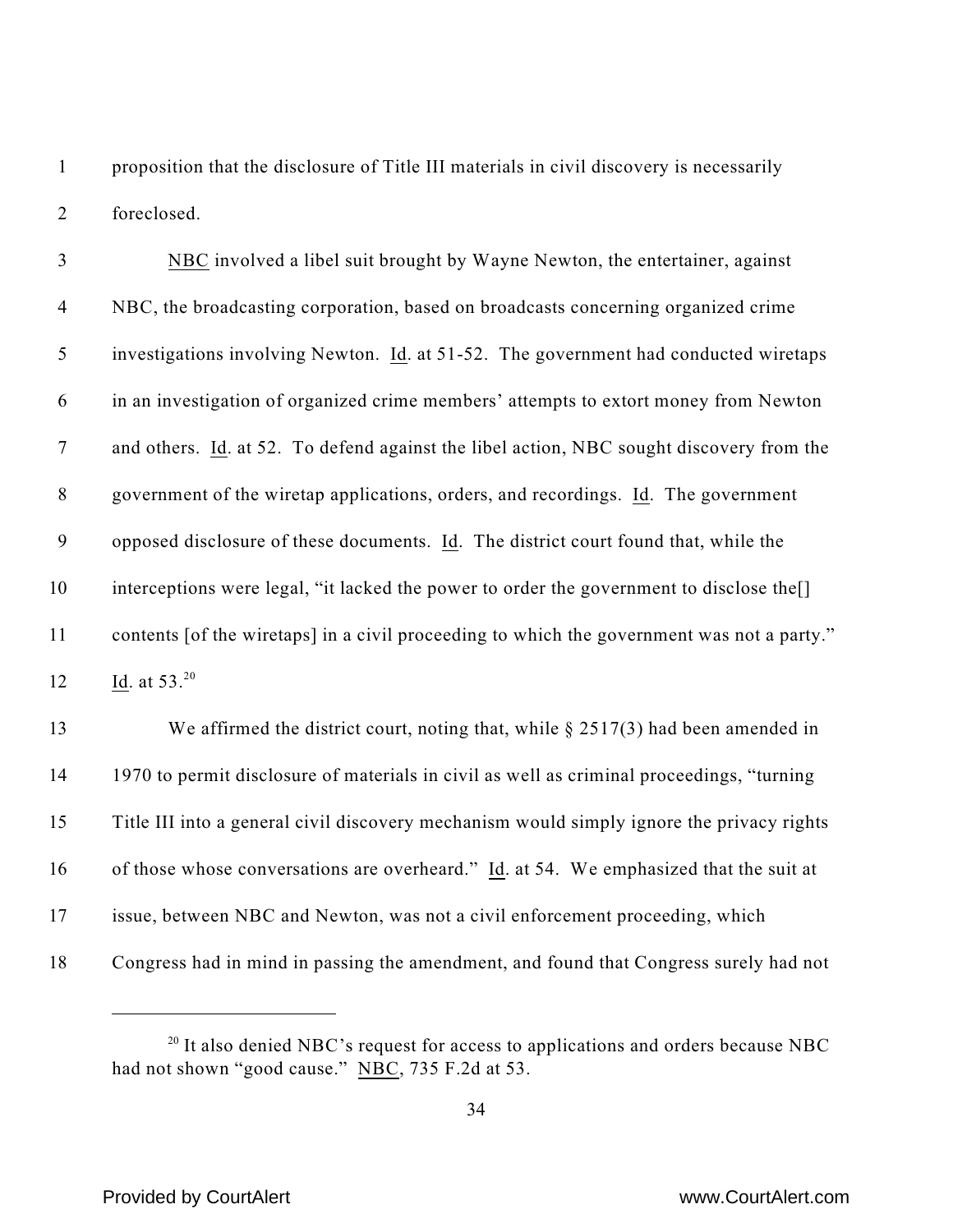1 intended the amendment to Title III "to make the fruits of wiretapping broadly available 2 to all civil litigants who show a need for them."  $Id.$ <sup>21</sup>

 While NBC stands for the proposition that a civil litigant cannot force the government to disclose Title III materials in an ordinary civil case for the simple expedient of aiding its defense, it does not govern the instant case. NBC is distinguishable in two fundamental ways. First, it dealt with whether a court could order *the government* to disclose previously undisclosed wiretap recordings against its wishes in a civil proceeding unrelated to the government's criminal case. In the instant case, on the other hand, the government has disclosed these materials to a party pursuant to § 2517(2), and the question is whether or not the court can order *that party* to disclose the materials in the interest of the civil discovery principle of equal knowledge. Second, there was no relevant informational imbalance in NBC, as Newton did not have access to these materials either. Here, in contrast, Appellants have free access to the materials to 14 prepare their defense in the SEC action.<sup>22</sup>

 $21$  Regarding the district court's denial of access to the applications and orders, we found that NBC was not an "aggrieved person" and thus could not show "good cause" for their release, and, in any event, that NBC failed to show why it needed these sealed materials for its case, when it should have sufficient evidence simply from the sources it used for its broadcast. NBC, 735 F.2d at 55.

 $22$  Insofar as Appellants have disclaimed any present intention to introduce any of these materials into evidence, they give no indication that this is anything but a tactical decision. It is difficult to believe that Appellants would decline to introduce at trial, or could be prevented from so utilizing, any evidence provided to them by the government that clearly exonerated them from the charges brought by the SEC.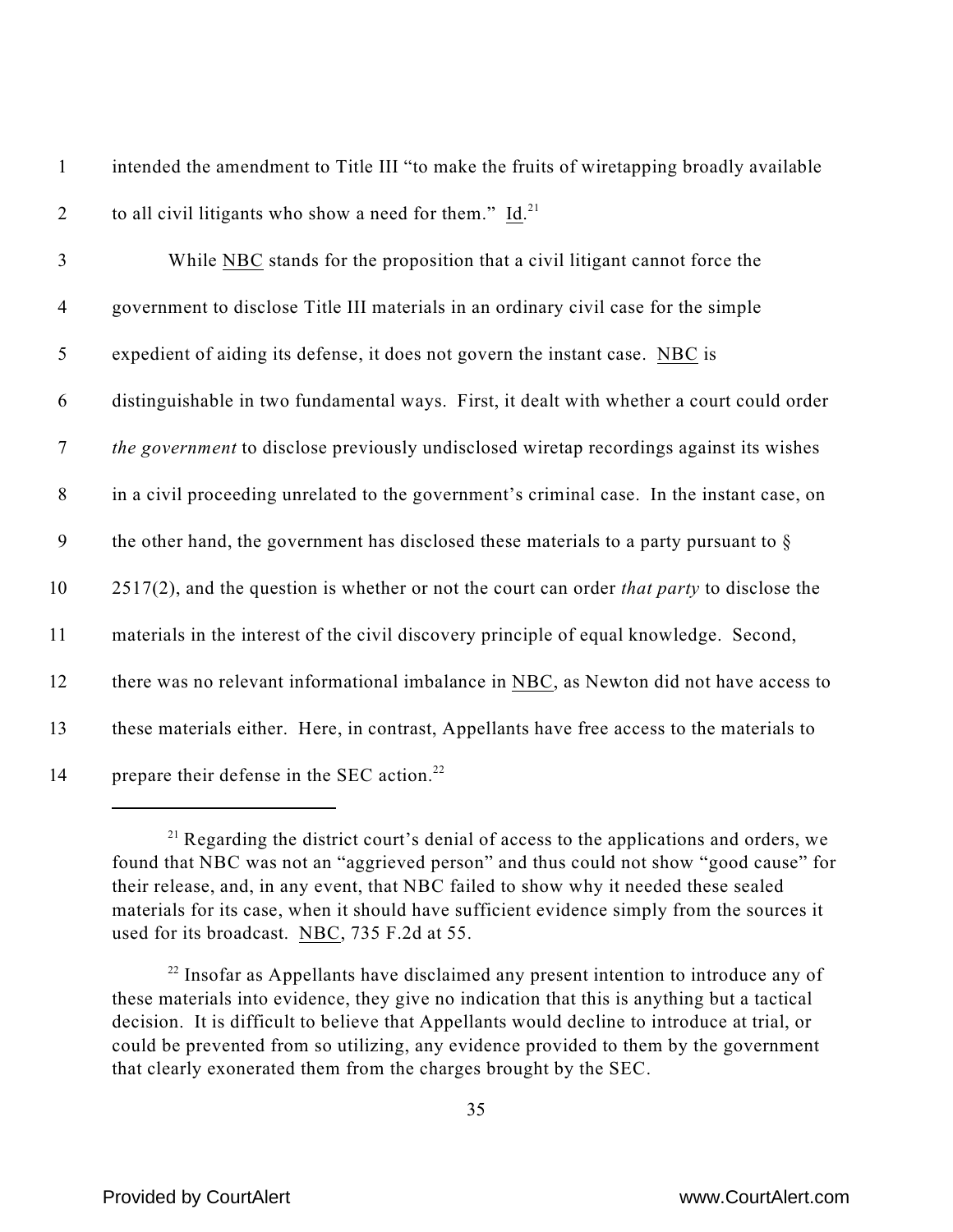| $\mathbf{1}$     | Therefore, while NBC establishes that Title III is not meant to make wiretap                 |
|------------------|----------------------------------------------------------------------------------------------|
| $\overline{2}$   | materials a repository of information available from the government by subpoena to civil     |
| $\mathfrak{Z}$   | litigants for use in private disputes, it does not address the legitimacy of ordering the    |
| $\overline{4}$   | discovery from a private litigant of Title III materials that have already been disclosed to |
| 5                | that litigant by the government, in order to create a level playing field between a civil    |
| 6                | enforcement agency and that litigant.                                                        |
| $\boldsymbol{7}$ | Finally, while NBC makes clear that Title III does not make wiretap materials in             |
| $8\,$            | the government's possession freely available to civil litigants, it does not support the     |
| $\boldsymbol{9}$ | proposition that discovery of such materials from anyone, made under any circumstances,      |
| 10               | is forbidden. Indeed, the result in NBC is entirely compatible with the balancing            |
| 11               | approach set forth in Newsday. Under the circumstances present in NBC, the interests         |
| 12               | weighing against disclosure were overpowering. In addition to the privacy interests of       |
| 13               | those who had been overheard, the government's strong interest in the confidentiality of a   |
| 14               | criminal investigation strongly counseled against disclosure. See NBC, 735 F.2d at 52        |
| 15               | (noting that the government opposed disclosure, in part, because "the wiretap applications") |
| 16               | contained descriptive data regarding confidential informants"). Moreover, absent any         |
| 17               | new criminal prosecution, there was no reason to believe that the wiretap materials that     |
| 18               | had not been disclosed at the related criminal trial would ever be disclosed to anyone       |
| 19               | outside the government. On the other side of the balance, NBC sought materials that          |
| 20               | might or might not ultimately be relevant or admissible at trial, and that no other party to |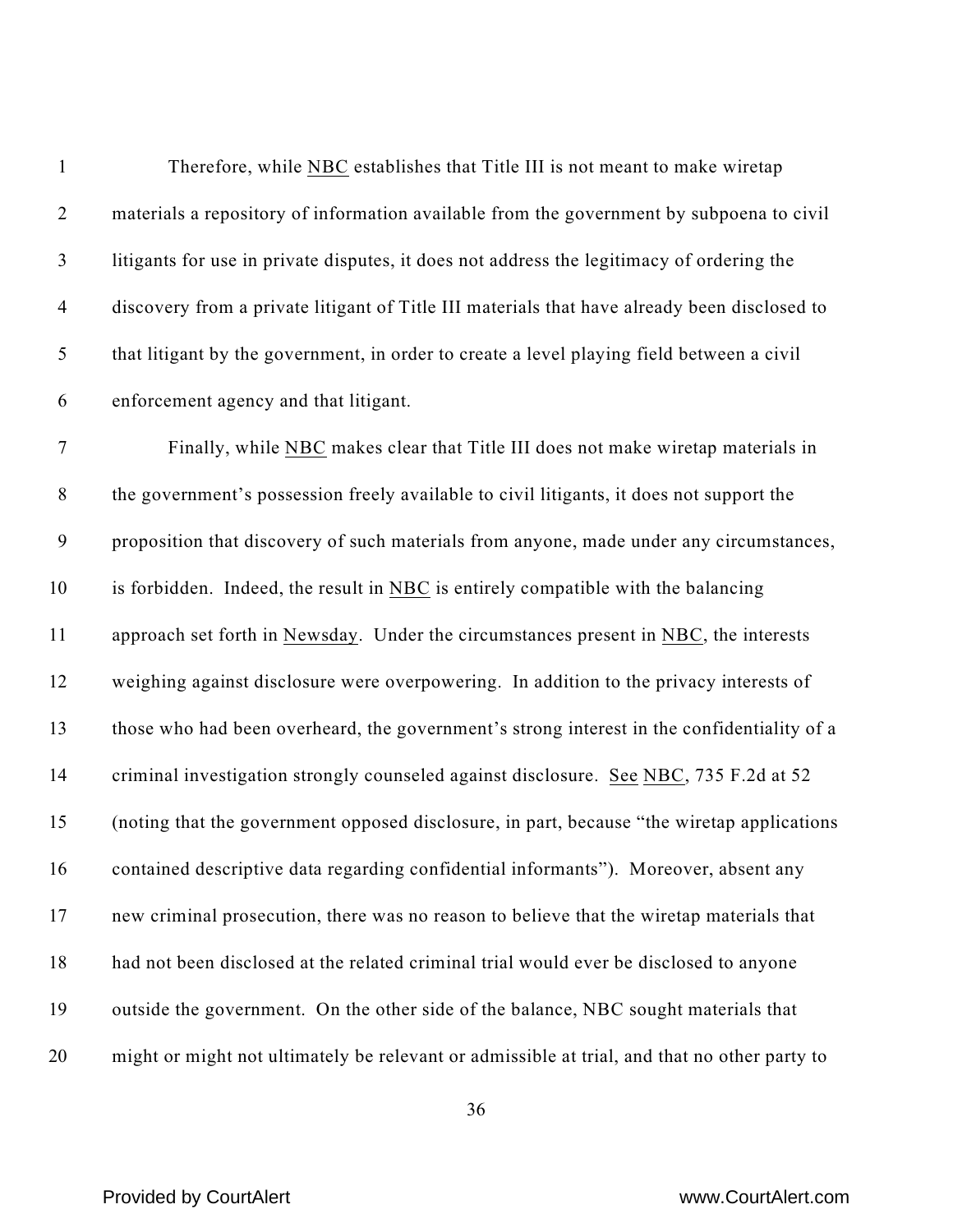| $\mathbf{1}$     | the civil litigation possessed. Under such circumstances, disclosure of the wiretap                             |
|------------------|-----------------------------------------------------------------------------------------------------------------|
| $\overline{2}$   | materials was clearly unwarranted. It does not follow that the balance will come out the                        |
| $\mathfrak{Z}$   | same way in all other cases.                                                                                    |
| $\overline{4}$   | Appellants' reliance on New York Times, 577 F.3d at 406, for the proposition that                               |
| 5                | there is a "strong presumption against disclosure of the fruits of wiretap applications," is                    |
| 6                | also misplaced. Id. (emphasis omitted). In New York Times, we concluded that because                            |
| $\boldsymbol{7}$ | The New York Times was not an "aggrieved person" it could not show the requisite "good                          |
| $8\,$            | cause" to release applications under Title III regarding wiretaps of the prostitution ring                      |
| $\mathbf{9}$     | once patronized by former Governor Eliot Spitzer. Id. at 408. New York Times,                                   |
| 10               | however, dealt with the disclosure of wiretap <i>applications</i> , not contents. <sup>23</sup> In fact, in New |
| 11               | York Times, we expressly distinguished Newsday by noting (among other reasons) that at                          |
| 12               | issue in Newsday were the fruits of the wiretaps, which are governed by 18 U.S.C. §                             |
| 13               | 2517, not the wiretap applications, which are governed by $\S$ 2518(8)(b). Id. at 407 n.3;                      |
| 14               | see also id. at 408. In any event, even if there is a presumption against disclosure of                         |
| 15               | wiretap contents that would be relevant to this case, an issue we need not decide, the                          |
| 16               | analysis set forth above is still appropriate, as that presumption could be overcome with a                     |
| 17               | sufficient showing of need based on a Newsday-type balancing.                                                   |

 $23$  While the opinion in New York Times did refer to the "fruits" of wiretap applications, the actual issue in the case was whether the applications themselves should be disclosed.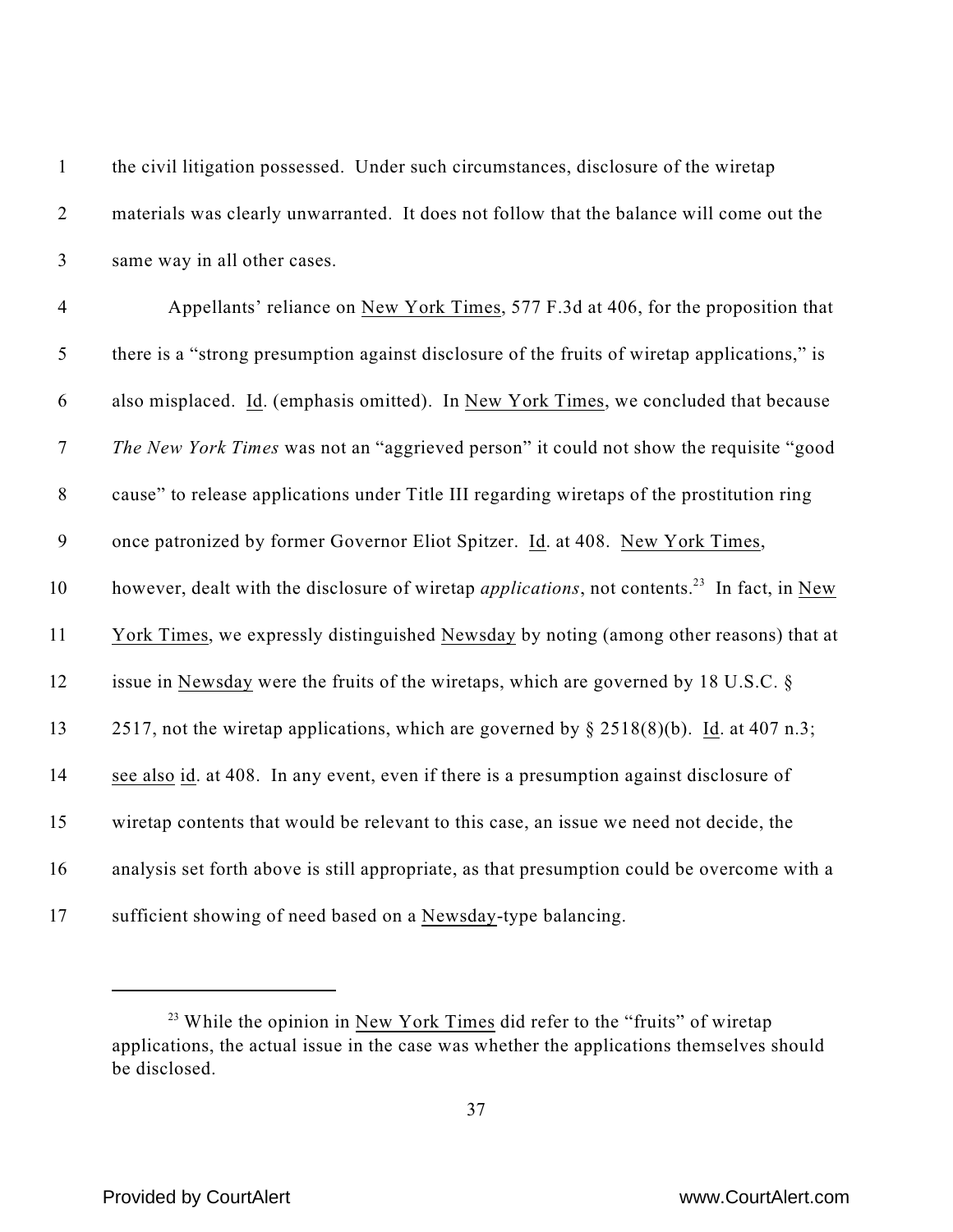| $\mathbf{1}$     | In short, Appellants have failed to point us to any case law establishing that Title          |
|------------------|-----------------------------------------------------------------------------------------------|
| $\overline{2}$   | III prohibits the disclosure of wiretap materials in a situation such as this one: where the  |
| $\mathfrak{Z}$   | government has previously disclosed the contents of wiretaps to a party, and a civil          |
| $\overline{4}$   | enforcement agency seeks access to those contents from that party, not from the               |
| 5                | government.                                                                                   |
| 6                | IV. Did the District Court Exceed its Discretion in Entering the Instant Order?               |
| $\tau$           | "We review discovery rulings for abuse of discretion." In re Agent Orange Prod.               |
| $8\,$            | Liab. Litig., 517 F.3d 76, 102 (2d Cir. 2008). Pursuant to Newsday, the district court was    |
| $\boldsymbol{9}$ | required to determine whether or not the SEC had a right of access to the materials, and,     |
| 10               | if so, whether any such right outweighed the privacy interests at stake. We conclude that     |
| 11               | the district court correctly found that the SEC had a legitimate right of access to the       |
| 12               | materials, but that it clearly exceeded its discretion in finding – on the record before it – |
| 13               | that this right of access outweighed the privacy interests implicated by the order. Further   |
| 14               | inquiry was necessary, specifically, into the legality of the wiretaps and the relevancy of   |
| 15               | the recordings to be disclosed, before any such conclusion could be reached.                  |
| 16               | A. The SEC's Right of Access                                                                  |
| 17               | Under the circumstances of this case, where the civil defendant has properly                  |
| 18               | received the Title III materials at issue from the government, the SEC has a presumptive      |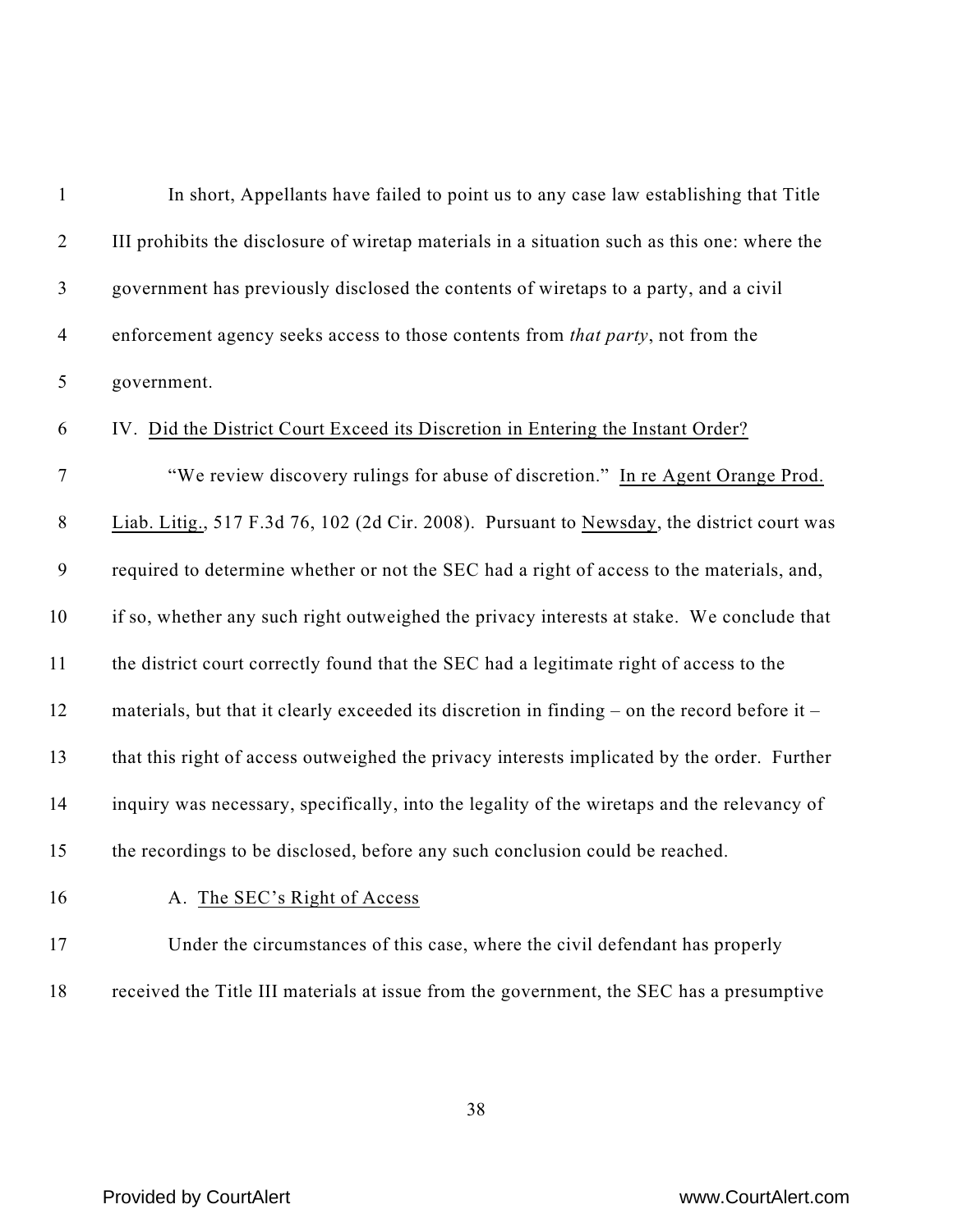| $\overline{2}$   | principle of equal information.                                                               |
|------------------|-----------------------------------------------------------------------------------------------|
| $\mathfrak{Z}$   | The Supreme Court has acknowledged the "fundamental maxim of discovery that                   |
| $\overline{4}$   | '[m]utual knowledge of all the relevant facts gathered by both parties is essential to        |
| 5                | proper litigation." Société Nationale Industrielle Aérospatiale v. U.S. Dist. Court for the   |
| 6                | S. Dist. of Iowa, 482 U.S. 522, 540 n.25 (1987), quoting Hickman v. Taylor, 329 U.S.          |
| $\boldsymbol{7}$ | 495, 507 (1947) (alteration in original); see also Weiss v. Chrysler Motors Corp., 515        |
| $8\,$            | F.2d 449, 457 (2d Cir. 1976). "To that end, either party may compel the other to              |
| $\boldsymbol{9}$ | disgorge whatever facts he [or she] has in his [or her] possession." Hickman, 329 U.S. at     |
| 10               | 507; see also Ratliff v. Davis Polk & Wardwell, 354 F.3d 165, 170 (2d Cir. 2003)              |
| 11               | ("'[C]ivil trials in the federal courts no longer need be carried on in the dark."" (quoting  |
| 12               | Schlagenhauf v. Holder, 379 U.S. 104, 115 (1964)).                                            |
| 13               | Federal Rule of Civil Procedure $26(b)(1)$ embodies this principle by permitting              |
| 14               | parties to "obtain discovery regarding any nonprivileged matter that is relevant to any       |
| 15               | party's claim or defense." Fed. R. Civ. P. 26(b)(1); see also id. ("Relevant information      |
| 16               | need not be admissible at the trial if the discovery appears reasonably calculated to lead to |
| 17               | the discovery of admissible evidence."). However, while the SEC has a right of access         |
| 18               | to the materials possessed by Appellants, that right of access does not outweigh any and      |
| 19               | all privacy interests at issue. A balancing is required for a district court reasonably to    |
| 20               | exercise its discretion.                                                                      |

right to discovery of these materials from its adversary based on the civil discovery

## Provided by CourtAlert **With Court Alexander Court Alexander Court Alexander Court Alexander Court Alexander Court Alexander Court Alexander Court Alexander Court Alexander Court Alexander Court Alexander Court Alexander C**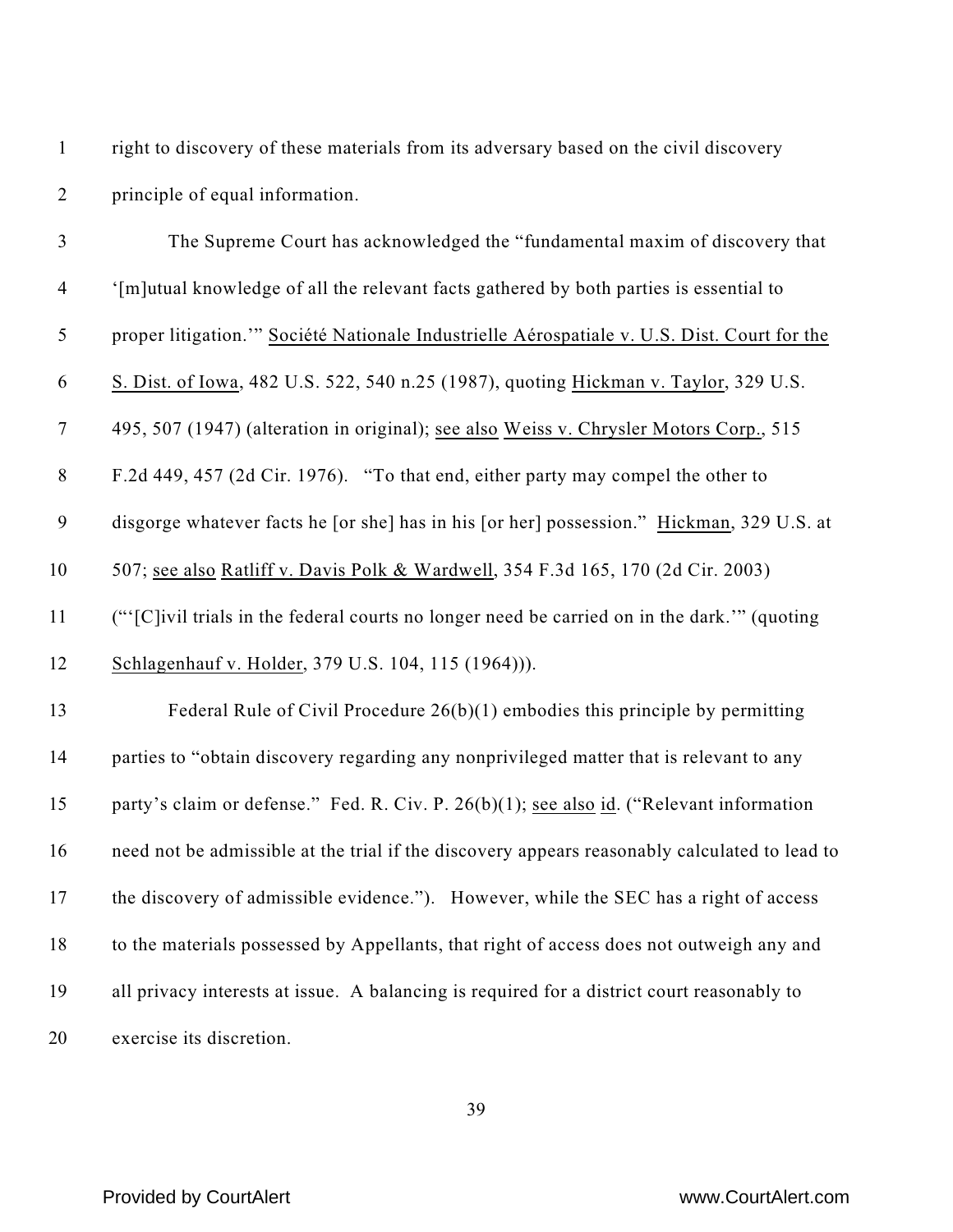| $\mathbf{1}$     | The right of access to discovery materials is frequently qualified in the interest of          |
|------------------|------------------------------------------------------------------------------------------------|
| $\overline{2}$   | protecting legitimate interests. See, e.g., In re Agent Orange, 517 F.3d at 103 ("A district   |
| $\mathfrak{Z}$   | court has wide latitude to determine the scope of discovery [and] abuses its discretion        |
| $\overline{4}$   | only when the discovery is so limited as to affect a party's substantial rights." (internal    |
| 5                | quotation marks and citations omitted)); see generally In re Subpoena Issued to Dennis         |
| 6                | Friedman, 350 F.3d 65, 69 (2d Cir. 2003) ("[T]he federal rules give district courts broad      |
| $\boldsymbol{7}$ | discretion to manage the manner in which discovery proceeds."). For example, a district        |
| $8\,$            | court may permit the withholding of otherwise discoverable evidence to avoid disclosing        |
| 9                | privileged information, Fed. R. Civ. P. 26(b)(5)(A) (accounting for a party "withhold[ing]     |
| 10               | information otherwise discoverable by claiming that the information is privileged"); see,      |
| 11               | e.g., City of New York, 607 F.3d at 948 ("Once the party asserting the privilege               |
| 12               | successfully shows that the privilege applies, the district court must balance the public      |
| 13               | interest in nondisclosure against the need of a particular litigant for access to the          |
| 14               | privileged information." (internal quotation marks omitted)), or trial preparation             |
| 15               | materials, Fed. R. Civ. P. $26(b)(3)$ (setting limitations on when and what kind of attorney   |
| 16               | work-product "documents and tangible things" may be disclosed, but noting that court           |
| 17               | "must protect against disclosure of the mental impressions, conclusions, opinions, or legal    |
| 18               | theories of a party's attorney or other representative concerning the litigation"); see, e.g., |
| 19               | In re Grand Jury Subpoenas Dated Mar. and Aug. 2002, 318 F.3d 379, 383-84 (2d Cir.             |
| 20               | 2003). A district court must also limit "the frequency or extent of discovery" if it           |
| 21               | determines that it is "unreasonably cumulative or duplicative, or can be obtained from         |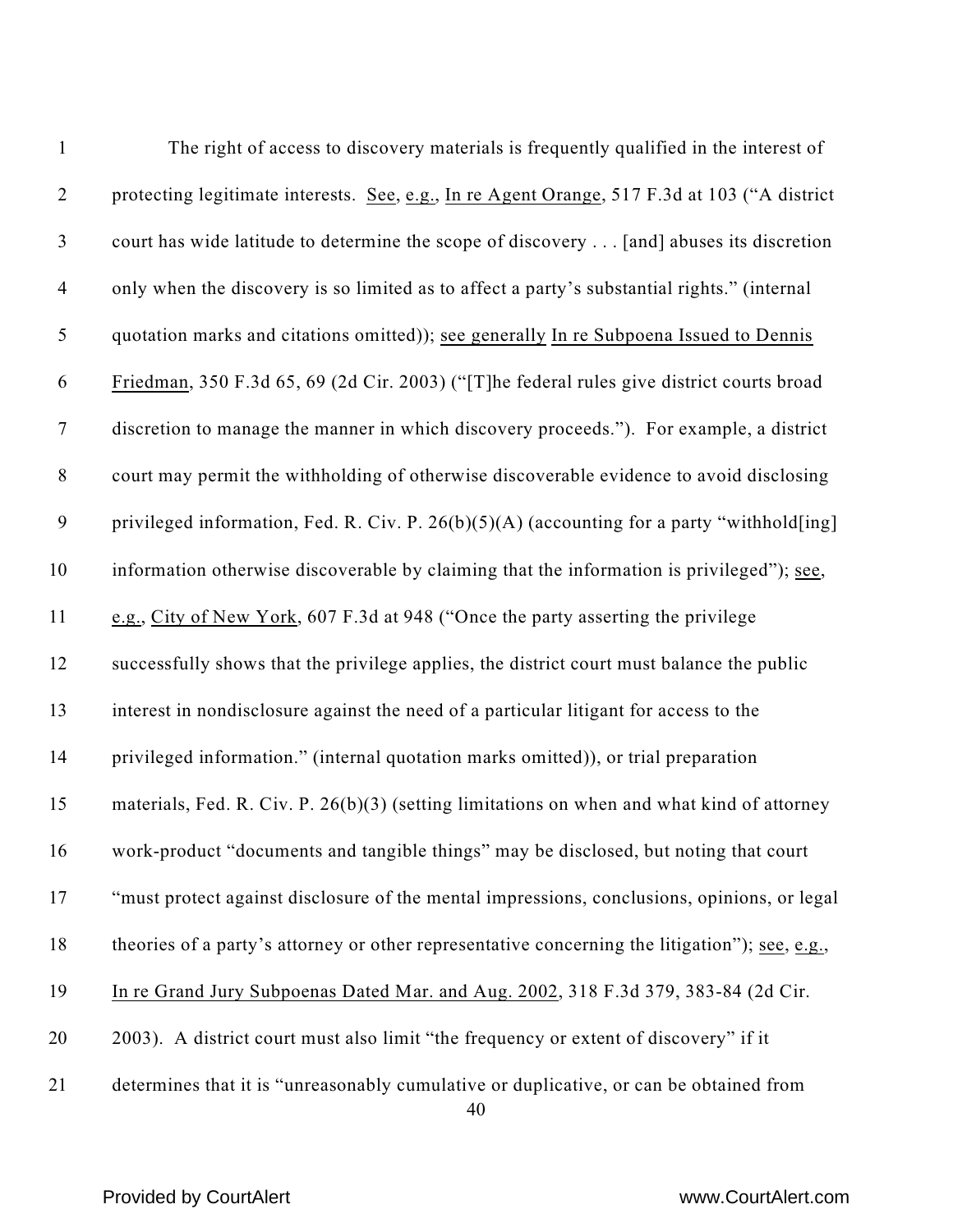| $\mathbf{1}$   | some other source that is more convenient, less burdensome, or less expensive [or              |
|----------------|------------------------------------------------------------------------------------------------|
| $\overline{2}$ | where] the burden or expense of the proposed discovery outweighs its likely benefit."          |
| $\mathfrak{Z}$ | Fed. R. Civ. P. 26(b)(2)(C); see, e.g., In re Subpoena Issued to Dennis Friedman, 350          |
| $\overline{4}$ | F.3d at 69. And a district court may issue protective orders "for good cause to protect        |
| 5              | a party or person from annoyance, embarrassment, oppression, or undue burden or                |
| 6              | expense." Fed. R. Civ. P. $26(c)(1)$ ; see, e.g., City of New York, 607 F.3d at 949; In re     |
| $\tau$         | Subpoena Issued to Dennis Friedman, 350 F.3d at 69. In short, as is true generally in the      |
| $8\,$          | discovery context, the SEC has a discovery right to the information in question, but that      |
| $\mathbf{9}$   | right is not absolute.                                                                         |
| 10             | We first examine the weight of the SEC's interest. Appellants' unilateral access to            |
| 11             | this information in preparing for trial would surely be prejudicial to the SEC, because,       |
| 12             | even if Appellants do not use any of the recordings at the civil trial, they could still use   |
| 13             | the materials in preparation for trial $-$ for example, by preparing to cross-examine          |
| 14             | witnesses at deposition or at trial, by attacking the credibility of witnesses, or by deciding |
| 15             | how to structure their defense. Placing the parties on a level playing field with respect to   |
| 16             | such functions is the very purpose for which civil discovery exists. For this reason, we       |
| 17             | find that the SEC's right of access is significant.                                            |
| 18             | Appellants make several arguments that there is no relevant informational                      |
| 19             | imbalance. They argue that Congress intentionally created any imbalance that might exist       |
| 20             | when it withheld wiretap authority from the SEC, and that the SEC could simply depose          |
| 21             | Appellants if it wished to learn about their telephone conversations. Moreover, they<br>41     |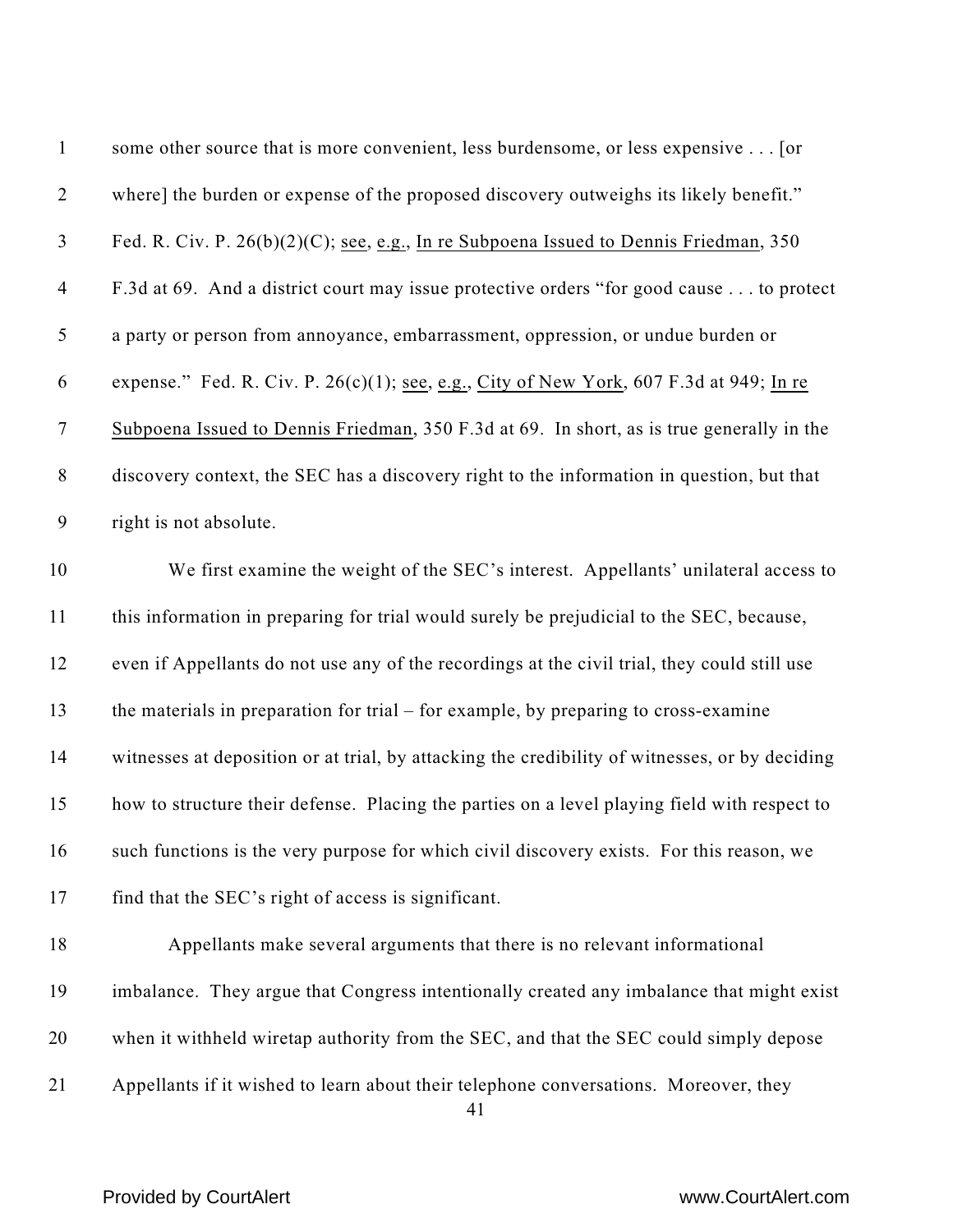| $\mathbf{1}$     | argue that they do not intend to use these materials in their civil defense. Appellants also     |
|------------------|--------------------------------------------------------------------------------------------------|
| $\overline{2}$   | argue that informational equality is not always guaranteed, pointing to differential rules of    |
| $\mathfrak{Z}$   | access for civil and criminal litigants with regards to sensitive information involved in        |
| $\overline{4}$   | grand jury proceedings and materials protected by executive privilege. Finally,                  |
| 5                | Appellants argue that there is no informational harm because the wiretapped                      |
| 6                | conversations at issue here are not relevant. While these arguments demonstrate that the         |
| $\overline{7}$   | SEC's rights to discovery cannot be absolute, and some of them bear on the balance to be         |
| $8\phantom{1}$   | struck, they do not convince us that the SEC does not have a significant interest in access      |
| $\boldsymbol{9}$ | to these materials that, if it outweighs the privacy interests at stake, could permit a district |
| 10               | court to order disclosure.                                                                       |
| 11               | First, for reasons already discussed, we are not persuaded that Congress has acted               |
| 12               | to deny the materials at issue to the SEC. The fact that Title III does not permit the SEC       |
| 13               | to engage in wiretapping does not mean that it forbids the SEC from possessing the fruits        |
| 14               | of wiretaps legitimately intercepted during a criminal investigation and disclosed to            |
| 15               | parties against whom the SEC is litigating. The issue is not whether the SEC has a right         |
| 16               | to obtain verbatim accounts of its adversaries' conversations by wiretapping – the power         |
| 17               | that Congress denied to the SEC. Rather the question is whether Appellants are entitled          |
| 18               | to withhold such verbatim accounts of their conversations, which are in their possession,        |
| 19               | from their adversary in litigation.                                                              |
| 20               | Second, as Appellants admit, any depositions of Appellants would be unlikely to                  |
|                  |                                                                                                  |

be fruitful given the likelihood that Appellants would invoke their Fifth Amendment

## Provided by CourtAlert **WALER COUPS ASSESSED ASSESSED** www.CourtAlert.com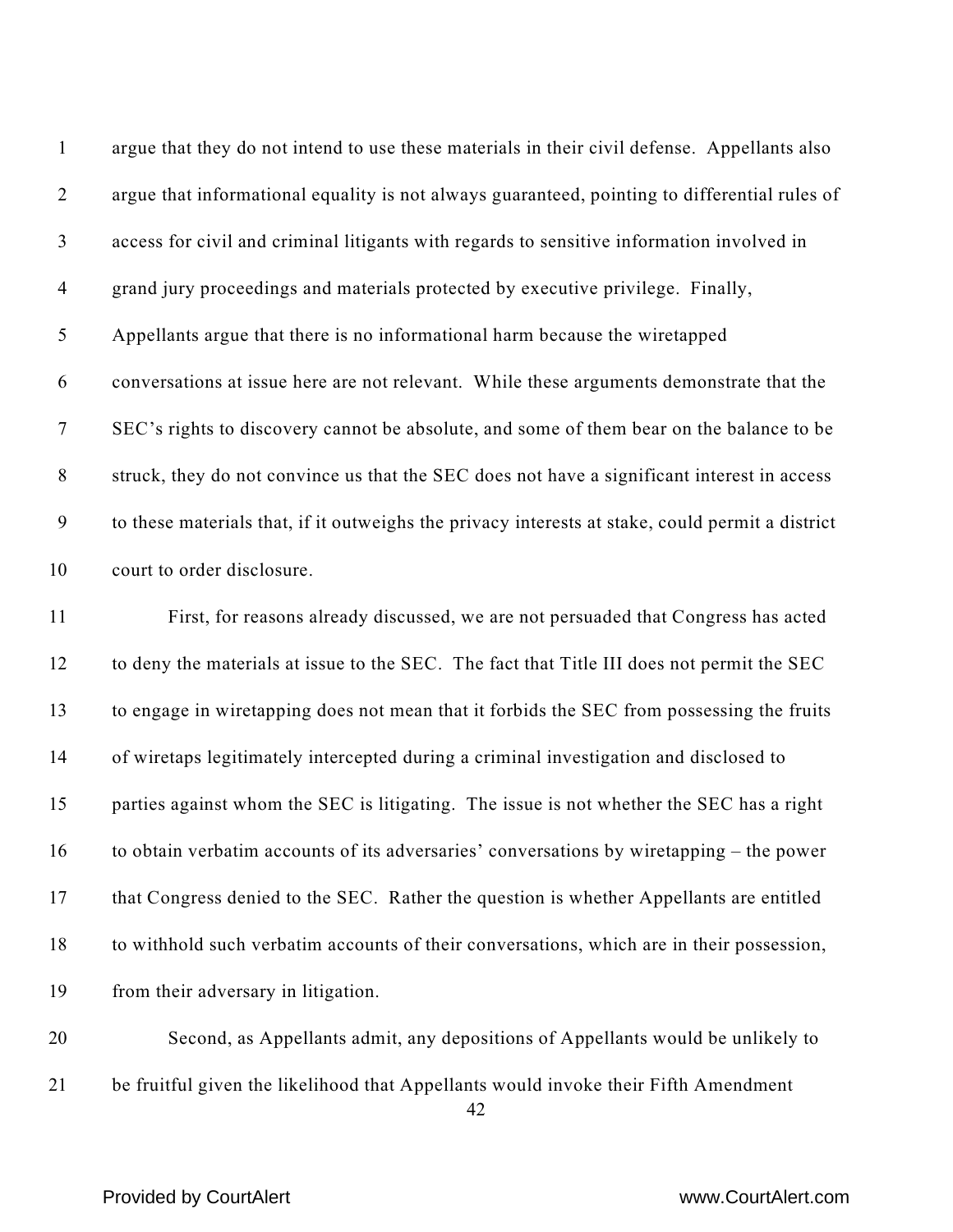| $\mathbf{1}$   | rights due to the pending criminal proceeding. Appellants submit that this concern would       |
|----------------|------------------------------------------------------------------------------------------------|
| $\overline{2}$ | be mitigated if the SEC had waited to file its case until after the criminal proceeding        |
| $\mathfrak{Z}$ | concluded; or, for that matter, if the district court had agreed to adjourn the enforcement    |
| $\overline{4}$ | proceeding until after the criminal proceeding. Even if we were to agree, such mitigation      |
| $\mathfrak s$  | would not resolve this appeal. Appellants's deposition is not a perfect substitute for         |
| 6              | access to the wiretapped conversations even apart from any invocation of Fifth                 |
| $\tau$         | Amendment rights, given the likelihood that Appellants would not remember the contents         |
| $\,8\,$        | of many potentially relevant conversations to which their attorneys, in possession of          |
| 9              | recordings of those conversations, would still have access. In any event, parties to           |
| 10             | litigation are not limited in discovery to their adversaries' recollection as to matters       |
| 11             | reduced to writing, recorded, or otherwise memorialized. The point is clear if we imagine      |
| 12             | that Appellants themselves, rather than the government, had taped their own                    |
| 13             | conversations: the argument that the SEC (or any other litigation adversary) had no            |
| 14             | interest in discovering such recordings because its lawyers could simply depose                |
| 15             | Appellants and get their recollections of the conversations would be rejected out of hand.     |
| 16             | Third, while Appellants state that they do not intend to use the materials in                  |
| 17             | preparation for their civil trial, that intention does not eliminate the unfair advantage they |
| 18             | might have against the SEC, given that the team of lawyers defending the criminal case         |
| 19             | substantially overlaps with that defending the civil case. It would be nearly impossible to    |
| 20             | stop the attorneys from, at the very least subconsciously, using information from these        |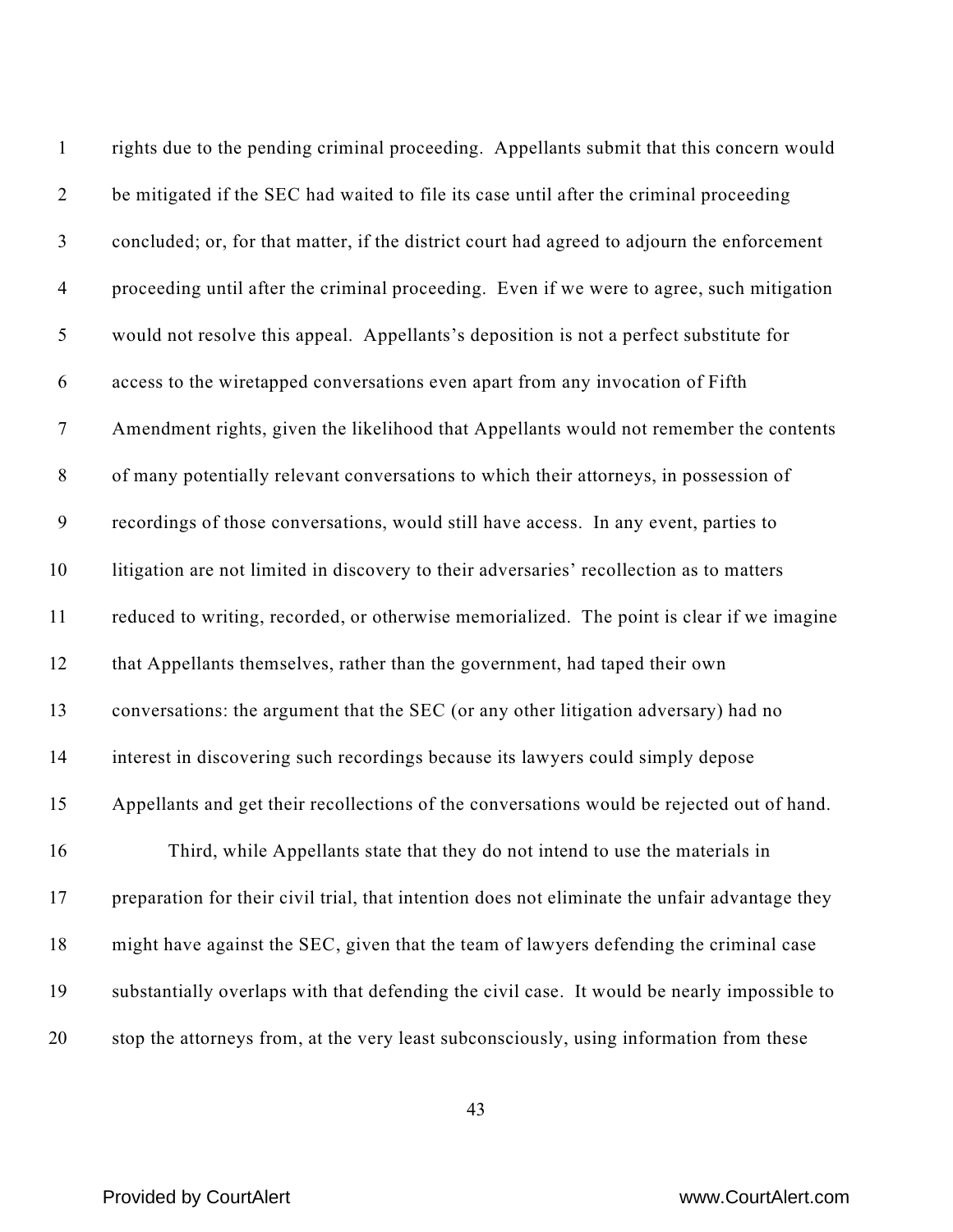| $\mathbf{1}$   | materials in preparation for the civil trial. <sup>24</sup> At any rate, Appellants do not maintain that |
|----------------|----------------------------------------------------------------------------------------------------------|
| $\overline{2}$ | they are legally precluded from using the wiretap materials at their civil trial should it               |
| $\mathfrak{Z}$ | become tactically advisable to do so. It therefore cannot be said that this imbalance                    |
| $\overline{4}$ | would be insignificant.                                                                                  |
| 5              | Fourth, while Appellants may be correct that civil and criminal litigants may have                       |
| 6              | different discovery rights regarding grand jury proceedings and claims of executive                      |
| $\overline{7}$ | privilege, the cases cited by Appellants do not bear on the instant case. While it is true               |
| $8\,$          | that government civil attorneys may only receive grand jury materials from prosecutors                   |
| 9              | for the purposes of pursuing a civil suit upon making a showing of "particularized need,"                |
| 10             | United States v. Sells Eng'g, Inc., 463 U.S. 418, 420 (1983); see also Illinois v. Abbott $\&$           |
| 11             | Assocs., 460 U.S. 557, 566-67 (1983); Douglas Oil Co. of Cal. v. Petrol Stops Nw., 441                   |
| 12             | U.S. 211, 222-24 (1979), this does not affect the analysis of when a civil enforcement                   |
| 13             | agency can receive wiretap materials from a civil litigant who has lawfully received the                 |
| 14             | materials from the government. The cases cited by Appellants do not appear to have                       |

 $24$  This inevitable "tainting" of the team of attorneys is the reason that so-called "ethical walls" are erected to insulate attorneys from conflicts of interest, immunized testimony, or materials that may have been illegally obtained. See, e.g., Hempstead Video, Inc. v. Inc. Vill. of Valley Stream, 409 F.3d 127, 138 (2d Cir. 2005); United States v. Schwimmer, 882 F.2d 22, 26 (2d Cir. 1989); cf. Grand Jury Subpoena of Ford v. United States, 756 F.2d 249, 254 (2d Cir. 1985); United States v. Sapere, 531 F.2d 63, 66 (2d Cir. 1976). Indeed, the SEC has offered to establish a "taint" team of attorneys that would review the wiretap materials until the suppression motion had been decided. See, e.g., United States v. Lentz, 524 F.3d 501, 516 n.3 (4th Cir. 2008). Appellants, on the other hand, have not suggested they would establish such a "taint" team, which is quite understandable given the necessary expense that would be involved.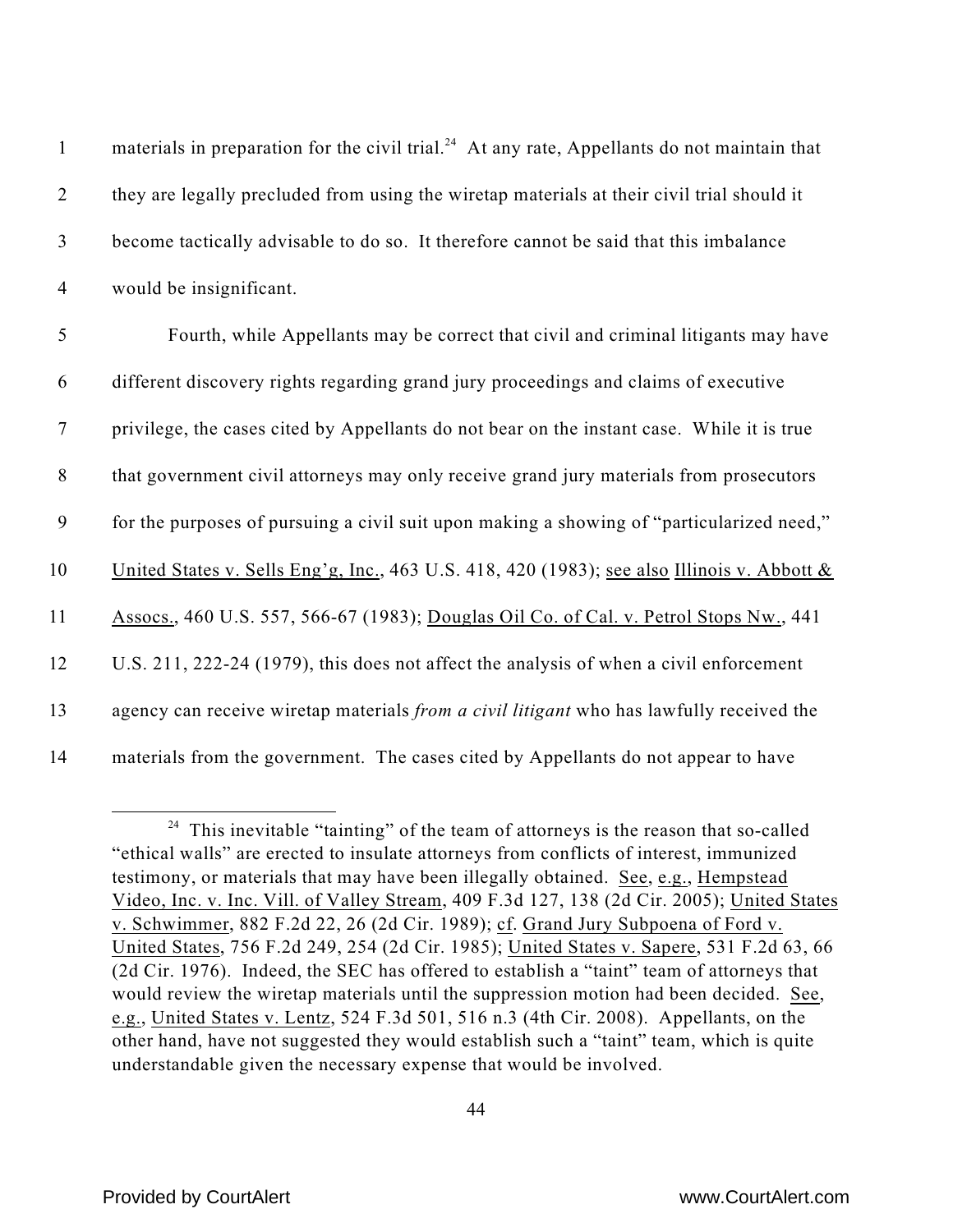| $\mathbf{1}$   | involved disclosure requests directed to <i>private parties</i> who have previously received the     |
|----------------|------------------------------------------------------------------------------------------------------|
| $\overline{2}$ | requested materials legitimately from the government. <sup>25</sup> In any event, these cases do not |
| $\mathfrak{Z}$ | establish that disclosure of even the presumptively secret grand jury materials there at             |
| $\overline{4}$ | issue is flatly prohibited; they establish instead that disclosure is warranted only when on         |
| $\mathfrak{S}$ | balance "the need for [disclosure] outweighs the public interest in secrecy  In sum, []              |
| 6              | the court's duty in a case of this kind is to weigh carefully the competing interests in light       |
| $\overline{7}$ | of the relevant circumstances and the standards announced by this Court." Sells, 463 U.S.            |
| $\,8\,$        | at 443, quoting Douglas Oil, 441 U.S. at 223. While the interests may be different in the            |
| 9              | instant case, this type of balancing is precisely what we call for today.                            |
| 10             | Similarly, Appellants are correct that civil discovery interests may be less weighty                 |
| 11             | than criminal discovery interests in dealing with executive privilege. See Cheney, 542               |
| 12             | U.S. at 384 ("The need for information for use in civil cases, while far from negligible,            |
| 13             | does not share the urgency or significance of the criminal subpoena requests in [United]             |
| 14             | States v. Nixon, 418 U.S. 683 (1974)]."). But that argument simply goes to the balance               |
| 15             | that must be undertaken and does not undermine the SEC's presumptive right to                        |
| 16             | discovery. Indeed, not even executive privilege is absolute, see Nixon, 418 U.S. at 707,             |
| 17             | and, just as in this case, interests must be weighed in deciding whether information                 |
| 18             | subject to the privilege should be disclosed. In short, while a civil discovery interest in          |

<sup>&</sup>lt;sup>25</sup> Indeed, in **Douglas Oil**, the parties seeking the grand jury materials chose not to seek it from their adversary pursuant to typical discovery, but sought it from the district court as "guardian of the grand jury transcripts." Douglas Oil, 441 U.S. at 216.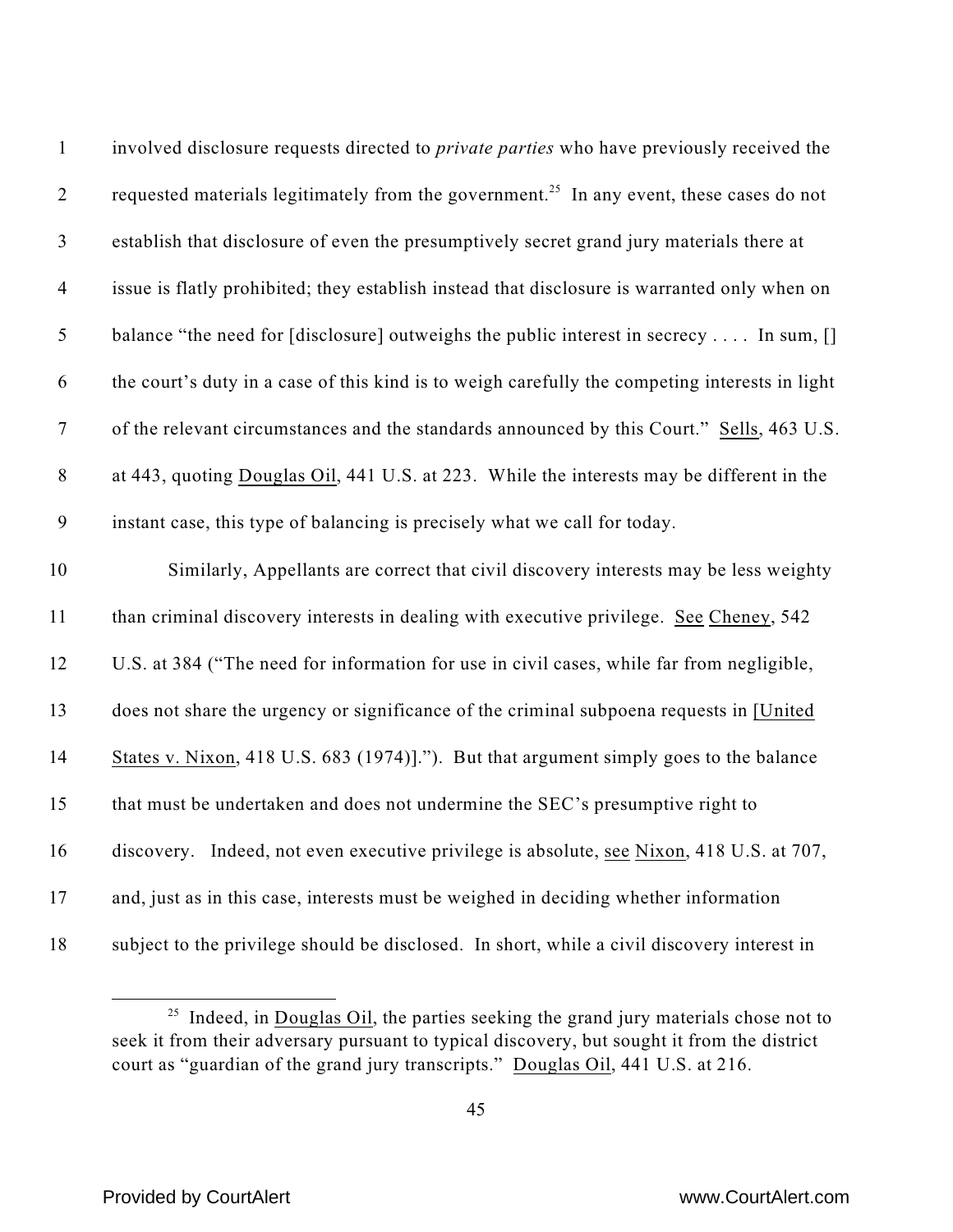| $\mathbf{1}$     | material may weigh less heavily than a criminal discovery interest, it does not follow that   |
|------------------|-----------------------------------------------------------------------------------------------|
| $\overline{2}$   | the SEC's right to informational equality is outweighed by Appellants' privacy interests      |
| $\mathfrak{Z}$   | in the instant case.                                                                          |
| $\overline{4}$   | Finally, since the district court did not evaluate the materials to determine their           |
| 5                | relevance, we are not in a position to evaluate Appellants' claim that the wiretap            |
| 6                | conversations are not relevant. If they are relevant, see Fed. R. Civ. P. $26(b)(1)$ ("Unless |
| $\overline{7}$   | otherwise limited by court order [p]arties may obtain discovery regarding any                 |
| $\,8\,$          | nonprivileged matter that is relevant to any party's claim or defense"), then                 |
| $\boldsymbol{9}$ | Appellants' possession of the conversations would put the SEC at a disadvantage, and the      |
| 10               | SEC has a presumptive right to discover them. And, as we conclude below, any                  |
| 11               | disclosure of wiretap conversations should be limited to relevant conversations in any        |
| 12               | event.                                                                                        |
| 13               | In sum, despite Appellants' arguments to the contrary, the SEC clearly has an                 |
| 14               | interest in access to these wiretap conversations insofar as they create an informational     |
| 15               | imbalance prejudicing its preparation for the civil trial.                                    |
| 16               | B. The Privacy Interests at Stake                                                             |
| 17               | While the SEC has a right of access to the wiretap materials, that right must be              |
| 18               | balanced against the strong privacy interests at stake in connection with the fruits of       |
| 19               | electronic surveillance. The privacy interests in the instant case merit particular attention |
| 20               | given that the disclosure order implicated thousands of conversations of hundreds of          |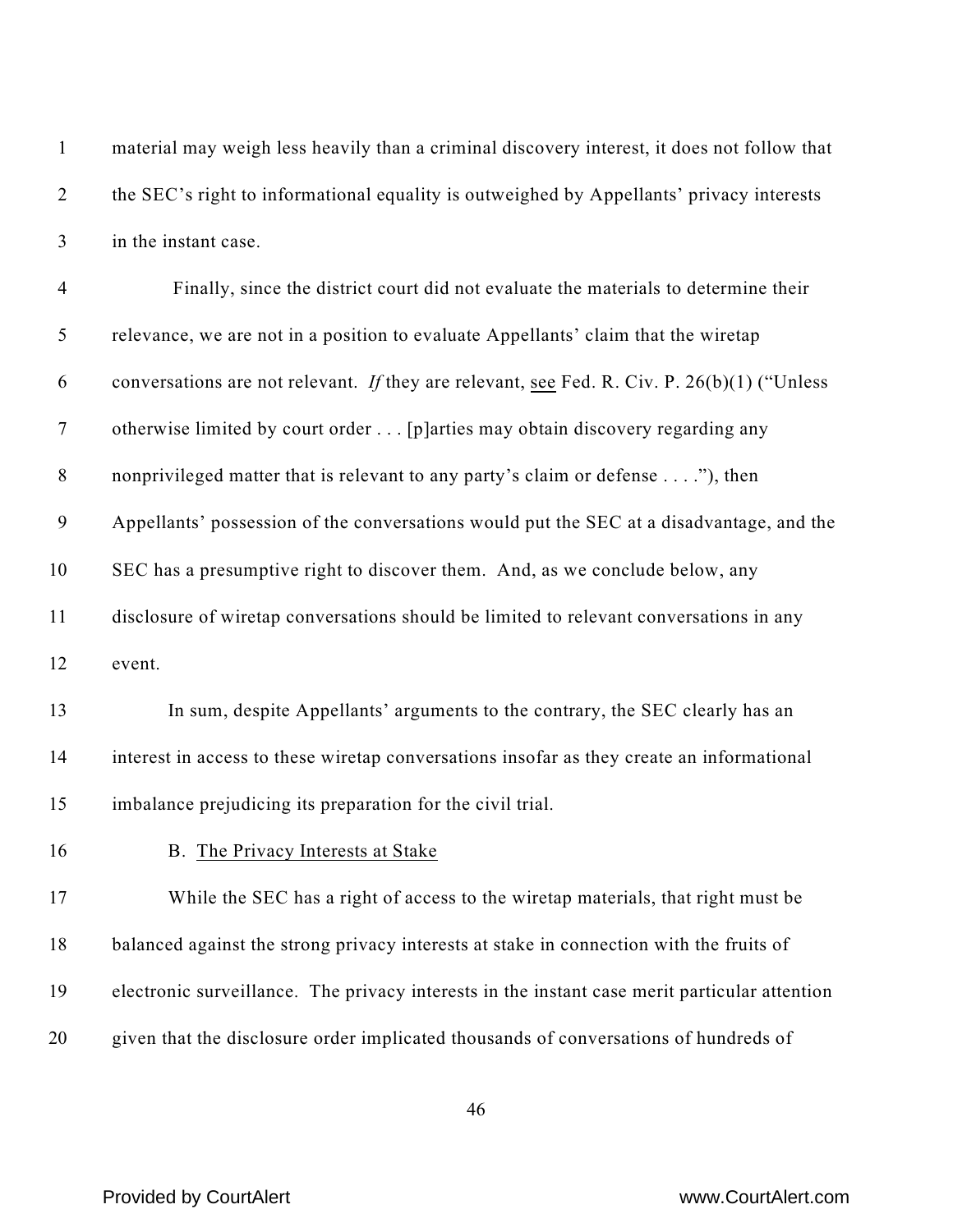| $\mathbf{1}$   | innocent parties, and that the district court ordered disclosure prior to any ruling on the                    |
|----------------|----------------------------------------------------------------------------------------------------------------|
| 2              | legality of the interceptions and without limiting the disclosure to relevant conversations.                   |
| 3              | The Supreme Court has made clear that "although Title III authorizes invasions of                              |
| $\overline{4}$ | individual privacy under certain circumstances, the protection of privacy was an                               |
| 5              | overriding congressional concern." Gelbard, 408 U.S. at 48; see also Bartnicki, 532 U.S.                       |
| 6              | at 523 ("One of the stated purposes of [Title III] was 'to protect effectively the privacy of                  |
| $\overline{7}$ | wire and oral communications."); id. at 532 ("Privacy of communication is an important                         |
| 8              | interest, and Title III's restrictions are intended to protect that interest" (citation and                    |
| 9              | footnote omitted)). Indeed, we have reiterated the importance of the privacy interests                         |
| 10             | embodied in Title III time and again. <sup>26</sup> The fact that Title III does not impose an <i>absolute</i> |
| 11             | ban on civil discovery orders of the kind at issue here does not mean that the concerns for                    |
| 12             | privacy that underlie Title III are irrelevant or can be disregarded. To the contrary, we                      |

<sup>&</sup>lt;sup>26</sup> See Gerena, 869 F.2d at 86 ("[W]e do not want to understate the significant privacy interests of those who have been targeted for surveillance. The protection of privacy was a very important congressional concern in the passage of Title III. 'Certainly, the privacy interests of innocent third parties as well as those of defendants that may be harmed by disclosure of the Title III material should weigh heavily in a court's balancing equation in determining what portions of motion papers in question should remain sealed or should be redacted.'" (quoting New York Times Co., 828 F.2d at 116) (citations omitted)); New York Times Co., 828 F.2d at 115 ("It is obvious that although Title III authorizes invasions of individual privacy upon compliance with certain stringent conditions, the protection of privacy was an overriding congressional concern. . . . We thus agree . . . that the right of privacy protected by Title III is extremely important."); New York Times Co., 834 F.2d at 1154 ("Title III incorporates a very important right of privacy and . . . in applying the balancing test . . . the right of privacy incorporated in Title III should weigh heavily in a court's balancing equation." (internal quotation marks omitted)).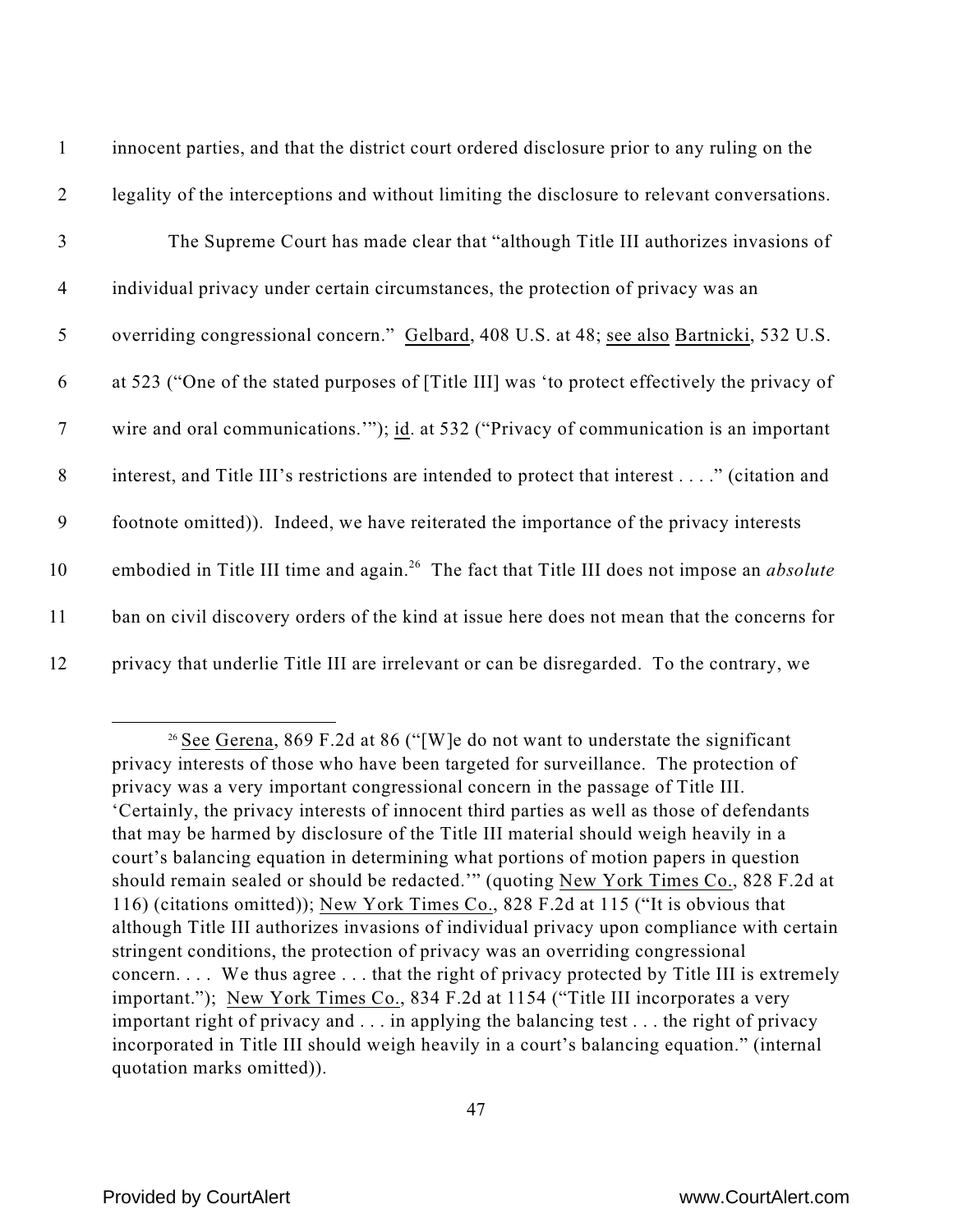2 the fruits even of lawful wiretapping, must be carefully weighed before discovery is ordered. C. The District Court Could Not Properly Balance the Interests at Stake on the Record Before It At the present stage of this litigation, a definitive balancing of the interests at stake in this case is impossible, because the record is not adequately developed to support the broad order appealed from. Nevertheless, it is clear that the order appealed from, for those very reasons, cannot be sustained. The district court exceeded its discretion in failing to balance properly the relevant privacy interests against the SEC's right of access in two major ways: (1) by ordering the disclosure of the conversations prior to a ruling on the legality of the interceptions, and (2) by failing to limit the disclosure order to relevant conversations. 15 1. The Suppression Motions Have Not Been Decided The sheer number of conversations and parties at interest in this case evince a strong privacy interest that would require an equally strong right of access to support disclosure. Even absent such numbers, a district court could not effectively balance these competing interests while the legality of the wiretaps is at issue. If the legality of the

conclude that those concerns, and the evident desire of Congress to limit disclosures of

wiretaps is upheld, any privacy rights against interception would have been infringed

- lawfully and with good purpose. On the other hand, if the wiretaps are found to have
- been unlawful, the privacy rights at issue would already have been grievously infringed,

## Provided by CourtAlert www.CourtAlert.com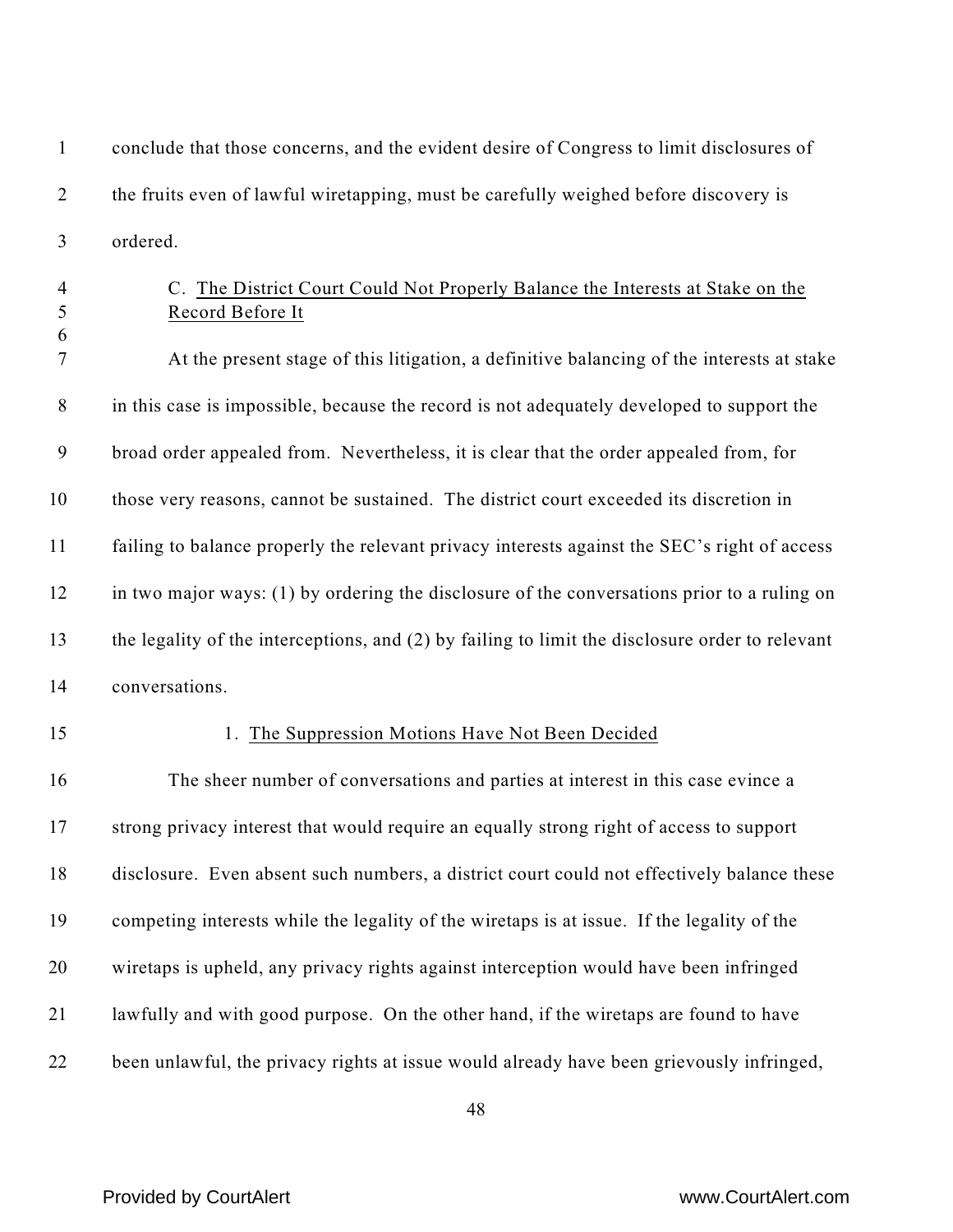| $\mathbf{1}$     | and further dissemination of conversations that had been illegally intercepted would only             |
|------------------|-------------------------------------------------------------------------------------------------------|
| $\overline{2}$   | compound the injury. Title III limits the proper dissemination and use of lawfully-                   |
| $\mathfrak{Z}$   | authorized electronic surveillance. It absolutely prohibits, however, the intentional                 |
| $\overline{4}$   | disclosure of the fruits of <i>unlawful</i> wiretapping. See 18 U.S.C. §§ 2518(10)(a) &               |
| $\sqrt{5}$       | 2511(1)(c); see also id. § 2515; Gelbard, 408 U.S. at 46 ("Unauthorized interceptions and             |
| 6                | the disclosure or use of information obtained through unauthorized interceptions are                  |
| $\boldsymbol{7}$ | crimes, and the victim of such interception, disclosure, or use is entitled to recover civil          |
| $8\,$            | damages." (citation omitted)).                                                                        |
| 9                | A determination suppressing the fruits of the surveillance here at issue would                        |
| 10               | drastically alter the balance of interests in the civil case. Moreover, while there would             |
| 11               | still be some asymmetry in the fact that Appellants' attorneys would have had access to               |
| 12               | the materials while preparing their defense, a suppression order would at least prevent               |
| 13               | their use in evidence. <sup>27</sup> It is for these reasons that a defendant subject to a wiretap is |
| 14               | given the opportunity to have a judge determine the legality of wiretaps before their                 |
| 15               | testimonial disclosure at a criminal trial. See 18 U.S.C. § 2518(10). Conversely, a                   |
| 16               | determination that the wiretaps were legal would reduce the privacy concerns, and would               |

 In addition, as Appellants point out, if the wiretaps are found to have been illegal, ascertaining the effect of the wiretaps on witnesses and attorneys who might have been "tainted" by any unlawfully intercepted Title III materials would be extremely difficult. For this reason, and because it would not stop the initial disclosure to the SEC and other parties, the district court's protective order limiting disclosure to the SEC and other parties to the litigation was not sufficient to protect the privacy interests at stake.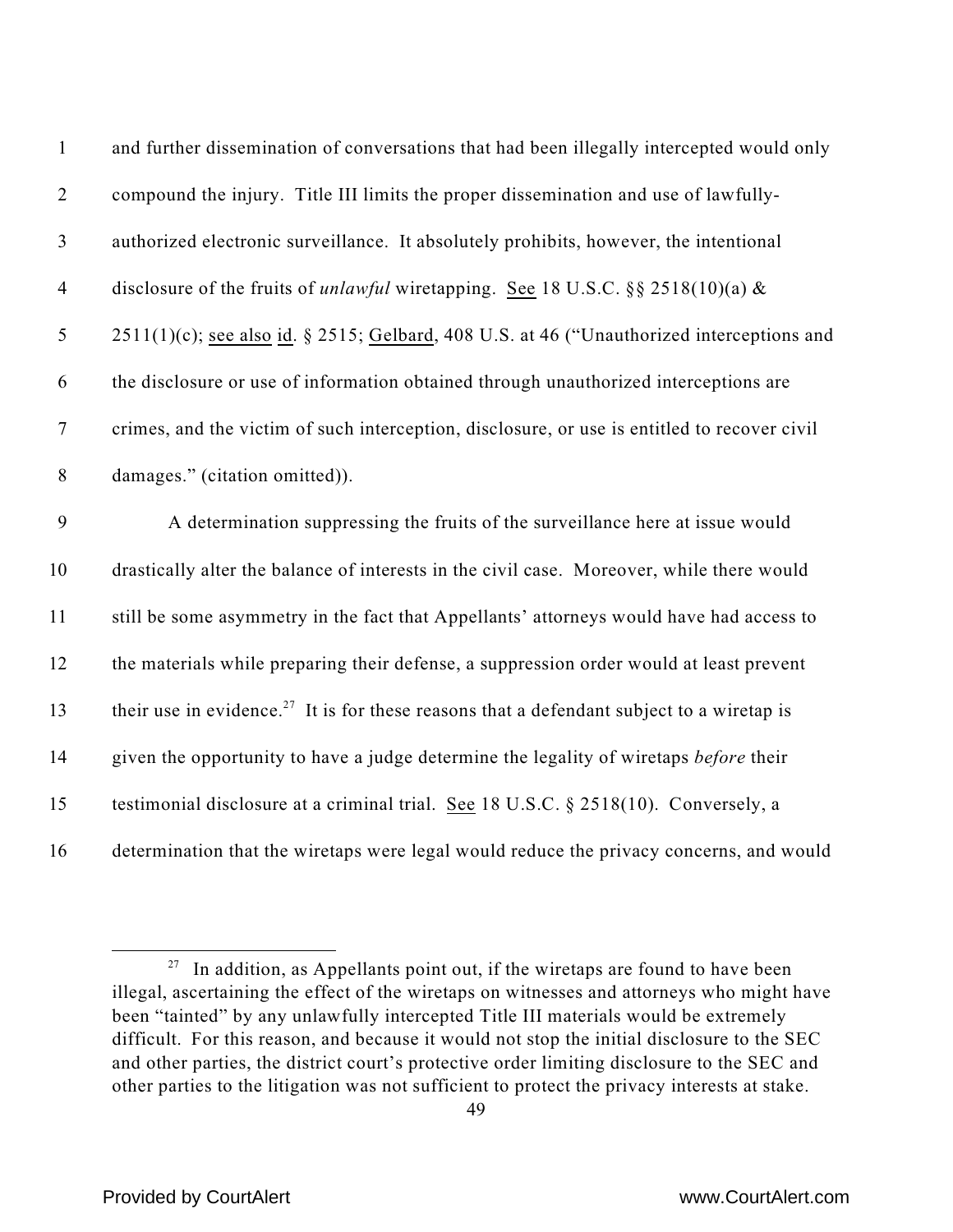make it all but inevitable that some or all of the most relevant conversations would be publicly played at the criminal trial.

 The additional violations of rights that would result if the disclosed conversations were found to be illegally intercepted could easily be avoided by requiring that the disclosure order await a ruling on the legality of the intercepts. In contrast, there appears to have been no significant benefit to either party in ordering the disclosure prior to the adjudication of the pending suppression motions in the criminal case. No emergency compelled the court to order all discovery completed prior to any decision on the legality of the electronic surveillance. Indeed, awaiting a ruling on the legality of the interceptions would advance all the interests at stake, because if the wiretaps were found to be legal, the privacy interests would be less weighty, and if the wiretaps were found to be illegal, the privacy interests would be protected because disclosure would not be permitted, thereby limiting both any "taint" on relevant actors and any further infringement on the right against disclosure.

 The more prudent course in the instant case may have been to adjourn the civil trial until after the criminal trial. Apparently, all the parties agreed to such a request, yet 17 the district court declined to grant it. Were the civil trial adjourned, the most relevant wiretapped conversations, assuming they were found to be legally intercepted, might well be publicly disclosed at the criminal trial, and the SEC would then be able to use these materials in a civil proceeding without implicating any weighty privacy rights. Such an adjournment would have the added benefit of making the district court's job of balancing

## Provided by CourtAlert www.CourtAlert.com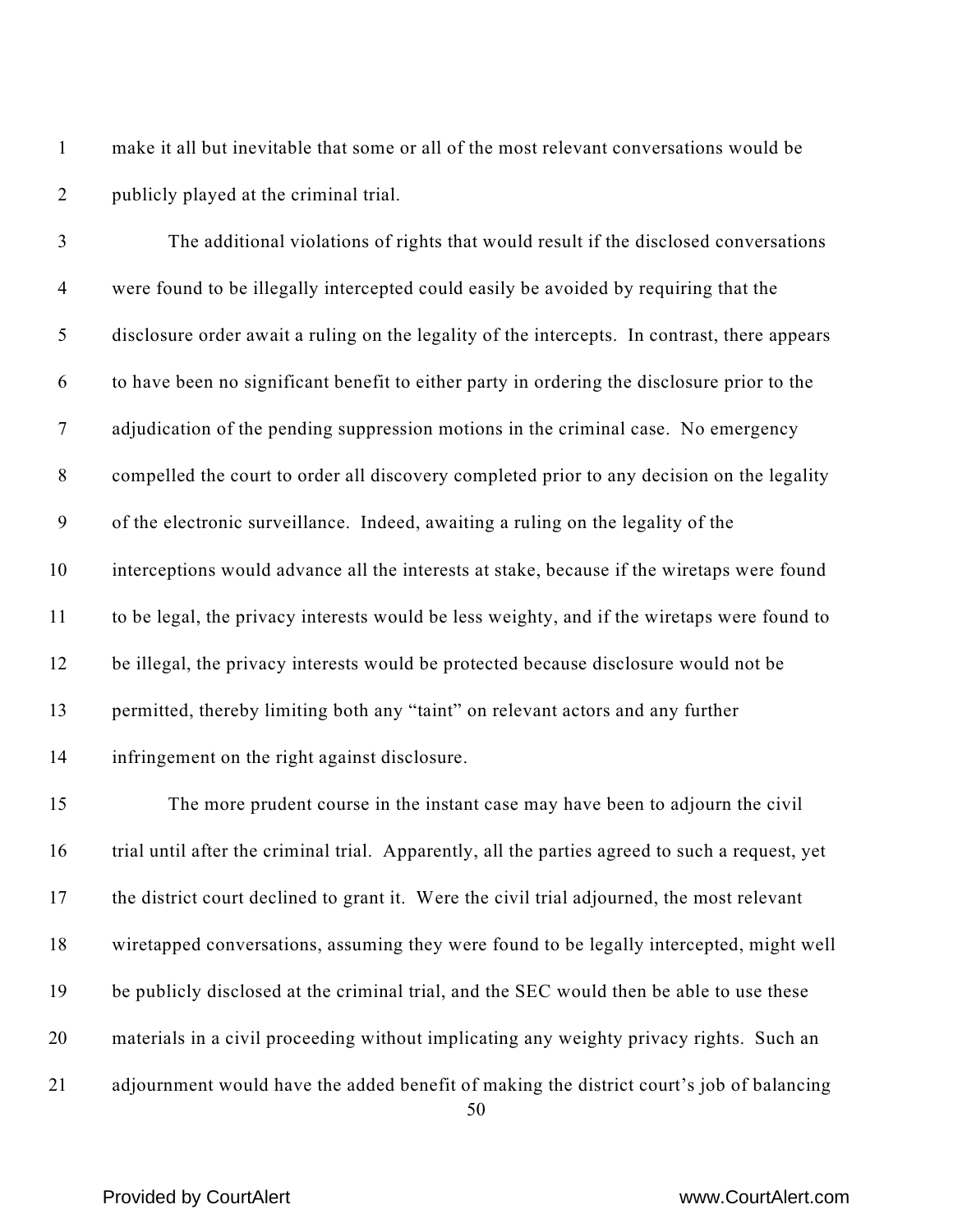any relevant interests significantly easier.

| $\overline{2}$ | At a minimum, however, ordering discovery of the wiretap materials before any                  |
|----------------|------------------------------------------------------------------------------------------------|
| $\mathfrak{Z}$ | determination of the legality of the surveillance involved exceeded the district court's       |
| $\overline{4}$ | discretion. A primary reason for the pretrial disclosure of the material to Appellants in      |
| 5              | the criminal case in the first place was to enable them to make motions addressing their       |
| 6              | legality before the judges presiding over the related criminal cases. Appellants and the       |
| $\overline{7}$ | defendants in the related cases have indeed made, or indicated they will make, such            |
| $\,8\,$        | motions before Judges Holwell and Sullivan, and proceedings to resolve them are under          |
| 9              | way. See United States v. Rajaratnam, No. 09 Cr. 1184 (RJH) (S.D.N.Y. Aug. 12, 2010)           |
| 10             | (Doc. No. 130) (ordering evidentiary hearing with respect to motion to suppress); United       |
| 11             | States v. Goffer, No. 10 Cr. 56 (RJS) (S.D.N.Y. Sep. 10, 2010) (Doc. No. 98) (setting          |
| 12             | briefing schedule on motions). A district court has a legitimate interest in maintaining       |
| 13             | control over its docket and enjoys considerable discretion in setting schedules for            |
| 14             | discovery, motions, and trial, but that interest is insufficient to support an order directing |
| 15             | the further dissemination of wiretap materials pending a decision on the legality of their     |
| 16             | acquisition. <sup>28</sup>                                                                     |

 Of course, we express no opinion as to the merits of the pending motions; we merely note that, pending adjudication of the motions, the possibility that they will be granted cannot be ruled out. Similarly, we express no view as to whether there may be circumstances in which a judge in a civil case may himself appropriately address the legality of electronic surveillance in connection with discovery litigation. We note only that in this case, with such motions already pending in the criminal cases, there is no need or warrant for such proceedings in the civil case.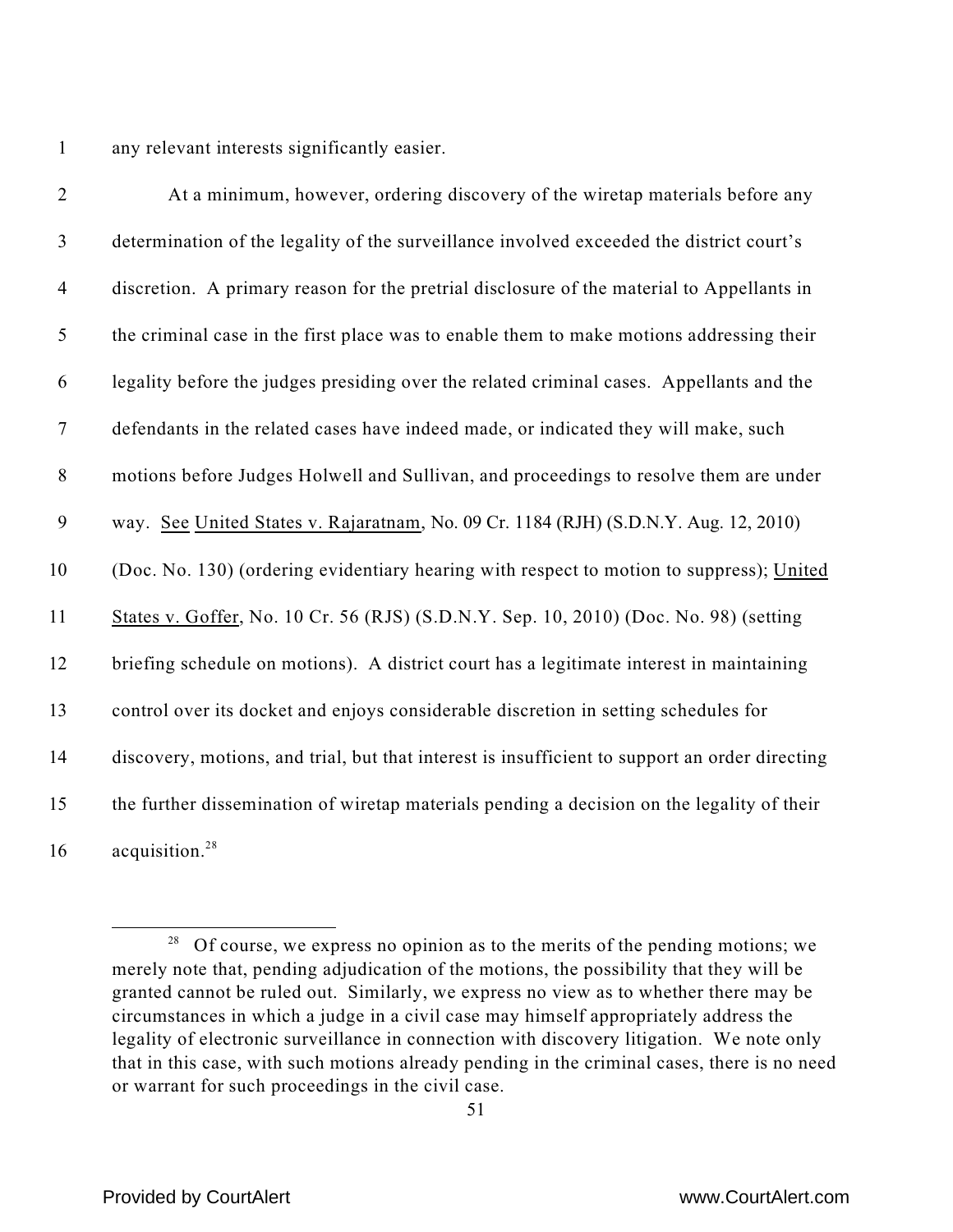| $\mathbf{1}$   | Given that there were so many reasons to wait until a court had ruled on the                   |
|----------------|------------------------------------------------------------------------------------------------|
| $\overline{2}$ | legality of the interceptions, and no persuasive reasons to proceed without waiting, the       |
| $\mathfrak{Z}$ | district court's decision to order disclosure of the wiretap communications prior to any       |
| $\overline{4}$ | ruling on their legality clearly "cannot be located within the range of permissible            |
| $\mathfrak{S}$ | decisions." Sims, 534 F.3d at 132 (citation and internal quotation marks omitted). The         |
| 6              | privacy interests at stake prior to a ruling on the legality of interceptions clearly outweigh |
| $\overline{7}$ | the SEC's interest in discovery.                                                               |
| $\,8\,$        | 2. The Court's Failure to Limit the Disclosure to Relevant Conversations                       |
| 9<br>10        | The district court also clearly exceeded its discretion by failing to limit the                |
| 11             | disclosure of the wiretapped conversations to relevant conversations. The SEC does not         |
| 12             | have a right of access to irrelevant conversations, even if lawfully intercepted, because      |
| 13             | Appellants' possession of these conversations would not benefit them in preparing for the      |
| 14             | civil trial. Indeed, both the SEC and USAO agree that the order should be limited to           |
| 15             | relevant disclosures. See, e.g., SEC Br. 8 ("Although not emphasized in the district court,    |
| 16             | the Commission has no objection to either this Court or the district court making it           |
| 17             | explicit that only relevant materials need be produced. This would exclude all-                |
| 18             | nonrelevant communications, including obviously all communications with third parties          |
| 19             | involving matters unrelated to the charged civil and criminal conduct."); see also id. at 55   |
| 20             | ("The Commission does not seek materials that are not relevant to its claims, and if           |
| 21             | necessary the district court's order can be modified to make this point explicitly."). The     |
| 22             | point assumes particular significance here where ordering the disclosure of all the            |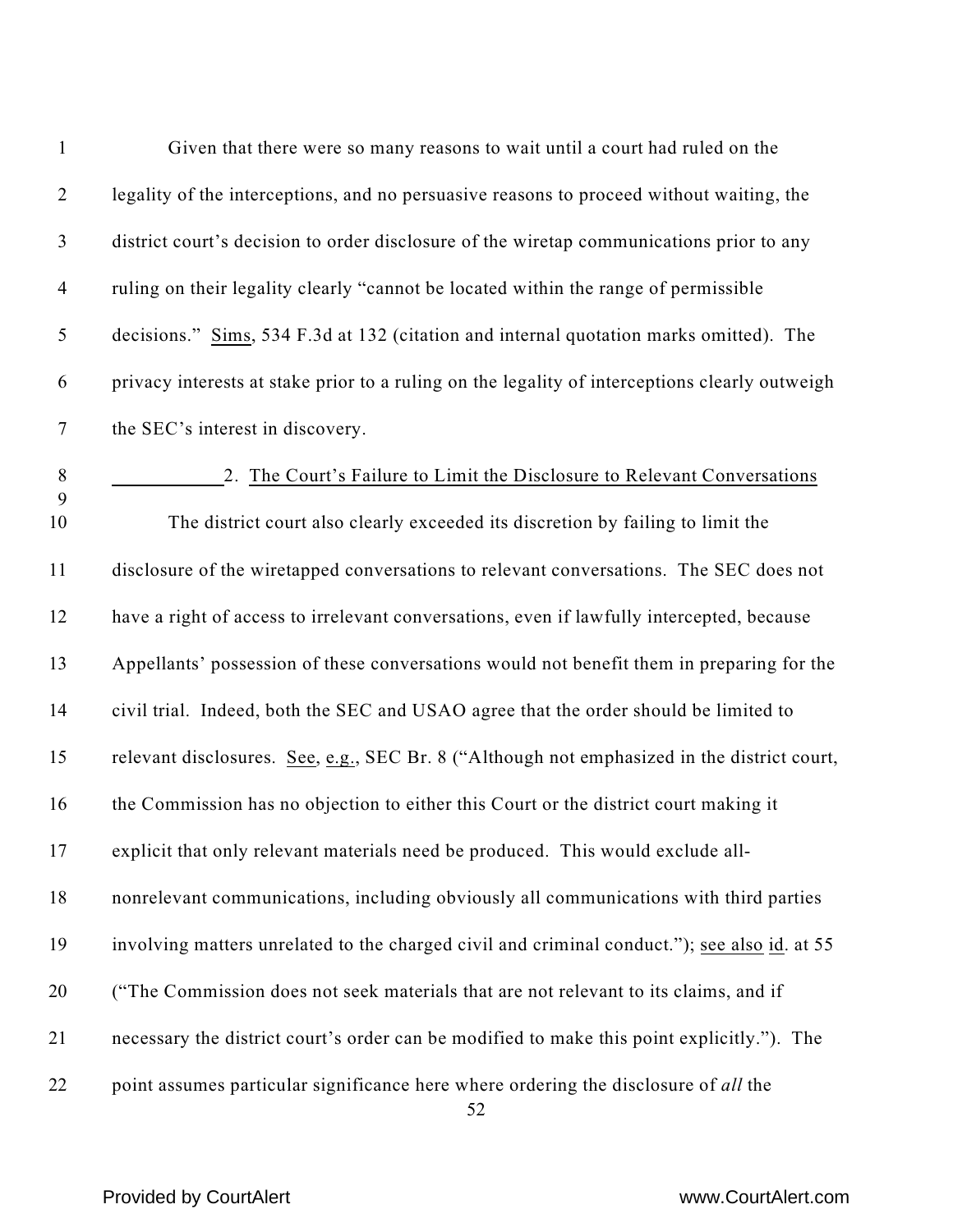| $\mathbf{1}$     | conversations without limiting discovery to relevant material could infringe the privacy      |
|------------------|-----------------------------------------------------------------------------------------------|
| $\overline{2}$   | rights of hundreds of individuals, whose irrelevant, and potentially highly personal,         |
| $\mathfrak{Z}$   | conversations with the Appellants would needlessly be disclosed to the SEC and other          |
| $\overline{4}$   | parties, without furthering any legitimate countervailing interest. The district court        |
| 5                | clearly exceeded its discretion by this failure to limit the disclosure.                      |
| 6                | While the district court was correct that the SEC had a legitimate right of access to         |
| $\boldsymbol{7}$ | the wiretap materials, it could not properly balance that interest against the privacy        |
| $8\,$            | interests at stake while the legality of the wiretaps was still unresolved. In any event, the |
| $\mathbf{9}$     | district court exceeded its discretion in ordering disclosure of wiretap materials without    |
| 10               | regard to relevancy, particularly in a case involving a large number of recordings            |
| 11               | intercepting conversations of innocent parties. In sum, because the challenged order was      |
| 12               | thus "clearly outside the range of permissible decisions," we conclude that Appellants        |
| 13               | have shown a "clear and indisputable right" to the writ of mandamus to vacate that            |
| 14               | order. <sup>29</sup>                                                                          |

### **CONCLUSION**

 We express no view as to the ultimate propriety of a more limited discovery order, entered after further developments in the criminal case and after a more careful balancing of the interests at stake upon a fuller record, including an analysis of the degree of relevance of the conversations at issue. Nor do we express any view on whether immediate review of such an order, by mandamus or otherwise, would be available. Such questions may be addressed if and when they ever arise.